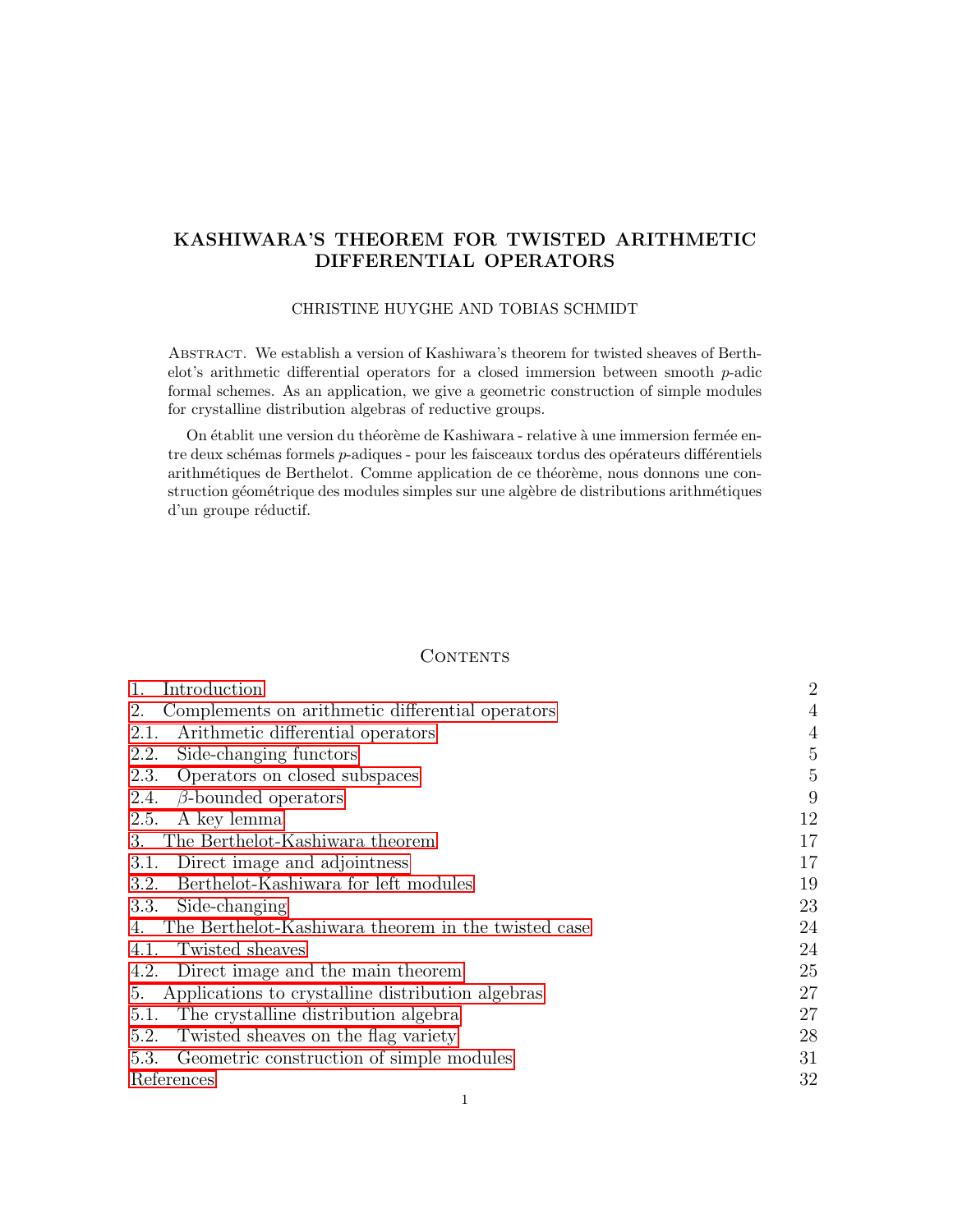### 1. INTRODUCTION

<span id="page-1-0"></span>Let X be a smooth complex variety and  $Y \subset X$  a smooth closed subvariety. A basic result in  $\mathscr{D}$ -module theory is Kashiwara's theorem which states an equivalence of categories between the category of  $\mathscr{D}_Y$ -modules, quasi-coherent over  $\mathscr{O}_Y$ , and the category of  $\mathscr{D}_X$ -modules, quasi-coherent over  $\mathscr{O}_X$ , with support in Y. Recall that a twisted sheaf of differential operators on X is a sheaf of rings  $\mathscr A$  on X together with a ring homomorphism  $\iota : \mathscr{O}_X \to \mathscr{A}$  such that the pair  $(\iota, \mathscr{A})$  is locally isomorphic to the pair  $(\text{can}, \mathscr{D}_X)$ where can :  $\mathcal{O}_X \to \mathcal{D}_X$  is the canonical inclusion. Originally, such twisted sheaves were introduced in the early 1980s by Beilinson-Bernstein in order to study localisations of Lie algebra representations with general infinitesimal character on complex flag varieties [\[1\]](#page-31-1). It is well-known that the right module version of Kashiwara's theorem generalizes to twisted sheaves of differential operators [\[16,](#page-32-0) 4.3]. Under additional hypotheses on the twisted sheaf  $\mathscr A$  (e.g. an analogue of the order filtration on  $\mathscr A$ ) one may establish side-changing functors in the general setting of  $\mathscr A$ -modules and then deduce a version of Kashiwara's theorem for left modules [\[15,](#page-32-1) 2.3].

In the arithmetic setting, let  $\mathfrak o$  denote a complete discrete valuation ring of mixed characteristic  $(0, p)$  with uniformizer  $\varpi$ , field of fractions K and perfect residue field. Let  $\mathfrak X$  be a smooth formal scheme over  $\mathfrak o$  and let  $\mathscr D_{\mathfrak X,\mathbb Q}^{\dagger}$  be the sheaf of arithmetic differential operators on  $\mathfrak{X}$  [\[2\]](#page-31-2). If  $\mathfrak{Y} \subset \mathfrak{X}$  is a closed smooth formal subscheme, Berthelot's version of Kashiwara's theorem gives an equivalence between the category of coherent left  $\mathscr{D}^{\dagger}_{\mathfrak{Y},\mathbb{Q}}$ -modules and the category of coherent left  $\mathscr{D}^{\dagger}_{\mathfrak{X},\mathbb{Q}}$ -modules with support in  $\mathfrak{Y}$ . Berthelot gives a proof of the theorem in his course on arithmetic  $\mathscr{D}$ -modules 1997 at the Centre Emile Borel, which, however, is not included in the corresponding reference  $[4]$ . In the appendix of  $[7]$ Caro establishes a version of the theorem for log structures and coefficients.

Our goal in this paper is to establish a version of Kashiwara's theorem for twisted sheaves of arithmetic differential operators. Similar to the complex analytic setting, such twisted sheaves appear naturally in the context of the localization theory of crystalline distribution algebras of reductive groups, when varying the infinitesimal character of representations [\[14,](#page-32-2) [18\]](#page-32-3). Following Beilinson-Bernstein, we define a twisted sheaf of arithmetic differential operators to be a sheaf of rings  $\mathscr A$  on  $\mathfrak X$  together with a ring homomorphism  $\iota : \mathscr O_{\mathfrak X,{\mathbb Q}} \to \mathscr A$ such that the pair  $(\iota, \mathscr{A})$  is locally isomorphic to the pair  $(\text{can}, \mathscr{D}^{\dagger}_{\mathfrak{X},\mathbb{Q}})$  where can  $: \mathscr{O}_{\mathfrak{X},\mathbb{Q}} \to$  $\mathscr{D}^{\dagger}_{\mathfrak{X},\mathbb{Q}}$  is the canonical inclusion. At this level of generality, as we have explained above, there are no side-changing functors and one may only hope for a right module version of Kashiwara's theorem.

To formulate our main result, let  $\mathscr A$  be a twisted sheaf of differential operators on  $\mathfrak X$  and let  $i : \mathfrak{Y} \to \mathfrak{X}$  be the inclusion of a closed smooth formal subscheme defined by the ideal  $\mathscr{I} \subset \mathscr{O}_{\mathfrak{X}}$ . Let  $\mathscr{N}_{\mathscr{A}}(\mathscr{I}\mathscr{A})$  be the normalizer of the right ideal generated by  $\mathscr{I}$  in  $\mathscr{A}$ . We show that

$$
\mathscr{A}_{\mathfrak{Y}} := i^{-1}(\mathscr{N}_{\mathscr{A}}(\mathscr{I}\mathscr{A})/\mathscr{I}\mathscr{A}) \quad \text{resp.} \quad \mathscr{A}_{\mathfrak{Y}\to \mathfrak{X}} := i^*(\mathscr{A})
$$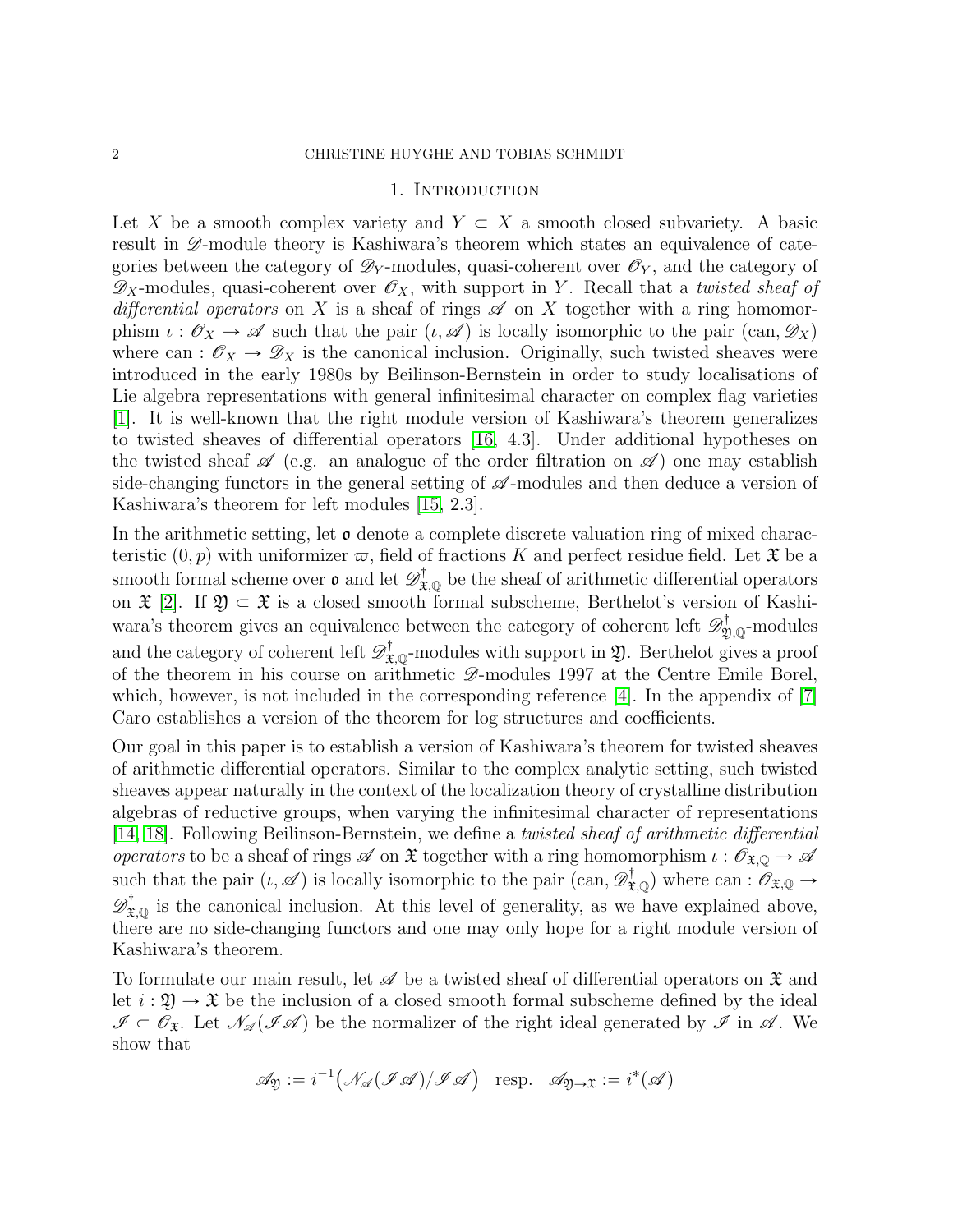are a twisted sheaf of arithmetic differential operators on  $\mathfrak Y$  resp. a  $(\mathscr A_{\mathfrak Y}, i^{-1}\mathscr A)$ -bimodule. We obtain an adjoint pair of functors  $(i_{\mathscr{A},+}, i_{\mathscr{A}}^{\dagger})$  between the categories of right modules over  $\mathscr{A}_{\mathfrak{Y}}$  and  $\mathscr{A}$  respectively: the direct image

$$
i_{\mathscr{A},+}\mathscr{N}:=i_*(\mathscr{N}\otimes_{\mathscr{A}_{\mathfrak{Y}}}\mathscr{A}_{\mathfrak{Y}\rightarrow \mathfrak{X}})
$$

from right  $\mathcal{A}_{y}$ -modules to right  $\mathcal{A}$ -modules and, in the opposite direction, the restriction functor

$$
i_{\mathscr{A}}^{\natural}\mathscr{M}:=\mathcal{H}om_{i^{-1}\mathscr{A}}(\mathscr{A}_{\mathfrak{Y}\rightarrow\mathfrak{X}},i^{-1}\mathscr{M}).
$$

Let Coh<sup>r</sup>( $\mathscr{A}_{\mathfrak{Y}}$ ) and Coh<sup>r, $\mathfrak{Y}(\mathscr{A})$  be the categories of coherent right  $\mathscr{A}_{\mathfrak{Y}}$ -modules and coher-</sup> ent right  $\mathscr A$ -modules with support in  $\mathfrak Y$ , respectively. Our main result is the following.

**Theorem** (cf. [4.2.8\)](#page-26-2). The functors  $i_{\mathscr{A},+}, i_{\mathscr{A}}^{\dagger}$  induce quasi-inverse equivalences of categories

$$
\mathrm{Coh}^r(\mathscr{A}_{\mathfrak{Y}}) \xrightarrow[\begin{smallmatrix} i_{\mathscr{A},+} \\ \frac{\sim}{\alpha} \end{smallmatrix} ] \mathrm{Coh}^{r,\mathfrak{Y}}(\mathscr{A}) .
$$

For the proof, we proceed as follows. We first establish some complements on arithmetic differential operators, notably the normalizer description for operators on closed subspaces. We then give a full and self-contained proof of the Berthelot-Kashiwara theorem for left  $\mathscr{D}^{\dagger}_{\mathfrak{X},\mathbb{Q}}$ -modules. Note that Caro's logarithmic Kashiwara theorem for coefficients [\[7\]](#page-31-4) contains this result as a special case. However, this special case is buried under a lot of additional notation. We therefore believe that it is instructive, and a useful basis for our future work, to have a clear direct proof in this special case, using only the tools of the basic reference [\[2\]](#page-31-2). As in [\[7\]](#page-31-4), the key ingredient is a lemma of Berthelot on a certain matrix identity involving matrices over arithmetic differential operators. We give a full proof of this lemma in [2.5](#page-11-0) (in [\[7\]](#page-31-4) only the rank 1-case is really considered). We then use side-changing functors to obtain Berthelot-Kashiwara for right  $\mathscr{D}^{\dagger}_{\mathfrak{X},\mathbb{Q}}$ -modules. Finally, we prove sufficiently many properties and compatibilities of the adjoint pair  $(i_{\mathscr{A},+}, i_{\mathscr{A}}^{\dagger})$  to reduce the proof of the main theorem to a local situation. This allows us to undo the twist and then conclude via right Berthelot-Kashiwara.

In the final section, we give an application to the representation theory of crystalline distributions algebras. We fix a connected split reductive group  $G$  over  $\mathfrak o$  and denote its  $\varpi$ -adic completion by G. Let  $D^{\dagger}(\mathcal{G})_{\mathbb{Q}}$  be its crystalline distribution algebra, as introduced and studied in [\[13\]](#page-32-4). Irreducible modules over  $D^{\dagger}(\mathcal{G})_{\mathbb{Q}}$  can be considered as local data for certain admissible locally analytic  $G(K)$ -representations and thus, are of interest in the so-called p-adic local Langlands programme. We let  $\mathfrak X$  be the formal flag variety of G. In [\[18\]](#page-32-3) Sarrazola-Alzate generalizes a classical construction of Beilinson-Bernstein [\[1\]](#page-31-1) and Borho-Brylinski [\[5\]](#page-31-5) to the arithmetic setting and constructs a family of twisted sheaves of arithmetic differential operators  $\mathscr{D}^{\dagger}_{\mathfrak{X},\mathbb{Q},\lambda}$  on  $\mathfrak{X}$ , indexed by certain characters  $\lambda$  of a Cartan subalgebra of  $Lie(G)\otimes \mathbb{Q}$ . We apply our Berthelot-Kashiwara theorem to the sheaves  $\mathscr{D}^{\dagger}_{\mathfrak{X},\mathbb{Q},\lambda}$ . For algebraic  $\lambda$  (i.e. when  $\lambda$  lifts to a character of a maximal split torus in G)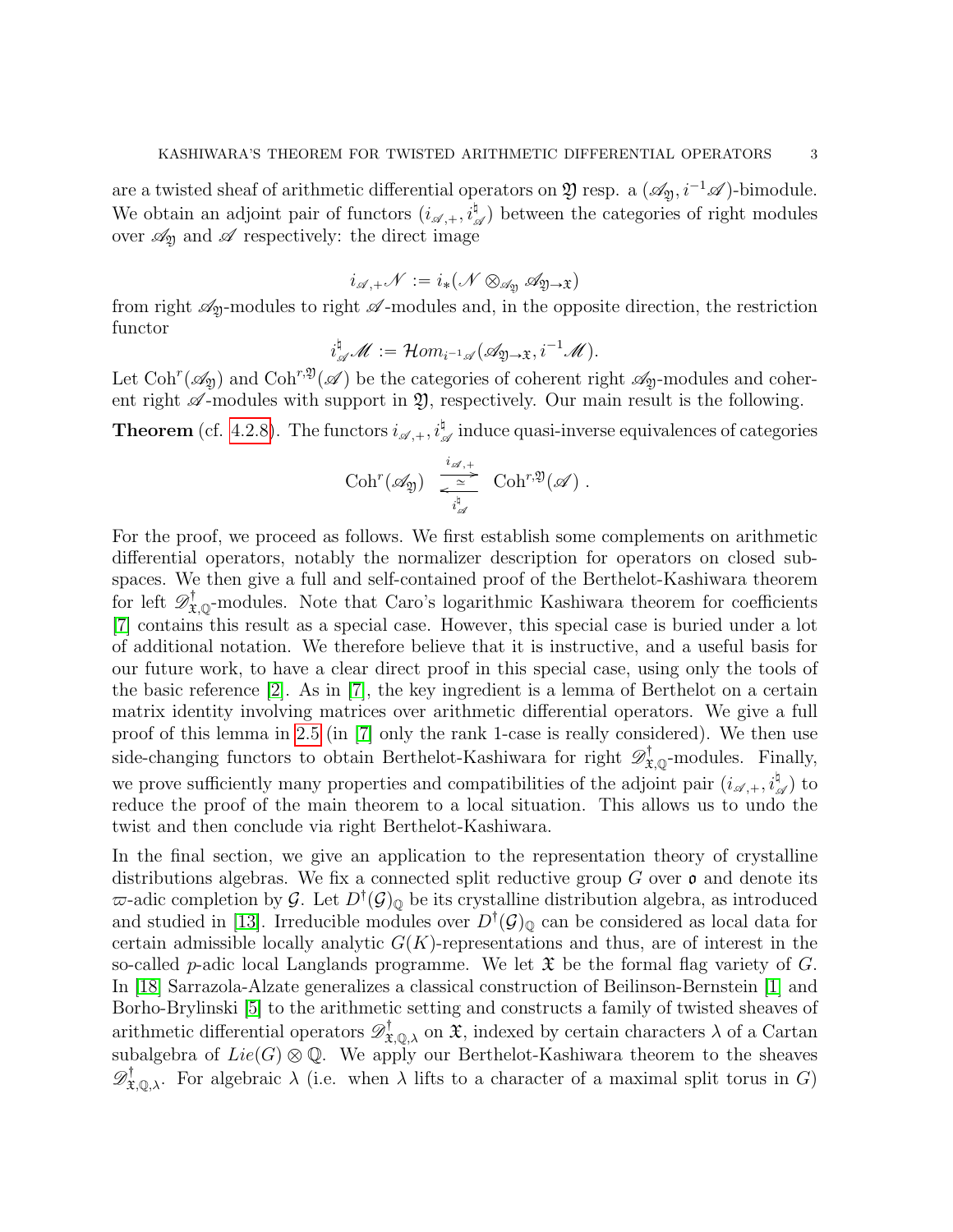this leads to a class of simple  $\mathscr{D}^{\dagger}_{\mathfrak{X},\mathbb{Q},\lambda}$ -modules, parametrized by closed smooth subschemes  $\mathfrak{Y} \subset \mathfrak{X}$ . By the arithmetic localisation theorem [\[14\]](#page-32-2), their global sections give rise to simple  $D^{\dagger}(\mathcal{G})_{\mathbb{Q}}$ -modules.

Acknowledgements. We thank Daniel Caro for having made available to us a very preliminary version of the article [\[7\]](#page-31-4) and for helpful discussions regarding certain points in this article. We also thank the anonymous referee, whose comments have improved the exposition of the material at several places.

Notations and Conventions. Throughout the article, **o** denotes a complete discrete valuation ring with mixed characteristic  $(0, p)$ . We denote by K its fraction field and by k its residue field, which is assumed to be perfect. We let  $\varpi$  be a uniformizer of  $\varphi$ . A formal scheme  $\mathfrak X$  over  $\mathfrak o$  which is locally noetherian and such that  $\varpi \mathscr O_{\mathfrak X}$  is an ideal of definition is called an  $\mathfrak{o}$ -formal scheme. We denote its special fibre by  $\mathfrak{X}_s$ .

## 2. Complements on arithmetic differential operators

<span id="page-3-1"></span><span id="page-3-0"></span>2.1. Arithmetic differential operators. In this subsection we assume a certain familiarity with the basic notions of divided powers and divided power envelopes. Our basic references are [\[2,](#page-31-2) [3\]](#page-31-6)

Let  $\mathfrak X$  be an  $\mathfrak o$ -formal scheme, which is smooth over  $\mathfrak S := \mathrm{Spf}(\mathfrak o)$ , with structure sheaf  $\mathscr O_{\mathfrak X}$ .

Let  $m \geq 0$ . Let  $\mathcal{P}_{\mathfrak{X}/\mathfrak{S}_p(m)}^n, n \geq 0$  be the projective system of sheaves of principal parts of level m and order n of  $\hat{x}$  relative to G. There are two morphisms  $p_0, p_1 : \mathcal{P}_{\hat{x}/\mathfrak{S},(m)}^n \to \mathscr{O}_{\hat{x}},$ induced from the two projection morphisms  $\mathfrak{X} \times \mathfrak{X} \to \mathfrak{X}$ , making  $\mathcal{P}_{\mathfrak{X}/\mathfrak{S},(m)}^n$  a commutative  $\mathscr{O}_{\mathfrak{X}}$ -algebra in two ways, on the left (via  $p_0$ ) and on the right (via  $p_1$ ). The two structures are denoted by  $d_i: \mathscr{O}_{\mathfrak{X}} \to \mathcal{P}_{\mathfrak{X}/\mathfrak{S},(m)}^n$  for  $i = 0, 1$ . If  $\mathfrak{X}$  has étale coordinates  $t_1, ..., t_d$  and  $\tau_i := p_1^*(t_i) - p_0^*(t_i) \in \mathscr{O}_{\mathfrak{X} \times \mathfrak{X}}$ , then  $\mathcal{P}_{\mathfrak{X}/\mathfrak{S},(m)}^n$  is a free  $\mathscr{O}_{\mathfrak{X}}$ -module (for both its left and right structure) on the basis  $\underline{\tau}^{\{\underline{k}\}} := \tau_1^{\{\underline{k}_1\}}$  $\{\{k_1\}}_1 \cdots \tau_d^{\{k_d\}}$  $\frac{d}{d}^{\{k_d\}}$  for  $|\underline{k}| \leq n$ .

The sheaf of arithmetic differential operators on  $\mathfrak{X}$  of level m and order n is the  $\mathscr{O}_{\mathfrak{X}}$ -dual  $\mathscr{D}_{\mathfrak{X},n}^{(m)} := \mathcal{H}om_{\mathscr{O}_{\mathfrak{X}}}(\mathcal{P}_{\mathfrak{X}/\mathfrak{S},(m)}^n, \mathscr{O}_{\mathfrak{X}}).$  An element  $P \in \mathscr{D}_{\mathfrak{X},n}^{(m)}$  acts on  $\mathscr{O}_{\mathfrak{X}}$  via the composition

$$
\mathscr{O}_{\mathfrak{X}} \xrightarrow{d_1} \mathcal{P}_{\mathfrak{X}/\mathfrak{S},(m)}^n \xrightarrow{P} \mathscr{O}_{\mathfrak{X}}.
$$

The union  $\mathscr{D}_{\mathfrak{X}}^{(m)}$  $\mathcal{L}^{(m)}_{\mathfrak{X}} := \cup_n \mathscr{D}^{(m)}_{\mathfrak{X},n}$  is a ring and there is a natural ring homomorphism  $\mathscr{D}^{(m)}_{\mathfrak{X}} \to$  $\mathscr{D}^{(m+1)}_{\mathfrak{X}}$  $\hat{\mathcal{L}}_{\mathfrak{X}}^{(m+1)}$ . We denote by  $\widehat{\mathscr{D}}_{\mathfrak{X}}^{(m)} = \varprojlim_i \mathscr{D}_{\mathfrak{X}}^{(m)}$  $\binom{n}{\mathcal{X}}_{\mathcal{X}}^{i}$  the  $\varpi$ -adic completion and let

$$
\mathscr{D}_{\mathfrak{X}}^{\dagger} := \varinjlim_{m} \widehat{\mathscr{D}}_{\mathfrak{X}}^{(m)} \quad \text{and} \quad \mathscr{D}_{\mathfrak{X},\mathbb{Q}}^{\dagger} := \mathscr{D}_{\mathfrak{X}}^{\dagger} \otimes_{\mathbb{Z}} \mathbb{Q}.
$$

We shall also need to consider the usual (i.e. with divided powers) ring of algebraic differential operators  $\mathscr{D}_{\mathfrak{X}} := \underline{\lim}_{m} \mathscr{D}_{\mathfrak{X}}^{(m)}$  $\mathfrak{X}^{(m)}$  on the **o**-formal scheme  $\mathfrak{X}$ , cf. [\[9,](#page-31-7) 16.8]. We denote by  $\widehat{\mathscr{D}}_{\mathfrak{X}}$  its  $\varpi$ -adic completion.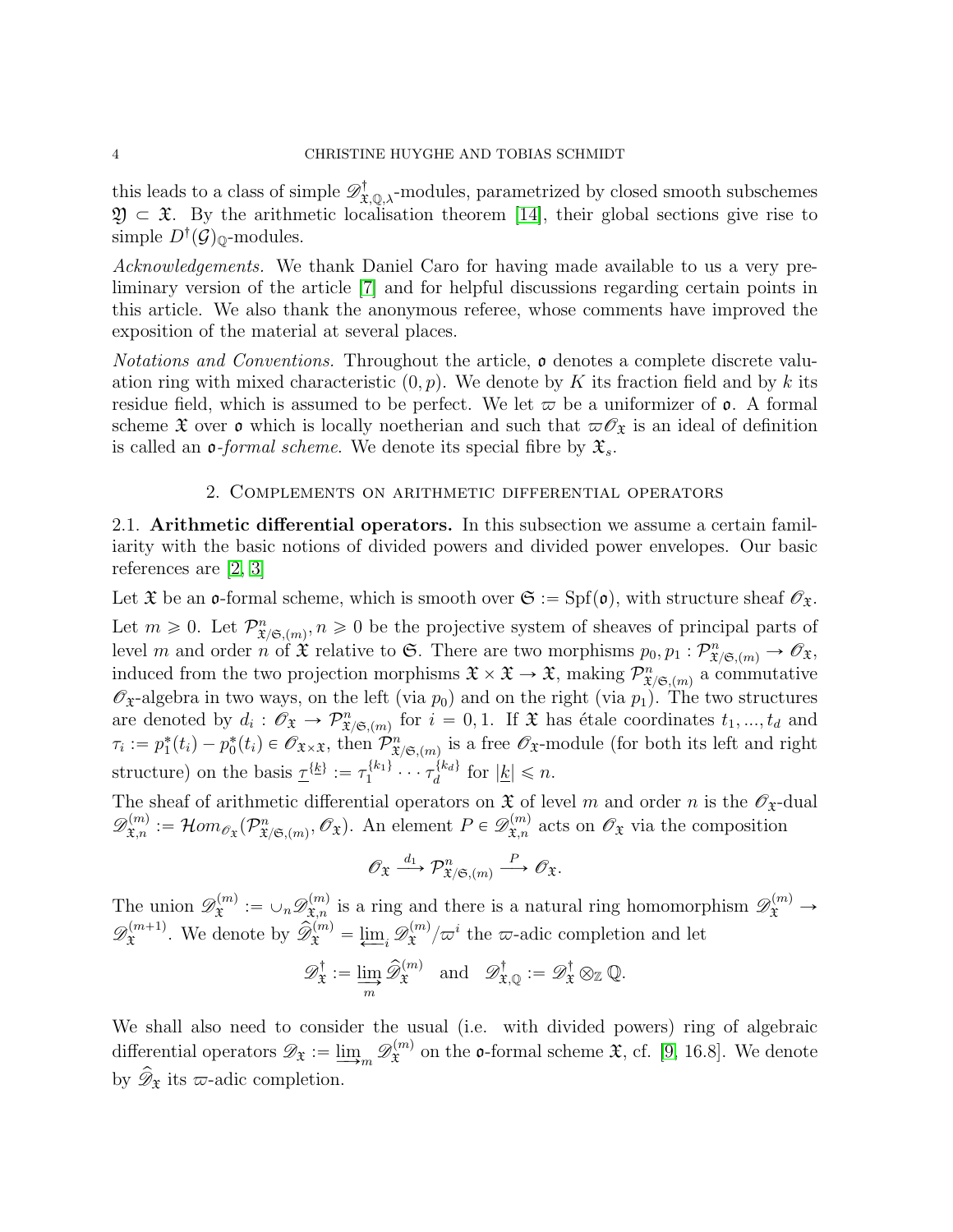It will be useful to make the following definition.

<span id="page-4-3"></span>**Definition 2.1.1.** An  $\mathscr{O}_{\mathfrak{X}}$ -ring is a pair  $(\mathscr{A}, \iota_{\mathscr{A}})$  consiting of a sheaf of rings  $\mathscr{A}$  on  $\mathfrak{X}$ , together with a ring morphism  $\iota_{\mathscr{A}} : \mathscr{O}_{\mathfrak{X}} \to \mathscr{A}$ . A morphism between two  $\mathscr{O}_{\mathfrak{X}}$ -rings  $(\mathscr{A}, \iota_{\mathscr{A}})$ and  $(\mathscr{A}', \iota_{\mathscr{A}'})$  is a morphism  $f : \mathscr{A} \to \mathscr{A}'$  of sheaves of rings satisfying  $f \circ \iota_{\mathscr{A}} = \iota_{\mathscr{A}}$ .

One obtains thereby a category of  $\mathscr{O}_{\mathfrak{X}}$ -rings. In situations where the morphism of rings  $\iota_{\mathscr{A}}$  is understood, we will often drop it from the notation and just write  $\mathscr A$  instead of  $(\mathscr{A}, \iota_{\mathscr{A}}).$ 

There are obvious variants of this category when the structure sheaf  $\mathscr{O}_{\mathfrak{X}}$  is replaced by another sheaf associated with the formal scheme  $\mathfrak{X}$ , such as  $\mathscr{O}_{\mathfrak{X},\mathbb{Q}}$  or  $\mathscr{O}_{\mathfrak{X},\mathbb{Q}}/\mathscr{J}$  (for an ideal sheaf  $\mathscr{J} \subseteq \mathscr{O}_{\mathfrak{X},\mathbb{Q}}$ .

All the rings  $\mathscr{D}_{\mathfrak{X}}^{(m)}$  $\widehat{\mathcal{L}}_{\mathfrak{X}}^{(m)}, \mathscr{D}_{\mathfrak{X}}, \widehat{\mathscr{D}}_{\mathfrak{X}}^{(m)}, \widehat{\mathscr{D}}_{\mathfrak{X}}, \mathscr{D}_{\mathfrak{X}}^{\dagger}$  $\mathcal{D}_{\mathfrak{X}}^{\dagger}$  are  $\mathscr{O}_{\mathfrak{X}}$ -rings, and  $\mathscr{D}_{\mathfrak{X},\mathbb{Q}}^{\dagger}$  is even an  $\mathscr{O}_{\mathfrak{X},\mathbb{Q}}$ -ring.

<span id="page-4-0"></span>2.2. Side-changing functors. Let  $\mathfrak X$  be an o-formal scheme of relative dimension d, which is smooth over  $\mathfrak{S} := \mathrm{Spf}(\mathfrak{o})$ . Let

$$
\omega_{\mathfrak{X}}:=\bigwedge^d\Omega^1_{{\mathfrak{X}}/{\mathfrak{S}}}
$$

be the module of differentials of highest degree, with its natural right  $\mathscr{D}_{\mathfrak{X}}$ -action [\[3,](#page-31-6) 1.2.1]. As in the classical setting, the functors  $\omega_x \otimes_{\mathscr{O}_{\mathfrak{X}}} (-)$  and  $\mathcal{H}om_{\mathscr{O}_{\mathfrak{X}}}(\omega_x, -)$  induce mutually inverse equivalences of categories between left and right  $\mathscr{D}_{\mathfrak{X}}^{(m)}$  $\mathfrak{X}^{(m)}$ -modules, for any  $m \geqslant 0$ [\[3,](#page-31-6) 1.2.7(c)]. The following proposition is certainly well-known, we record it for a lack of reference.

<span id="page-4-2"></span>**Proposition 2.2.1.** Let  $Y \subseteq \mathfrak{X}_s$  be a closed subset. The functors  $\omega_{\mathfrak{X}} \otimes_{\mathscr{O}_{\mathfrak{X}}} (-)$  and  $\mathcal{H}om_{\mathscr{O}_{\mathfrak{X}}}(\omega_{\mathfrak{X}},-)$  induce mutually inverse equivalences of categories between left and right  $\mathscr{D}^{\dagger}_{\mathfrak{X},\mathbb{Q}}$ -modules supported on Y.

*Proof.* Since  $\omega_{\mathfrak{X}}$  is a coherent  $\mathscr{O}_{\mathfrak{X}}$ -module, its spaces of local sections over affine opens in  $\hat{x}$  are  $\varpi$ -adically complete. Its  $\mathscr{D}_{\hat{x}}$ -action extends therefore to a  $\hat{\mathscr{D}}_{\hat{x}}$ -action. The functors  $\omega_x \otimes_{\mathscr{O}_x} (-)$  and  $\mathcal{H}om_{\mathscr{O}_x}(\omega_x, -)$  descend therefore to equivalences between left and right  $\widetilde{\mathscr{D}}_{\mathfrak{X}}^{(m)}$ -modules. Inverting p and passing to the inductive limit over all  $m \geq 0$  yields the proposition in the case  $Y = \mathfrak{X}_s$ . The general case follows from the fact that both functors  $\omega_{\mathfrak{X}} \otimes_{\mathscr{O}_{\mathfrak{X}}} (-)$  and  $\mathcal{H}om_{\mathscr{O}_{\mathfrak{X}}}(\omega_{\mathfrak{X}}, -) = (-) \otimes_{\mathscr{O}_{\mathfrak{X}}} \omega_{\mathfrak{X}}^{-1}$  preserve the support condition.

### <span id="page-4-1"></span>2.3. Operators on closed subspaces. Let

 $i: \mathfrak{D} \longrightarrow \mathfrak{X}$ 

be a closed immersion between two  $\mathfrak{o}$ -formal schemes, which are smooth over  $\mathfrak{S} := Spf(\mathfrak{o})$ . Let  $r := \dim \mathfrak{Y}$  and  $d := \dim \mathfrak{X}$ .

It is well-known that the adjoint pair of functors  $(i_*, i^{-1})$  induces an equivalence of categories between abelian sheaves on  $\mathfrak Y$  and abelian sheaves on  $\mathfrak X$  with support in  $\mathfrak Y$ . We denote by *i*<sup>\*</sup> the functor  $\mathscr{O}_{\mathfrak{Y}} \otimes_{i^{-1}\mathscr{O}_{\mathfrak{X}}} i^{-1}(-)$  from  $\mathscr{O}_{\mathfrak{X}}$ -modules to  $\mathscr{O}_{\mathfrak{Y}}$ -modules.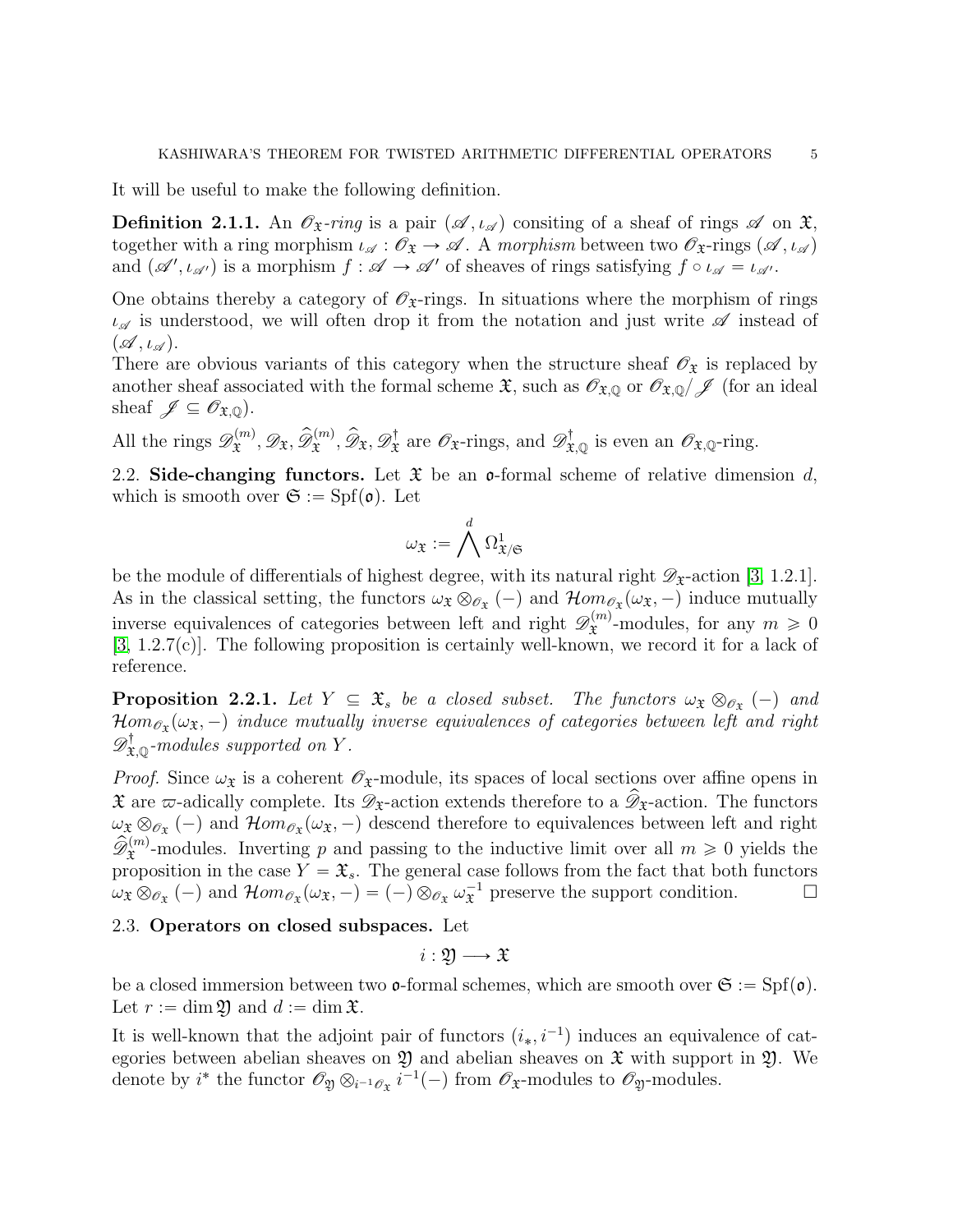Let  $\mathscr{I} \subseteq \mathscr{O}_{\mathfrak{X}}$  be the ideal sheaf defining the closed immersion i. There is the Hom sheaf  $\mathcal{H}om_{\mathfrak{o}}(i^{-1}\mathcal{I},\mathcal{O}_{\mathfrak{Y}})$  on  $\mathfrak{Y}$ , which is an  $\mathcal{O}_{\mathfrak{Y}}$ -module via multiplication on the target, i.e.  $(s f)(a) := s(f(a))$  for local sections  $s \in \mathcal{O}_{\mathfrak{Y}}$ ,  $f \in \mathcal{H}om_{\mathfrak{o}}(i^{-1}\mathcal{I}, \mathcal{O}_{\mathfrak{Y}})$ , and  $a \in i^{-1}\mathcal{I}$ . Similarly, the sheaf  $\mathcal{H}om_K(i^{-1}\mathcal{I}_{\mathbb{Q}}, \mathcal{O}_{\mathfrak{Y},\mathbb{Q}})$  is an  $\mathcal{O}_{\mathfrak{Y},\mathbb{Q}}$ -module.

<span id="page-5-0"></span> $\textbf{Lemma 2.3.1.} \, \, Let \, \mathscr{A} \in \{\mathscr{D}_{\mathfrak{X}}^{(m)}% \mathfrak{X}\}$  $\widehat{\mathfrak{X}}^{(m)}, \widehat{\mathscr{D}}^{(m)}_\mathfrak{X}, \mathscr{D}^\dagger_\mathfrak{X}$  $\{\mathcal{X}_\mathfrak{X}\}\colon$  The restriction map  $\mathscr{A} \to \mathcal{H}om_{\mathfrak{o}}(\mathscr{I}, \mathscr{O}_{\mathfrak{X}}), P \mapsto$  $P|_{\mathscr{I}}$  induces a  $\mathscr{O}_{\mathfrak{D}}$ -linear morphism

$$
i^* \mathscr{A} \longrightarrow \mathcal{H}om_{\mathfrak{o}}(i^{-1}\mathscr{I}, \mathscr{O}_{\mathfrak{Y}}).
$$

*Proof.* The morphism  $i^{\sharp}: i^{-1} \mathscr{O}_{\mathfrak{X}} \to \mathscr{O}_{\mathfrak{Y}}$  induces a morphism

$$
\mathcal{H}om_{\mathfrak{o}}(i^{-1}\mathscr{I},i^{-1}\mathscr{O}_{\mathfrak{X}}) \longrightarrow \mathcal{H}om_{\mathfrak{o}}(i^{-1}\mathscr{I},\mathscr{O}_{\mathfrak{Y}}).
$$

Let  $\mathscr{A} \in \{ \mathscr{D}_{\mathfrak{X}}^{(m)} \}$  $\widehat{\mathfrak{D}}^{(m)}_{\mathfrak{X}}, \widehat{\mathscr{D}}^{(m)}_{\mathfrak{X}}, \mathscr{D}^{\dagger}_{\mathfrak{X}}$  $\mathcal{A}^{\dagger}_{\mathfrak{X}}$ . Applying  $i^{-1}$  to the restriction morphism  $\mathscr{A} \to \mathcal{H}om_{\mathfrak{g}}(\mathscr{I}, \mathscr{O}_{\mathfrak{X}})$ and composing with the above morphism yields a morphism  $i^{-1}\mathscr{A} \to \mathcal{H}om_{\mathfrak{o}}(i^{-1}\mathscr{I}, \mathcal{O}_{\mathfrak{Y}})$ . Since the latter is  $i^{-1}\mathscr{O}_{\mathfrak{X}}$ -linear and the target a  $\mathscr{O}_{\mathfrak{Y}}$ -module, it extends to a  $\mathscr{O}_{\mathfrak{Y}}$ -linear morphism  $i^* \mathscr{A} \to \mathcal{H}om_o(i^{-1}\mathscr{I}, \mathscr{O}_\mathfrak{Y})$ , as claimed.

We call the morphism appearing in the lemma  $\theta^{(m)}$ ,  $\hat{\theta}^{(m)}$ ,  $\theta^{\dagger}$  in the cases  $\mathscr{D}_{\mathfrak{X}}^{(m)}$  $\widehat{\mathfrak{D}}^{(m)}_{\mathfrak{X}}, \widehat{\mathscr{D}}^{(m)}_{\mathfrak{X}}, \mathscr{D}^{\dagger}_{\mathfrak{X}}$ X respectively.

According to [\[2,](#page-31-2) 2.1.4.3], for any  $n \ge 0$ , there is a canonical  $\mathscr{O}_{\mathfrak{Y}}$ -linear morphism

$$
\mathcal{P}_{(m)}^n(i) : i^*\mathcal{P}_{\mathfrak{X}/\mathfrak{S},(m)}^n \longrightarrow \mathcal{P}_{\mathfrak{Y}/\mathfrak{S},(m)}^n.
$$

Dualising and taking the union over all n yields a  $\mathscr{O}_{\mathfrak{Y}}$ -linear morphism  $\mathscr{D}_{\mathfrak{Y}}^{(m)} \to i^* \mathscr{D}_{\mathfrak{X}}^{(m)}$  $\mathfrak{X}^{(m)}.$ Completing  $\varpi$ -adically, taking the union over all  $m \geq 0$  and finally inverting p yields a  $\mathscr{O}_{\mathfrak{Y},\mathbb{Q}}$ -linear morphism  $\mathscr{D}^{\dagger}_{\mathfrak{Y},\mathbb{Q}} \longrightarrow i^* \mathscr{D}^{\dagger}_{\mathfrak{X},\mathbb{Q}}$ .

<span id="page-5-1"></span>**Proposition 2.3.2.** There is an exact sequence of  $\mathscr{O}_{\mathfrak{A},\mathbb{Q}}$ -modules

$$
0 \longrightarrow \mathscr{D}^{\dagger}_{\mathfrak{Y},\mathbb{Q}} \longrightarrow i^* \mathscr{D}^{\dagger}_{\mathfrak{X},\mathbb{Q}} \stackrel{\theta_{\mathbb{Q}}^{\dagger}}{\longrightarrow} \mathcal{H}om_K(i^{-1}\mathscr{I}_{\mathbb{Q}},\mathscr{O}_{\mathfrak{Y},\mathbb{Q}}).
$$

*Proof.* The exactness is a local question and we may assume that  $\mathfrak{X}$  is affine. We let  $A := \mathscr{O}(\mathfrak{X})$  and  $I := \mathscr{O}(\mathscr{I})$ . By the Jacobi criterion, e.g. [\[6,](#page-31-8) Prop.3.5], we may even assume that  $\mathfrak X$  has étale coordinates  $t_1, ..., t_d \in A$  such that

- the images of  $t_1, ..., t_r$  in  $\overline{A} = A/I$  are étale coordinates for  $\mathfrak{Y},$
- the ideal  $I \subseteq A$  is generated by  $t_{r+1}, ..., t_d$ .

Fix  $m \geq 0$  and let  $P^n_{A/\mathfrak{o},(m)} = \mathscr{O}(\mathcal{P}^n_{\mathfrak{X}/\mathfrak{S},(m)})$  and  $\mathscr{D}^{(m)}_A = \mathscr{O}(\mathscr{D}^{(m)}_{\mathfrak{X}})$  $(\mathbf{x}^{(m)})$ . There is a natural morphism of left  $\overline{A}$ -modules

$$
0 \longrightarrow \ker(\delta) \longrightarrow \overline{A} \otimes_A P^n_{A/\mathfrak{o},(m)} \stackrel{\delta}{\longrightarrow} P^n_{\overline{A}/\mathfrak{o},(m)} \longrightarrow 0
$$

where the map  $\delta$  equals the global sections of the morphism  $i^* \mathcal{P}^n_{\mathfrak{X}/\mathfrak{S},(m)} \to \mathcal{P}^n_{\mathfrak{Y}/\mathfrak{S},(m)}$ . Since δ is A-linear on the right, we have  $\overline{A} \otimes_A (P^n_{A/\mathfrak{o}, (m)} I) \subseteq \text{ker}(δ)$ . The  $\overline{A}$ -linear morphism δ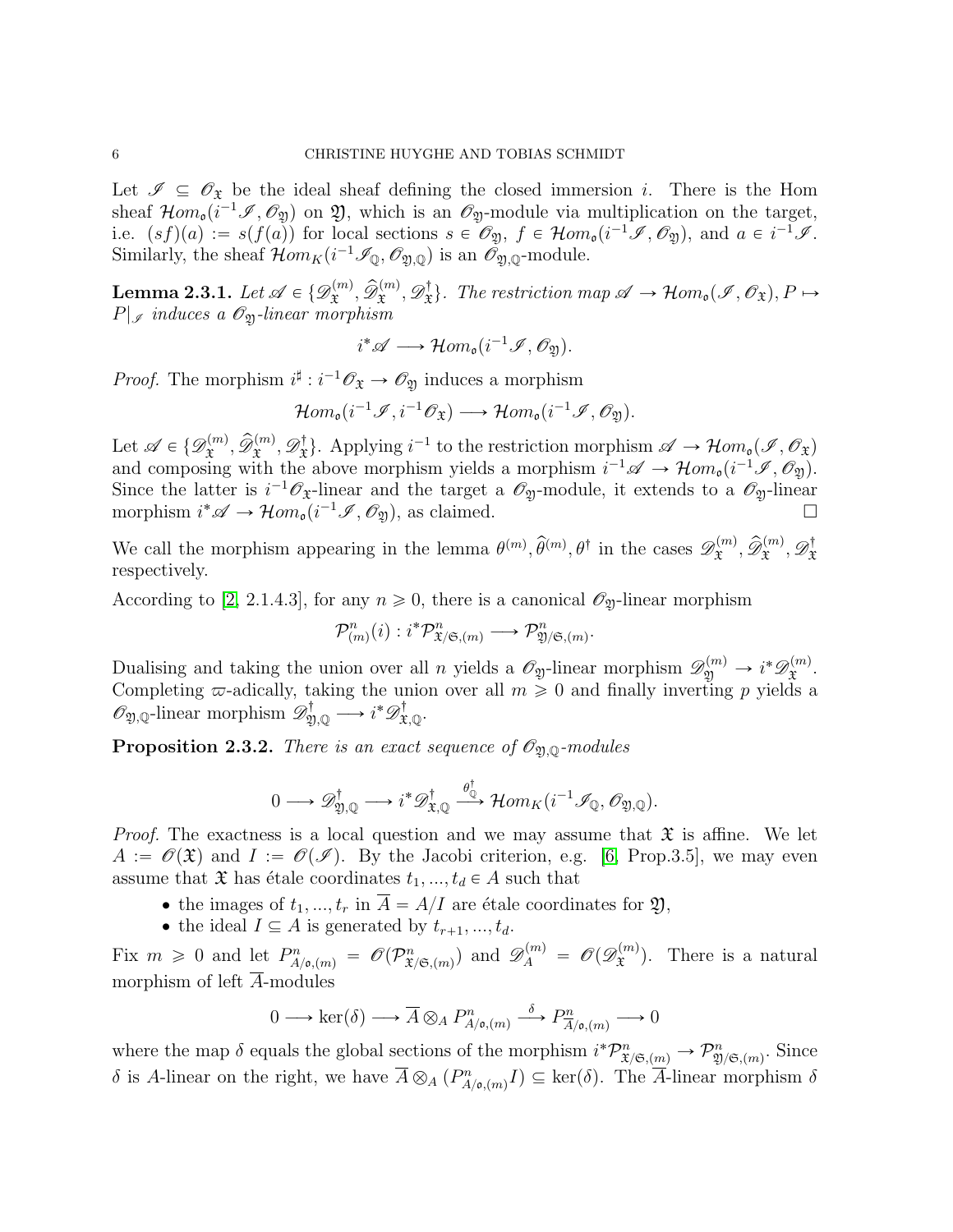maps the elements  $1 \otimes (\tau_1^{\{k_1\}})$  $\{k_1\}$   $\cdots$   $\tau_r^{\{k_r\}}$  with  $k_1 + \cdots + k_r \leq n$  bijectively to a  $\overline{A}$ -basis of  $P_{\overline{A}}^n$  $\frac{m}{A}{\rho_{\bullet}(m)}$  and so is indeed surjective. Moreover, we have

$$
\ker(\delta) = \{\sum_{\underline{k} \in \mathbb{N}^d \setminus \mathbb{N}^r} \overline{A}_{\underline{\mathcal{T}}}^{\{\underline{k}\}},
$$

where  $\underline{k} \notin \mathbb{N}^r$  means that  $k_j > 0$  for some  $j > r$ . In particular, all  $\overline{A}$ -modules in the above short exact sequence are free and dualizing gives the exact sequence

$$
0 \longrightarrow \text{Hom}_{\overline{A}}(P^n_{\overline{A}/\mathfrak{o},(m)}, \overline{A}) \longrightarrow \text{Hom}_{\overline{A}}(\overline{A} \otimes_A P^n_{A/\mathfrak{o},(m)}, \overline{A}) \stackrel{\delta^*}{\longrightarrow} \text{Hom}_{\overline{A}}(\text{ker}(\delta), \overline{A}) \longrightarrow 0.
$$

Since  $\overline{A}$  is flat over  $\mathbb{Z}$ , the localization map  $\text{Hom}_{\overline{A}}(\text{ker}(\delta), \overline{A}) \to \text{Hom}_{\overline{A}_{\mathbb{Q}}}(\text{ker}(\delta)_{\mathbb{Q}}, \overline{A}_{\mathbb{Q}})$  is injective and we have the exact sequence

$$
0 \longrightarrow \text{Hom}_{\overline{A}}(P^n_{\overline{A}/\mathfrak{o},(m)}, \overline{A}) \longrightarrow \text{Hom}_{\overline{A}}(\overline{A} \otimes_A P^n_{A/\mathfrak{o},(m)}, \overline{A}) \stackrel{\delta^*}{\longrightarrow} \text{Hom}_{\overline{A}_{\mathbb{Q}}}(\text{ker}(\delta)_{\mathbb{Q}}, \overline{A}_{\mathbb{Q}}).
$$

The formula  $q! \tau^{\{k\}} = \tau^k$ , where q is the euclidian division of k by  $p^m$  [\[2,](#page-31-2) 1.3.5.2], shows that

$$
\ker(\delta)_{\mathbb{Q}} = \{\sum_{\underline{k} \in \mathbb{N}^d \backslash \mathbb{N}^r} \overline{A}_{\mathbb{Q}} \underline{\tau}^{\underline{k}}\}.
$$

On the other hand, given  $t_i \in I$  (i.e.  $i > r$ ), the image of  $\tau_i^k = (1 \otimes t_i - t_i \otimes 1)^k \in A \otimes_{\mathfrak{o}} A$ in the quotient  $\overline{A}\otimes_{\mathfrak{o}} A$  equals  $\overline{1}\otimes t_i^k$ . Hence, the image of the set  $\{d_1(f)|f\in I\}\subset P^n_{A/\mathfrak{o},(m)}$ in  $\overline{A}_{\mathbb{Q}} \otimes_A P^n_{A/\mathfrak{o},(m)}$  generates the  $\overline{A}_{\mathbb{Q}}$ -module ker $(\delta)_{\mathbb{Q}}$ . For a given element

$$
\overline{P} = P + I \mathscr{D}_{A,n}^{(m)} \in \text{Hom}_{\overline{A}}(\overline{A} \otimes_A P_{A/\mathfrak{o},(m)}^n, \overline{A}) = \overline{A} \otimes_A \text{Hom}_A(P_{A/\mathfrak{o},(m)}^n, A) = \mathscr{D}_{A,n}^{(m)}/I \mathscr{D}_{A,n}^{(m)}
$$

we therefore have

 $\delta^*(\overline{P}) = 0$  if and only if  $P \circ d_1(I) \subseteq I_{\mathbb{Q}}$ .

Since  $A/I$  is p-torsion free, one has  $A \cap I_{\mathbb{Q}} = I$  and so the condition  $P \circ d_1(I) \subseteq I_{\mathbb{Q}}$  is equivalent to  $P \circ d_1(I) \subset A \cap I_{\mathbb{Q}} = I$ . In other words, the sequence

$$
0 \longrightarrow \text{Hom}_{\overline{A}}(P^n_{\overline{A}/\mathfrak{o},(m)}, \overline{A}) \longrightarrow \text{Hom}_{\overline{A}}(\overline{A} \otimes_A P^n_{A/\mathfrak{o},(m)}, \overline{A}) \longrightarrow \text{Hom}_{\mathfrak{o}}(I, \overline{A})
$$

is exact. Taking the union over  $n \geq 0$  yields the exact sequence

$$
0 \longrightarrow \mathscr{D}_{\overline{A}}^{(m)} \longrightarrow \mathscr{D}_{A}^{(m)}/I\mathscr{D}_{A}^{(m)} \stackrel{\theta^{(m)}}{\longrightarrow} \text{Hom}_{\mathfrak{o}}(I, \overline{A}),
$$

where  $\theta^{(m)}$  is the global sections of the map appearing in [2.3.1](#page-5-0) for  $\mathscr{A} = \mathscr{D}_{\mathfrak{X}}^{(m)}$  $\mathfrak{X}^{(m)}$ . By leftexactness of  $\varpi$ -adic completion, we obtain the exact sequence

$$
0 \longrightarrow \widehat{\mathscr{D}_A^{(m)}} \longrightarrow \widehat{\mathscr{D}_A^{(m)}/I\mathscr{D}_A^{(m)}} \stackrel{\widehat{\theta^{(m)}}}{\longrightarrow} \widehat{\text{Hom}_{\mathfrak{o}}(I,\overline{A})}.
$$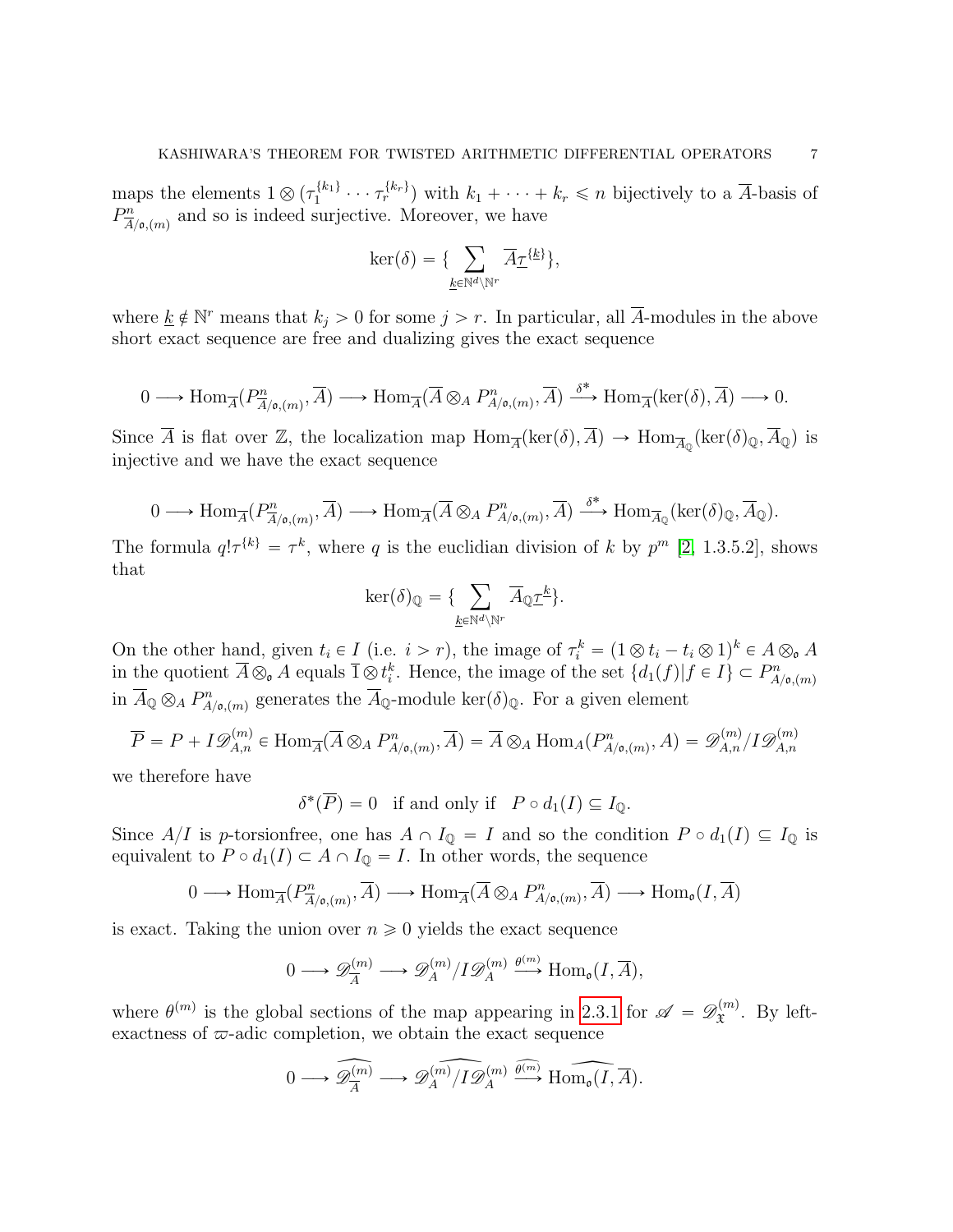Since  $\varpi$ -adic completion is exact on finitely generated modules over the noetherian ring  $\mathscr{D}_A^{(m)}$  $\mathcal{D}_A^{(m)}$ , the completion of  $\mathscr{D}_A^{(m)}$  $I_A^{(m)}/I{\mathscr D}_A^{(m)}$  $\widehat{\mathcal{A}}_A^{(m)}$  equals  $\widehat{\mathcal{D}}_A^{(m)}/I\widehat{\mathcal{D}}_A^{(m)}$ . Therefore,  $\widehat{\theta^{(m)}}$  admits the factorisation

$$
\widehat{\mathscr{D}}_A^{(m)}/I\widehat{\mathscr{D}}_A^{(m)} \xrightarrow{\hat{\theta}^{(m)}} \text{Hom}_{\mathfrak{o}}(I,\overline{A}) \longrightarrow \widehat{\text{Hom}_{\mathfrak{o}}(I,\overline{A})}
$$

where  $\widehat{\theta}^{(m)}$  is the global sections of the map appearing in [2.3.1](#page-5-0) for  $\mathscr{A} = \widehat{\mathscr{D}}_{\mathfrak{X}}^{(m)}$ . Since  $\overline{A}$  is  $\varpi$ -adically complete, the **o**-module Hom<sub>o</sub> $(I, \overline{A})$  is  $\varpi$ -adically separated and hence injects into its  $\varpi$ -adic completion. Therefore the induced sequence

$$
0 \longrightarrow \widehat{\mathscr{D}}_{\overline{A}}^{(m)} \longrightarrow \widehat{\mathscr{D}}_{A}^{(m)}/I \widehat{\mathscr{D}}_{A}^{(m)} \stackrel{\widehat{\theta}^{(m)}}{\longrightarrow} \text{Hom}_{\mathfrak{o}}(I, \overline{A})
$$

remains exact. Taking an inductive limit over  $m \geq 0$  and inverting p yields the claim.  $\square$ 

**Definition 2.3.3.** Let  $\mathscr{J} \subseteq \mathscr{O}_{\mathfrak{X},\mathbb{Q}}$  be an ideal. The *normalizer* of the ideal  $\mathscr{J} \mathscr{D}^\dagger_{\mathfrak{X},\mathbb{Q}}$  is the subset of  $\mathscr{D}^{\dagger}_{\mathfrak{X},\mathbb{Q}}$  equal to

$$
\mathcal{N}(\mathscr{J}\mathscr{D}^{\dagger}_{\mathfrak{X},\mathbb{Q}}) := \mathcal{N}_{\mathscr{D}^{\dagger}_{\mathfrak{X},\mathbb{Q}}}(\mathscr{J}\mathscr{D}^{\dagger}_{\mathfrak{X},\mathbb{Q}}) := \{P \in \mathscr{D}^{\dagger}_{\mathfrak{X},\mathbb{Q}} | P \mathscr{J} \subseteq \mathscr{J}\mathscr{D}^{\dagger}_{\mathfrak{X},\mathbb{Q}} \}.
$$

<span id="page-7-0"></span>Lemma 2.3.4. One has the following basic properties:

- (i)  $\mathcal{N}(\mathscr{J} \mathscr{D}^{\dagger}_{\mathfrak{X},\mathbb{Q}})$  is a sub- $\mathscr{O}_{\mathfrak{X},\mathbb{Q}}$ -ring of  $\mathscr{D}^{\dagger}_{\mathfrak{X},\mathbb{Q}}$ . (ii)  $\mathscr{J}\mathscr{D}^{\dagger}_{\mathfrak{X},\mathbb{Q}} \subseteq \mathscr{N}(\mathscr{J}\mathscr{D}^{\dagger}_{\mathfrak{X},\mathbb{Q}})$  is a two-sided ideal.
- (iii) The quotient  $\mathcal{N}(\mathscr{J}\mathscr{D}^{\dagger}_{\mathfrak{X},\mathbb{Q}})/\mathscr{J}\mathscr{D}^{\dagger}_{\mathfrak{X},\mathbb{Q}}$  is an  $\mathscr{O}_{\mathfrak{X},\mathbb{Q}}/\mathscr{J}$ -ring.

*Proof.* Let  $\mathcal{N} := \mathcal{N}(\mathcal{J} \mathcal{D}^{\dagger}_{\mathfrak{X},\mathbb{Q}})$ . It is clear that  $\mathcal{N}$  contains  $\mathcal{O}_{\mathfrak{X},\mathbb{Q}}$  and is stable under addition. Given  $P, Q \in \mathcal{N}$ , one has

$$
(PQ)\mathscr{J} \subseteq P(Q\mathscr{J}) \subseteq P(\mathscr{J}\mathscr{D}_{\mathfrak{X},\mathbb{Q}}^{\dagger}) \subseteq (P\mathscr{J})\mathscr{D}_{\mathfrak{X},\mathbb{Q}}^{\dagger} \subseteq \mathscr{J}\mathscr{D}_{\mathfrak{X},\mathbb{Q}}^{\dagger},
$$

and so  $PQ \in \mathcal{N}$ . This shows (i). For (ii), note that  $\mathscr{J}\mathscr{D}^{\dagger}_{\mathfrak{X},\mathbb{Q}}$  is certainly contained in  $\mathcal{N}$ as a right ideal. If  $P \in \mathcal{N}$ , then  $P \mathscr{J} \mathscr{D}^{\dagger}_{\mathfrak{X}, \mathbb{Q}} \subseteq \mathscr{J} \mathscr{D}^{\dagger}_{\mathfrak{X}, \mathbb{Q}}$ , so that  $\mathscr{J} \mathscr{D}^{\dagger}_{\mathfrak{X}, \mathbb{Q}}$  is also a left ideal in  $\mathcal N$ . This gives (ii). The point (iii) is a consequence of (i) and (ii) by observing that the induced ring homomorphism

$$
\mathscr{O}_{\mathfrak{X},\mathbb{Q}} \xrightarrow{\subseteq} \mathscr{N} \to \mathscr{N}/\mathscr{J} \mathscr{D}_{\mathfrak{X},\mathbb{Q}}^\dagger
$$

factores through the quotient morphism  $\mathscr{O}_{\mathfrak{X},\mathbb{Q}} \to \mathscr{O}_{\mathfrak{X},\mathbb{Q}}/\mathscr{J}$ .

<span id="page-7-1"></span>**Corollary 2.3.5.** Let  $i : \mathfrak{Y} \to \mathfrak{X}$  be a closed immersion between two smooth **o**-formal schemes, given by the ideal  $\mathscr{I} \subseteq \mathscr{O}_{\mathfrak{X}}$ . There is a canonical isomorphism of  $\mathscr{O}_{\mathfrak{Y},\mathbb{Q}}$ -rings

$$
\mathscr{D}^{\dagger}_{\mathfrak{Y},\mathbb{Q}} \simeq i^{-1} \big( \mathscr{N}(\mathscr{I}_{\mathbb{Q}} \mathscr{D}^{\dagger}_{\mathfrak{X},\mathbb{Q}})/\mathscr{I}_{\mathbb{Q}} \mathscr{D}^{\dagger}_{\mathfrak{X},\mathbb{Q}} \big).
$$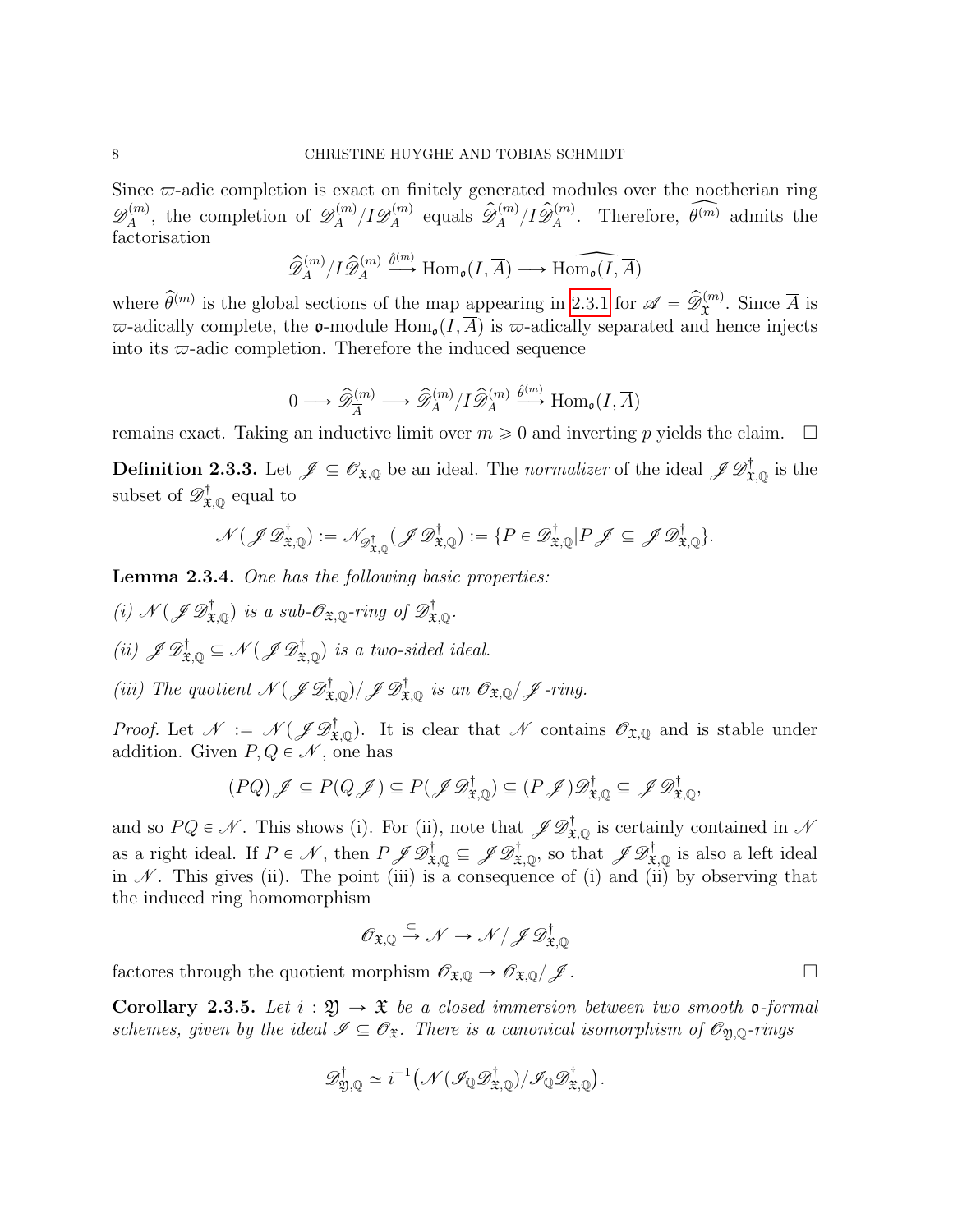Proof. According to [2.3.2,](#page-5-1) one has

$$
i_*\mathscr{D}^{\dagger}_{\mathfrak{Y},\mathbb{Q}} \simeq \frac{\{P \in \mathscr{D}^{\dagger}_{\mathfrak{X},\mathbb{Q}} | P(\mathscr{I}_{\mathbb{Q}}) \subseteq \mathscr{I}_{\mathbb{Q}}\}}{\mathscr{I}_{\mathbb{Q}} \mathscr{D}^{\dagger}_{\mathfrak{X},\mathbb{Q}}}
$$

as  $\mathscr{O}_{\mathfrak{X},\mathbb{Q}}/\mathscr{J}$ -modules. We claim that

$$
\mathcal{N} := \mathcal{N}(\mathscr{I}_{\mathbb{Q}} \mathscr{D}^{\dagger}_{\mathfrak{X},\mathbb{Q}}) = \{ P \in \mathscr{D}^{\dagger}_{\mathfrak{X},\mathbb{Q}} | P(\mathscr{I}_{\mathbb{Q}}) \subseteq \mathscr{I}_{\mathbb{Q}} \}.
$$

If  $P \in \mathcal{N}$  and  $f \in \mathcal{I}_{\mathbb{Q}}$ , then there is  $Q \in \mathcal{D}_{\mathfrak{X},\mathbb{Q}}^{\dagger}$  and  $h \in \mathcal{I}_{\mathbb{Q}}$  such that  $Pf = hQ$ . It follows  $P(f) = Pf(1) = hQ(1) \in h\mathscr{O}_{\mathfrak{X},\mathbb{Q}} \subseteq \mathscr{I}_{\mathbb{Q}}$ . This gives the forward inclusion. The inclusion being an equality may be checked locally. We may therefore assume that  $\mathfrak X$  is affine. Let  $A = \mathcal{O}(\mathfrak{X}), I = \mathcal{O}(\mathcal{I})$  and  $\overline{A} = A/I$ . One has

$$
N := \mathscr{O}(\mathscr{N}) = \{ P \in \mathscr{D}_{A,\mathbb{Q}}^{\dagger} | P I_{\mathbb{Q}} \subseteq I_{\mathbb{Q}} \mathscr{D}_{A,\mathbb{Q}}^{\dagger} \}.
$$

The above isomorphism says that the restriction map  $P \mapsto \overline{P}$ , where  $\overline{P}(\overline{a}) := P(a) + I_0$ for  $\overline{a} \in \overline{A}_0$  induces a surjective  $A_0$ -linear morphism

$$
res: \{ P \in \mathscr{D}_{A,\mathbb{Q}}^{\dagger} | P(I_{\mathbb{Q}}) \subseteq I_{\mathbb{Q}} \} \longrightarrow \mathscr{D}_{\overline{A},\mathbb{Q}}^{\dagger}
$$

with kernel equal to  $I_{\mathbb{Q}} \mathcal{D}_{A,\mathbb{Q}}^{\dagger}$ . Let  $P \in \mathcal{D}_{A,\mathbb{Q}}^{\dagger}$  with  $P(I_{\mathbb{Q}}) \subseteq I_{\mathbb{Q}}$  and take  $f \in I_{\mathbb{Q}}$ . Given  $h \in I_{\mathbb{Q}}$ , we have  $P f(h) = P(fh) \subseteq \mathscr{I}_{\mathbb{Q}}$ , since  $f h \in I_{\mathbb{Q}}$ , and hence  $P f(I_{\mathbb{Q}}) \subseteq I_{\mathbb{Q}}$ . To calculate  $res(Pf)$ , we observe that

$$
Pf(A_{\mathbb{Q}}) = P(fA_{\mathbb{Q}}) \subseteq P(I_{\mathbb{Q}}) \subseteq I_{\mathbb{Q}}.
$$

Hence  $res(Pf) = 0$ , whence  $Pf \in I_{\mathbb{Q}}\mathscr{D}_{A,\mathbb{Q}}^{\dagger}$ . This shows  $P \in N$  and establishes the isomorphism of  $\mathscr{O}_{\mathfrak{X},\mathbb{Q}}/\mathscr{I}_{\mathbb{Q}}$ -modules

$$
i_*\mathscr D_{\mathfrak Y,\mathbb Q}^\dagger\simeq\frac{\mathscr N(\mathscr I_{\mathbb Q}\mathscr D_{\mathfrak X,\mathbb Q}^\dagger)}{\mathscr I_{\mathbb Q}\mathscr D_{\mathfrak X,\mathbb Q}^\dagger}.
$$

However, since the map res is a ring homomorphism, this isomorphism is in fact an isomorphism of  $\mathscr{O}_{\mathfrak{X},\mathbb{Q}}/\mathscr{I}_{\mathbb{Q}}$ -rings. It remains to apply the functor  $i^{-1}$ .

<span id="page-8-0"></span>2.4. β-bounded operators. In this subsection,  $\mathfrak X$  is a smooth  $\mathfrak o$ -formal scheme endowed with local coordinates  $x_1, ..., x_M$ . Let  $A := \mathscr{O}(\mathfrak{X})$ .

The following basic result for local sections of  $\mathscr{D}^{\dagger}_{\mathfrak{X}}$  $\mathfrak{X}^{\dagger}$  is [\[2,](#page-31-2) 2.4.4]. Since its proof contains many arguments which we will refer to in the following, we will recall the proof here. This also allows us to fix some notations.

<span id="page-8-1"></span>**Proposition 2.4.1.** Let  $||.||$  be a Banach norm on  $A_{\mathbb{Q}}$ . For any operator

$$
P = \sum_{\underline{\nu}} a_{\underline{\nu}} \underline{\partial}^{[\underline{\nu}]} = \sum_{\underline{\nu}} a_{\underline{\nu}} \underline{\partial}^{\underline{\nu}} / \underline{\nu}! \in \Gamma(\mathfrak{X}, \widehat{\mathscr{D}}_{\mathfrak{X}})
$$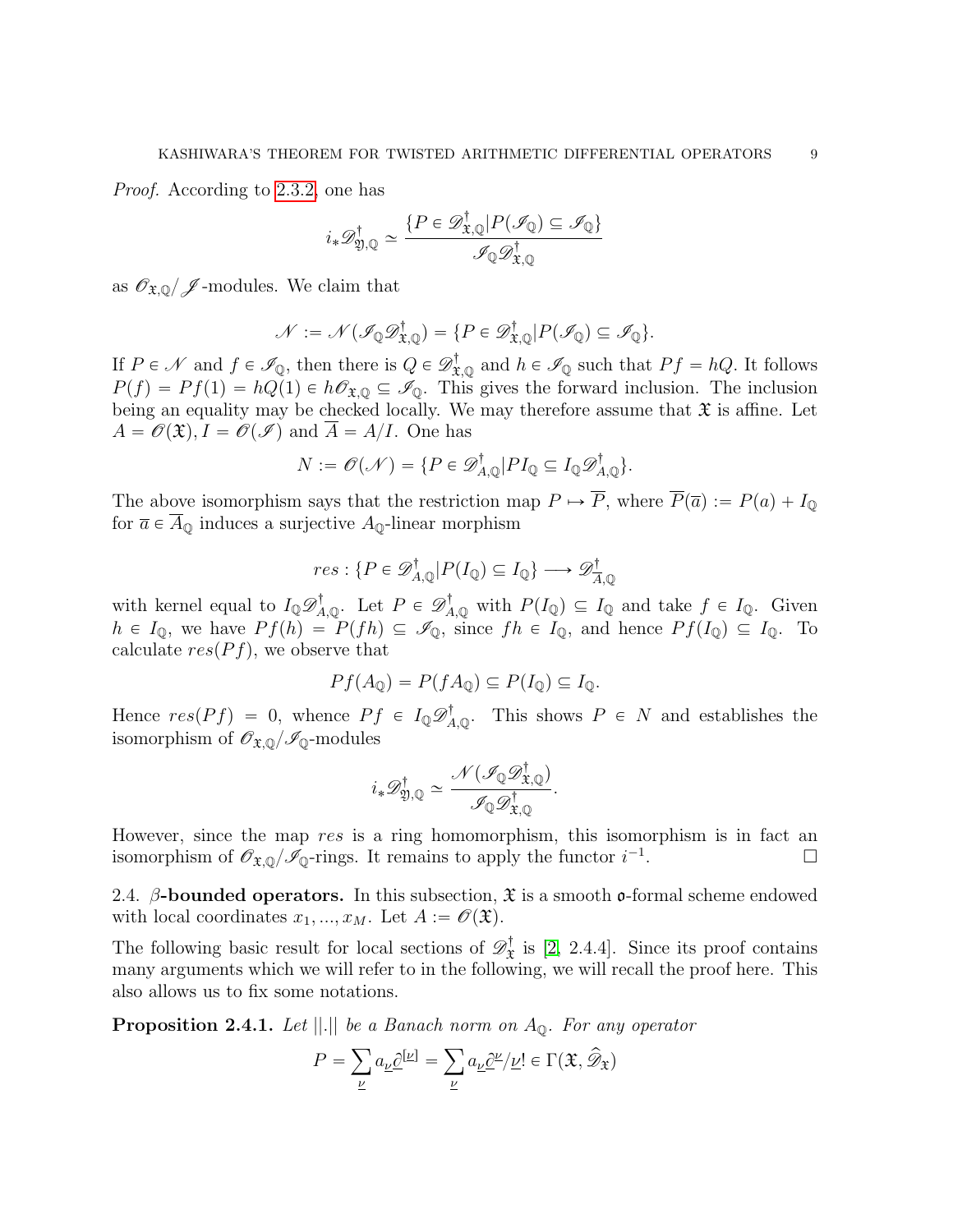we denote by  $\overline{P}_i \in \Gamma(X_i, \mathscr{D}_{X_i,k})$  the reduction of P modulo  $\varpi^{i+1}$ . The following three conditions are equivalent:

$$
(i) \, P \in \Gamma(\mathfrak{X}, \mathscr{D}_{\mathfrak{X}}^{\dagger})
$$

(ii) There are constants  $\alpha, \beta \in \mathbb{R}, \alpha > 0$  such that for any  $i \geq 0$ 

$$
\operatorname{ord}(\overline{P}_i) \leq \alpha i + \beta
$$

(iii) There are constants  $c, \eta \in \mathbb{R}, \eta < 1$ , such that for any  $\nu$ 

$$
||a_{\underline{\nu}}|| \leqslant c\eta^{|\underline{\nu}|}.
$$

Proof. (i)  $\Rightarrow$  (ii) : Since  $\mathfrak X$  is quasi-compact and quasi-separated, the functor  $\Gamma(\mathfrak X,.)$ commutes with direct limits and we have  $\Gamma(\mathfrak{X}, \mathscr{D}^{\dagger}_{\mathfrak{X}})$  $\hat{X}^{\dagger}_{\mathbf{x}}$  =  $\underline{\lim}_{m} \Gamma(\mathfrak{X}, \widehat{\mathcal{D}}_{\mathfrak{X}}^{(m)})$ . We may therefore choose  $m$  large enough and write  $P$  as  $\ddot{\ }$ 

$$
P = \sum_{\underline{\nu}} b_{\underline{\nu}} \underline{\partial}^{\langle \underline{\nu} \rangle} = \sum_{\underline{\nu}} \underline{q}! b_{\underline{\nu}} \underline{\partial}^{[\underline{\nu}]}
$$

where  $b_{\underline{\nu}} \in A$  tends to zero for  $|\underline{\nu}| \to \infty$ , and where, for any  $\nu \in \mathbb{N}$ , we have written  $\nu = p^m q_\nu + r, 0 \leq r < p^m$ . Let v be the normalized valuation of **o**. According to [\[2,](#page-31-2) Lem. 2.4.3, there exists  $\alpha', \beta' \in \mathbb{R}, \alpha' > 0$  such that  $v(q_{\nu}!) = ev_p(q_{\nu}!) \geq \alpha' \nu + \beta'$  for any  $\nu \in \mathbb{N}$ . Summing over all entries of  $\underline{\nu}$ , we therefore find  $\alpha, \beta'' \in \mathbb{R}, \alpha > 0$  such that  $v(q!) \geq \alpha^{-1} |\underline{\nu}| + \beta''$  for any  $\underline{\nu} \in \mathbb{N}^M$ . Fix *i*. For any  $\underline{\nu}$  with  $|\underline{\nu}| \geq \alpha(i - \beta'' + 1)$ , the inequality  $|\underline{\nu}| \ge \alpha(i - \beta'' + 1)$  gives therefore

$$
v(q!) \geqslant i+1.
$$

The latter means  $q!b_{\underline{\nu}} \in \varpi^{i+1}A$  and so this coefficient of P reduces to zero in  $\overline{P}_i$ . It follows

$$
\mathrm{ord}(\overline{P}_i) \leq \alpha(i - \beta'' + 1) = \alpha i + \beta
$$

where  $\beta := \alpha(1 - \beta'')$ .

 $(iii) \Rightarrow (iii)$ : To prove (iii), we may take for ||.|| the Banach norm of  $A_0$ , coming from the p-adic filration on A. It satisfies  $||b|| \leq 1$  for any  $b \in A$ . Now suppose that  $\text{ord}(\overline{P}_i) \leq \alpha i + \beta$ for all *i*. Fix  $\underline{\nu}$ . If  $|\underline{\nu}| > \alpha i + \beta$ , one has  $a_{\underline{\nu}} \in \overline{\omega}^{i+1}A$ , and hence  $||a_{\underline{\nu}}/\overline{\omega}^{i+1}|| \leq 1$ . So for any  $i \geq 0$  such that  $|\underline{\nu}| > \alpha i + \beta$ , i.e.  $\alpha^{-1}(|\underline{\nu}| - \beta) > i$ , one has  $||a_{\underline{\nu}}|| \leq |\overline{\omega}|^{i+1}$ . Now take i such that

$$
i + 1 \geq \alpha^{-1}(|\underline{\nu}| - \beta) > i.
$$

Then, by what we have just shown,

$$
||a_{\underline{\nu}}|| \leqslant |\varpi|^{\alpha^{-1}(|\underline{\nu}|-\beta)}
$$

for any <u>*v*</u>. With  $\eta := |\varpi|^{\alpha^{-1}}$  and  $c := |\varpi|^{-\beta \alpha^{-1}}$  we therefore have  $||a_{\nu}|| \leqslant c\eta^{|\nu|}$  for any *y* where  $\eta$  < 1.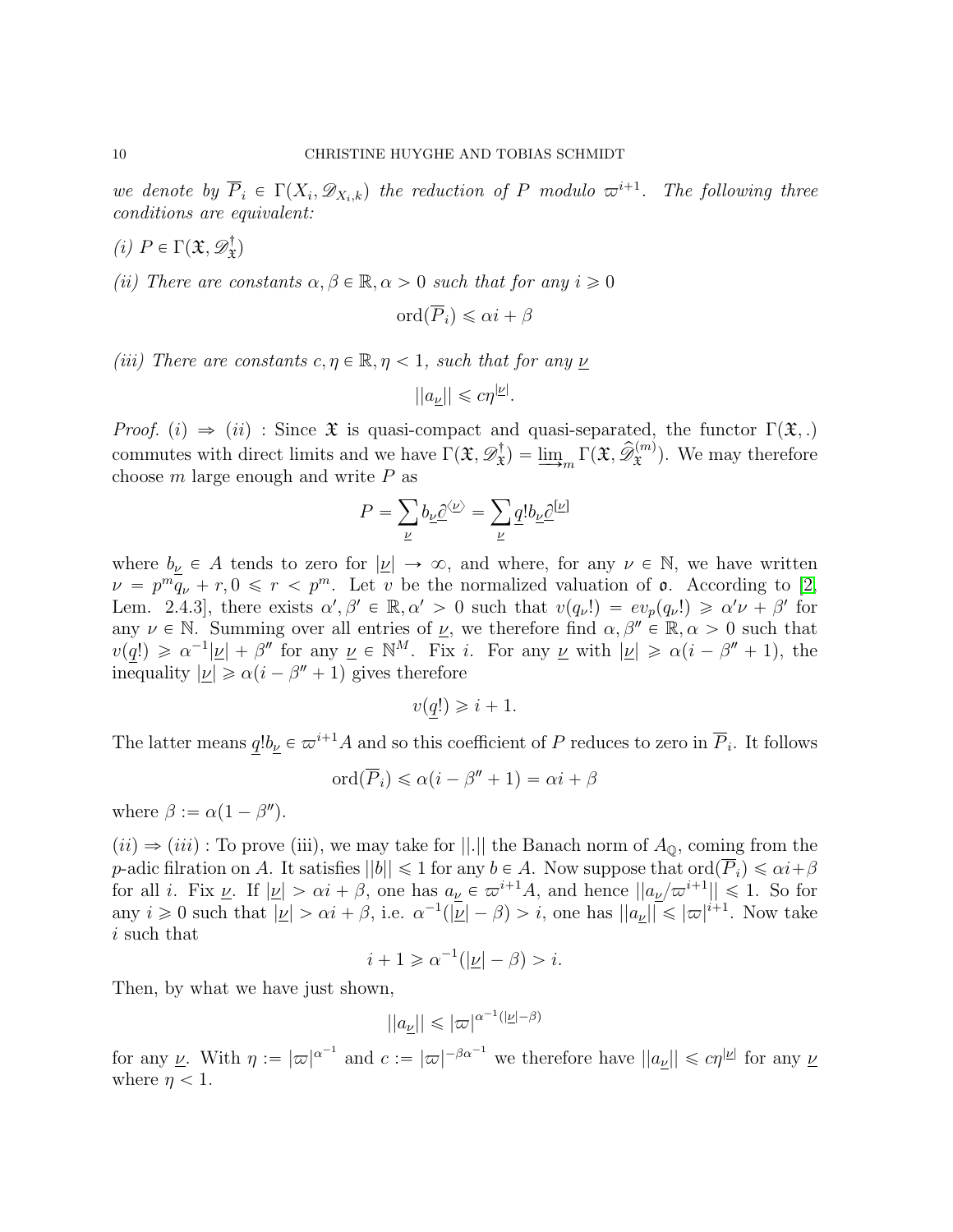$(iii) \Rightarrow (i)$ : Suppose that  $||a_{\nu}|| \leq c\eta^{|\nu|}$  with  $\eta < 1$ . Here, we may again assume that  $||.||$ is the Banach norm on  $A_0$  coming from the p-adic filtration on A. We first show that, for  $m \geq 0$  sufficiently big, the elements  $b_{\nu} := a_{\nu}/q!$  tend to zero for  $|\nu| \to \infty$  in the Banach algebra  $A_{\mathbb{Q}}$ . By hypothesis we may write  $\eta = \overline{p}^{-\frac{\alpha}{e}}$  with  $\alpha > 0$  and obtain

$$
v_p(a_{\underline{\nu}}) := -\log_p ||a_{\underline{\nu}}|| \geqslant |\underline{\nu}| (- \log_p \eta) - \log_p c = |\underline{\nu}| \left(\frac{\alpha}{e}\right) + \mu
$$

où  $\mu = -\log_p c$ . An upper bound for the *p*-adic valuation of <u>q</u>! is given by  $|\underline{\nu}|/p^m(p-1)$ [\[2,](#page-31-2) Lem. 2.4.3]. Hence, ˆ ˙

$$
v_p(b_{\underline{\nu}}) = v_p(a_{\underline{\nu}}) - v_p(\underline{q}!) \geqslant |\underline{\nu}| \left( \frac{\alpha}{e} - \frac{1}{p^m(p-1)} \right) + \mu.
$$

Thus, for sufficiently big m, we obtain indeed  $v_p(b_\nu) \to \infty$  for  $|\nu| \to \infty$ . For the remaining statement, let  $\lambda := \alpha/e$ . If

$$
|\underline{\nu}| \geqslant -\mu(\lambda - 1/p^m(p-1))^{-1},
$$

then  $v_p(b_\nu) \geq 0$  and hence  $||b_\nu|| \leq 1$ . This implies  $b_\nu \in A$ . Suppose therefore that  $\mu < 0$ . Adjusting m we may suppose that  $p^m > \lambda^{-1}(-\mu + 1/p - 1)$ . Then

$$
p^{m} > -\mu(\lambda - 1/p^{m}(p-1))^{-1}.
$$

So for all

$$
|\underline{\nu}| < -\mu(\lambda - 1/p^m(p-1))^{-1}
$$

we obtain  $q = 0$ , which implies  $b_{\underline{\nu}} = a_{\underline{\nu}} \in A$ .

Let  $n \geq 1$  and let  $P \in M_n(\Gamma(\mathfrak{X}, \widehat{\mathscr{D}}_{\mathfrak{X}}))$  be a given  $n \times n$ -matrix, with entries in the ring  $\Gamma(\mathfrak{X}, \widehat{\mathscr{D}}_{\mathfrak{X}})$ . It will be convenient to write  $P = \sum_{\nu} a_{\nu} \partial^{[\nu]}$ , with coefficients  $a_{\nu} \in$  $M_n(\Gamma(\mathfrak{X}, \mathscr{O}_{\mathfrak{X}}))$ . In particular, we may speak of the order ord $(P)$  of P, whenever the sum is finite. In general, we write for any integer  $\ell \ge 0$ <br> $[P]_c := \pi^{-\ell} \sum_{\alpha} \partial_{\alpha}^{[\underline{\nu}]}$  and  $\sigma_c(P)$ 

$$
[P]_{\ell} := \varpi^{-\ell} \sum_{\underline{\nu} \in E_{\ell}} a_{\underline{\nu}} \underline{\partial}^{[\underline{\nu}]} \quad \text{and} \quad \sigma_{\ell}(P) := \sum_{\ell' \leq \ell} \varpi^{\ell'} [P]_{\ell'}
$$

where  $E_{\ell} := \{ \underline{\nu} \in \mathbb{N}^M, v_p(a_{\underline{\nu}}) = \ell \}$  is a finite set. Here,  $v_p(\cdot) := -\log_p || \cdot ||$  where  $|| \cdot ||$ denotes the Banach norm on  $M_n(A_0)$  coming from the p-adic filtration on  $M_n(A)$ . By definition one has

$$
\mathrm{ord}(\sigma_\ell(P))=\mathrm{ord}(\overline{P}_\ell)
$$

where  $\overline{P}_{\ell}$  is the reduction of P modulo  $\varpi^{\ell+1}$ . This implies

 $\text{ord}(\sigma_{\ell}(P + Q)) \leq \max(\text{ord}(\sigma_{\ell}(P)), \text{ord}(\sigma_{\ell}(Q)))$ 

for two operators  $P, Q$ .

<span id="page-10-0"></span>**Lemma 2.4.2.** Let  $\alpha > 0$ . One has the equivalence

 $\text{ord}(\sigma_{\ell}(P)) \leq \alpha \ell + \beta$  for all  $\ell \Leftrightarrow \text{ord}(\lceil P \rceil_{\ell}) \leq \alpha \ell + \beta$  for all  $\ell$ .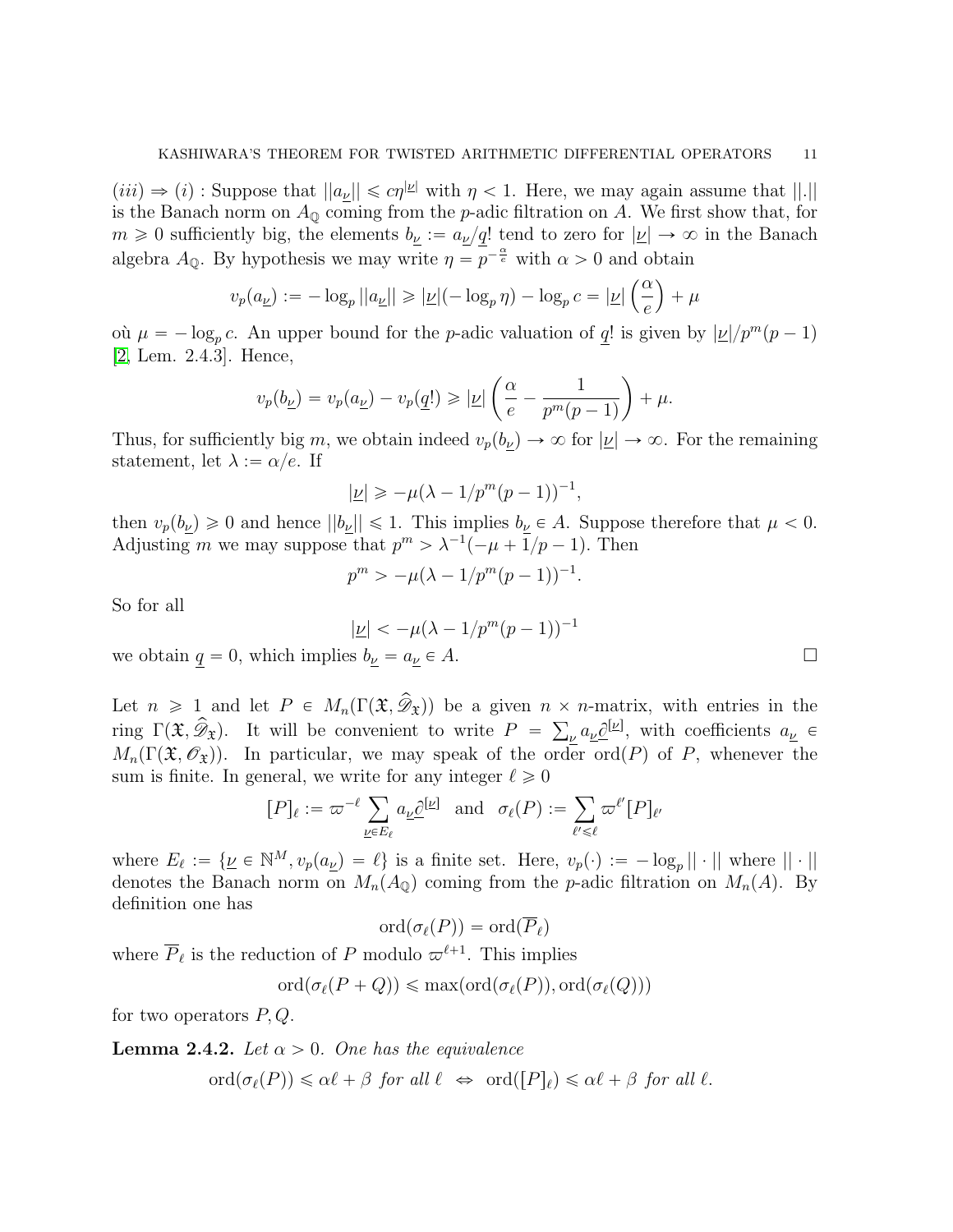*Proof.* If  $\ell' \neq \ell$ , then  $E_{\ell}$  is disjoint from  $E_{\ell'}$ . This implies the general identity

$$
\mathrm{ord}(\sigma_{\ell}(P))=\max_{\ell'\leq \ell}\;\mathrm{ord}(\varpi^{\ell'}[P]_{\ell'}).
$$

In particular, the implication  $\Rightarrow$  is clear. On the other hand, if  $[P]_{\ell'} \leq \alpha \ell' + \beta$  for any  $\ell'$ , then the right hand side in the above identity is bounded by  $\alpha \ell + \beta$ , since  $\alpha > 0$ .  $\Box$ 

**Definition 2.4.3.** Let  $P \in M_n(\Gamma(\mathfrak{X}, \widehat{\mathscr{D}}_{\mathfrak{X}}))$  and  $\beta > 0$ . The operator P is called  $\beta$ -bounded, if for all  $\ell \geq 0$ 

$$
\mathrm{ord}(\sigma_{\ell}(P))\leqslant\beta(\ell+1).
$$

**Lemma 2.4.4.** Let  $\beta > 0$  and let  $P_\ell$  be a  $\varpi$ -adically convergent sequence of  $\beta$ -bounded elements in  $M_n(\Gamma(\mathfrak{X}, \mathcal{D}_\mathfrak{X}))$ . Then  $P = \lim_{\ell} P_\ell$  is β-bounded.

*Proof.* Fix  $n \geq 0$ . By the inequality before the lemma [2.4.2,](#page-10-0) we have ord $(\sigma_n(P)) \leq$  $\max(\text{ord}(\sigma_n(P - P_\ell)), \text{ord}(\sigma_n(P_\ell)))$ . Choose  $\ell$  sufficiently large such that  $P - P_\ell$  is divisible by  $\varpi^{n+1}$ . Then  $\sigma_n(P - P_\ell) = 0$  and the claim follows.

The interest in this notion comes from the following result.

<span id="page-11-1"></span>Proposition 2.4.5.  $Any P \in M_n(\Gamma(\mathfrak{X}, \mathscr{D}^{\dagger}_{\mathfrak{X}}))$  $(\mathbf{x}^{\dagger})$  is β-bounded for some  $\beta > 0$ . Conversely, any β-bounded  $P \in M_n(\Gamma(\mathfrak{X}, \widehat{\mathscr{D}}_{\mathfrak{X}}))$  belongs to  $M_n(\Gamma(\mathfrak{X}, \mathscr{D}^{\dagger}_{\mathfrak{X}}))$  $(\mathbf{x}^{\dagger})$ .

*Proof.* According to the above discussion, P is  $\beta$ -bounded iff ord $([P]_\ell) \leq \beta(\ell+1)$  for all  $\ell$  or, equivalently, if ord $(\overline{P}_\ell) \leq \beta(\ell + 1)$  for all  $\ell$ . Thus, Prop. [2.4.1](#page-8-1) implies the claim.  $\Box$ 

<span id="page-11-0"></span>2.5. A key lemma. In this subsection,  $\mathfrak X$  is a smooth  $\mathfrak o$ -formal scheme endowed with local coordinates  $x_1, ..., x_M$ . Let  $A := \mathscr{O}(\mathfrak{X})$ . The main steps in the proof of the key lemma presented here are extracted from Caro's discussion in [\[7\]](#page-31-4).

Let  $1 \in M_n(\Gamma(\mathfrak{X}, \widehat{\mathscr{D}}_{\mathfrak{X}}))$  be the identity in the matrix ring  $M_n(\Gamma(\mathfrak{X}, \widehat{\mathscr{D}}_{\mathfrak{X}}))$ . We consider  $\Gamma(\mathfrak{X}, \widehat{\mathscr{D}}_{\mathfrak{X}})$  to be a subring of  $M_n(\Gamma(\mathfrak{X}, \widehat{\mathscr{D}}_{\mathfrak{X}}))$  via the injective ring homomorphism

$$
\Gamma(\mathfrak{X},\widehat{\mathscr{D}}_{\mathfrak{X}})\longrightarrow M_n(\Gamma(\mathfrak{X},\widehat{\mathscr{D}}_{\mathfrak{X}})),\ P\mapsto P\mathbf{1}.
$$

Let  $m \geq 1$  and let  $R \in M_n(\Gamma(\mathfrak{X}, \widehat{\mathcal{D}}_{\mathfrak{X}}^{(m)}))$  be a given  $n \times n$ -matrix.

By Prop. [2.4.5,](#page-11-1) R is  $\alpha$ -bounded for some  $\alpha > 0$ , so that  $\text{ord}(\sigma_{\ell}(R)) \leq \alpha(\ell + 1)$  for all  $\ell$ . In the following we fix  $\beta > 0$  sufficiently large, such that

(HYP)  $2\alpha + p^m \leq \beta$ .

We start with two auxiliary lemmas. Let  $t := x_M$ .

<span id="page-11-2"></span>**Lemma 2.5.1.** For any  $U \in M_n(\Gamma(\mathfrak{X}, \mathscr{D}_{\mathfrak{X}}))$  there is an operator  $Q \in M_n(\Gamma(\mathfrak{X}, \mathscr{D}_{\mathfrak{X}}))$  such that

$$
[t^{p^m}, Q] \equiv U \text{ mod } \varpi \text{ and } \text{ ord}(Q) \leq \text{ord}(U) + p^m.
$$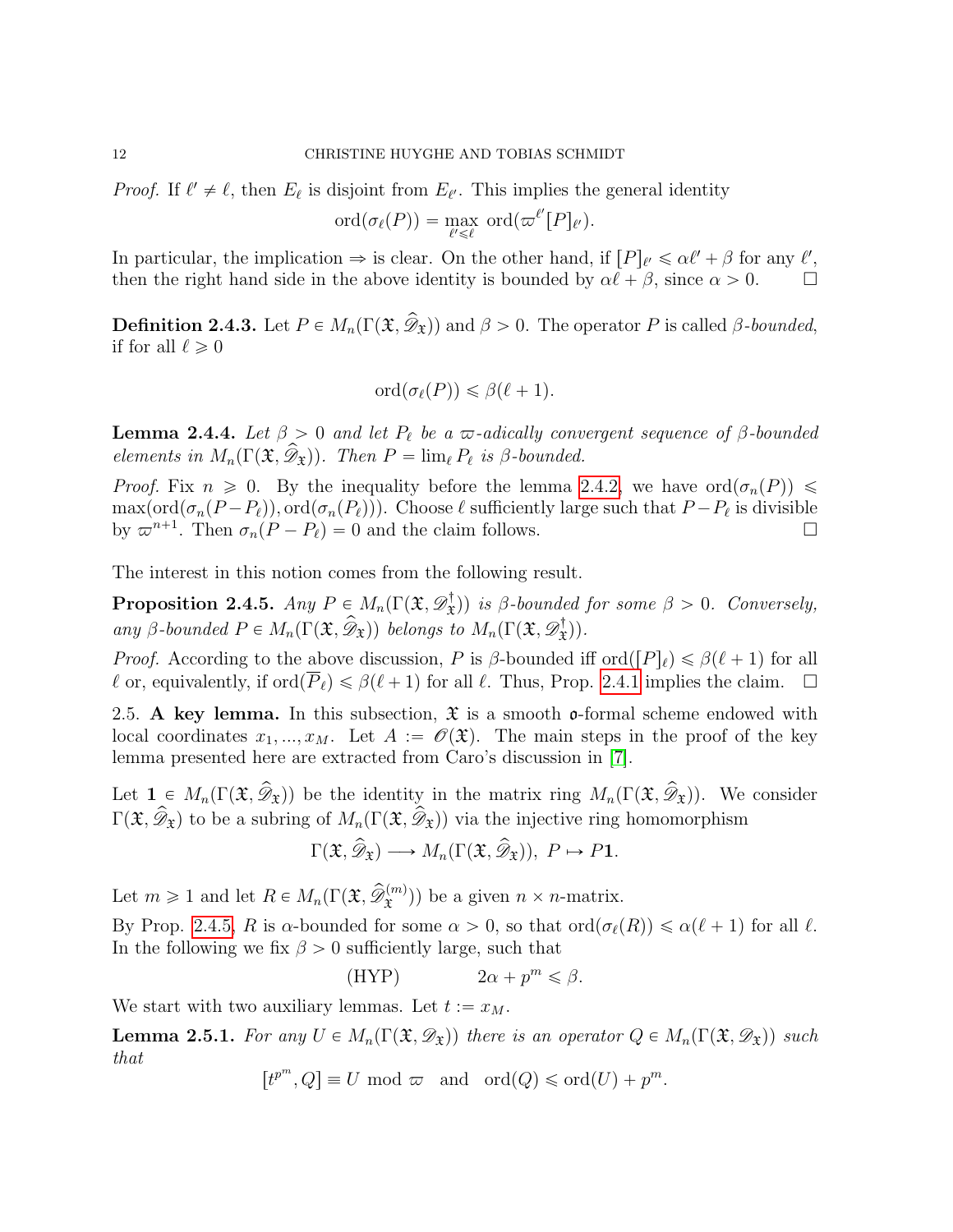*Proof.* Soit  $\partial_t := \partial_{x_M}$ . We first establish the general identity

$$
t^{p^m} \partial_t^{[N+p^m]} - \partial_t^{[N+p^m]} t^{p^m} = -\partial_t^{[N]} \text{ mod } \varpi
$$

for any integer N. Indeed, one has

$$
\partial_t^{[N+p^m]} t^{p^m} = \sum_{\nu+\nu'=N+p^m} \partial_t^{[\nu]}(t^{p^m}) \partial_t^{[\nu']}.
$$

Since  $\partial_t^{[\nu]}$  $t[t^p](t^{p^m}) = 0$  for  $\nu > p^m$  and  $\equiv 0 \mod \varpi$  for  $0 < \nu < p^m$ , only the terms indexed by  $(0, N + p<sup>m</sup>)$  and  $(p<sup>m</sup>, N)$  survive in the sum. This yields the claimed identity. Now write  $U =$ ř (p<sup>m</sup>, N) survive in the sum. This yields the claimed identity. Now  $\mu$  a<sub> $\nu$ </sub>  $a_{\nu}$   $\partial_{\nu}^{[\nu]}$  and take  $Q = -\sum_{\nu} a_{\nu} \partial_{\nu}^{[\nu + (0,...,0,p^m)]}$ . Then  $\text{ord}(Q) \leq \text{ord}(U) + p^m$  and rt p<sup>m</sup> , Qs " <sup>ř</sup> ν p´aνqBrpν1,...,νM´1qspt p<sup>m</sup> B rνM`pms <sup>t</sup> ´ B<sup>r</sup>νM`pm<sup>s</sup> t t p<sup>m</sup> q

$$
t^{p^-}, Q] = \sum_{\underline{\nu}} (-a_{\underline{\nu}}) \underline{\mathcal{C}}^{[(\nu_1, \dots, \nu_{M-1})]}(t^{p^-} \partial_t^{\nu_{M+1}})^{-1} - \partial_t^{\nu_{M+1}} \underline{\mathcal{C}}^{[p^-]})
$$
  
\n
$$
\equiv \sum_{\underline{\nu}} (-a_{\underline{\nu}}) \underline{\mathcal{C}}^{[(\nu_1, \dots, \nu_{M-1})]}(-\partial_t^{[\nu_M]}) \mod \varpi
$$
  
\n
$$
\equiv U.
$$

<span id="page-12-0"></span>**Lemma 2.5.2.** Let  $Q_\ell \in M_n(\Gamma(\mathfrak{X}, \mathscr{D}_{\mathfrak{X}}))$  such that  $\text{ord}(Q_\ell) \leq \beta(\ell + 2)$ . Then  $\varpi^{\ell+1}Q_\ell$  is  $\beta$ -bounded.

*Proof.* Let  $P = \varpi^{\ell+1}Q_{\ell}$ . If  $i \leq \ell$ , one has  $\overline{P}_i = 0$  and therefore  $\text{ord}(\overline{P}_i) \leq \beta(i+1)$ trivially. If  $i > \ell$ , then

$$
\operatorname{ord}(\overline{P}_i) \leq \operatorname{ord}(P) \leq \beta(\ell+2) \leq \beta(i+1).
$$

 $\Box$ 

We now construct by induction a sequence  $P_\ell \in M_n(\Gamma(\mathfrak{X}, \mathscr{D}_{\mathfrak{X}}))$  (depending on the matrix R) such that

- (i)  $P_0 = 1, \sigma_\ell(P_\ell) = P_\ell$  and  $P_{\ell+1} \equiv P_\ell \text{ mod } \varpi^{\ell+1}$
- (ii)  $P_{\ell}$  is  $\beta$ -bounded
- (iii)  $t^{p^m} P_\ell \equiv P_\ell(t^{p^m} \varpi \sigma_{\ell-1}(R)) \text{ mod } \varpi^{\ell+1}.$

Suppose that  $P_0, ..., P_\ell$  are already constructed. We will construct  $P_{\ell+1}$  in the following. Since  $\varpi \sigma_\ell \equiv \varpi \sigma_{\ell-1} \mod \varpi^{\ell+1}$ , the property (iii) implies

$$
[t^{p^m}, P_\ell] + \varpi P_\ell \sigma_\ell(R) = t^{p^m} P_\ell - P_\ell(t^{p^m} + \varpi \sigma_\ell(R))
$$
  

$$
\equiv t^{p^m} P_\ell - P_\ell(t^{p^m} + \varpi \sigma_{\ell-1}(R)) \bmod \varpi^{\ell+1} \equiv 0 \bmod \varpi^{\ell+1}.
$$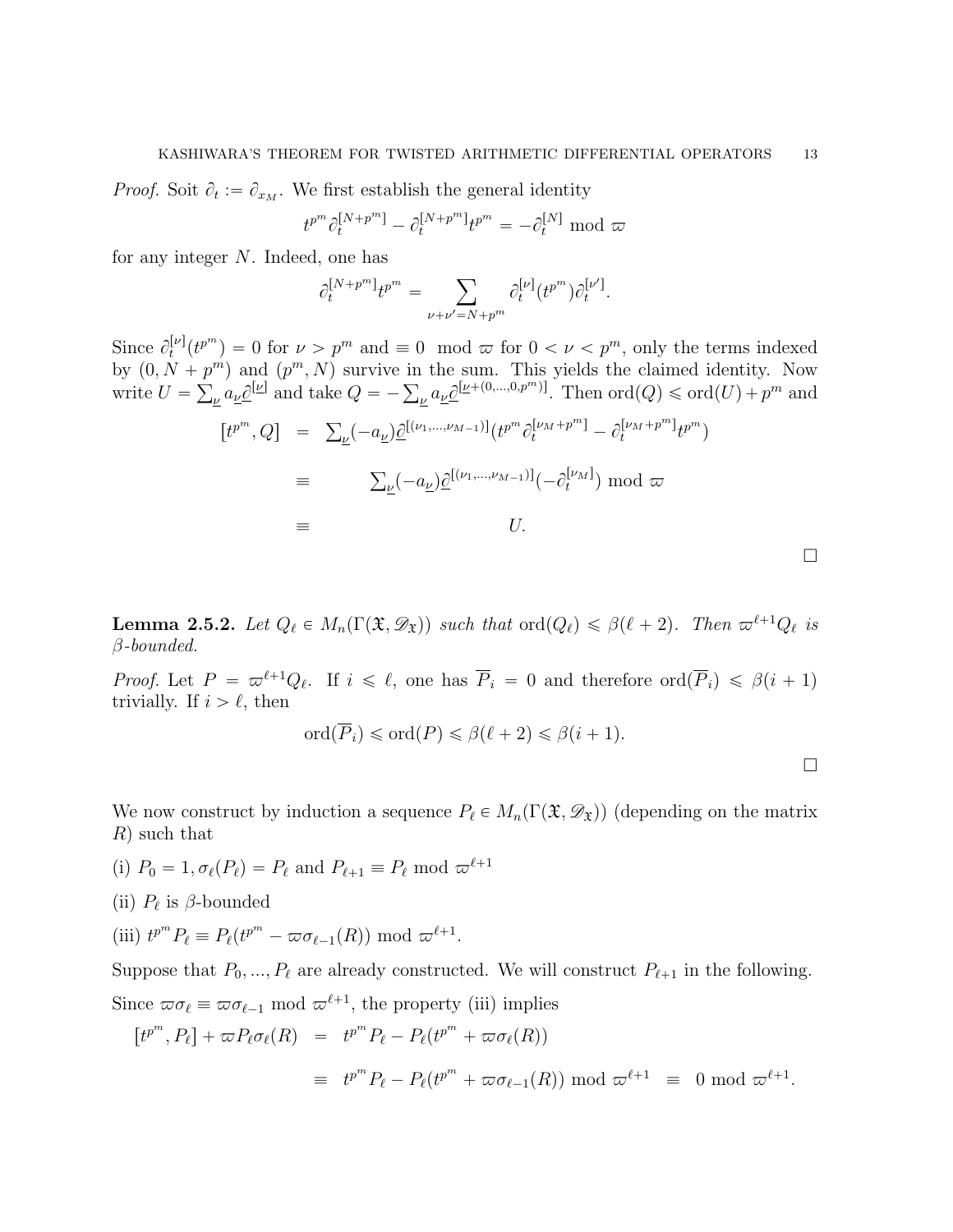On the other hand, since  $\sigma_{\ell}(P_{\ell}) = P_{\ell}$  by (i), one has  $P_{\ell} =$  $_{\ell_1\leqslant\ell}\,\varpi^{\ell_1}[P_\ell]_{\ell_1}$  and hence

$$
P_{\ell}\sigma_{\ell}(R) = \sum_{\ell_1,\ell_2 \leq \ell} \varpi^{\ell_1+\ell_2} [P_{\ell}]_{\ell_1}[R]_{\ell_2} \equiv \sum_{\ell_1,\ell_2 \leq \ell,\ell_1+\ell_2 \leq \ell+1} \varpi^{\ell_1+\ell_2} [P_{\ell}]_{\ell_1}[R]_{\ell_2} \bmod \varpi^{\ell+2}.
$$

So alltogether one obtains

$$
[t^{p^m}, P_{\ell}] + \varpi \sum_{\ell_1, \ell_2 \leq \ell, \ell_1 + \ell_2 \leq \ell + 1} \varpi^{\ell_1 + \ell_2} [P_{\ell}]_{\ell_1} [R]_{\ell_2} \equiv 0 \mod \varpi^{\ell+1}.
$$

So there is an operator  $U_\ell \in M_n(\Gamma(\mathfrak{X}, \mathscr{D}_{\mathfrak{X}}))$  such that

$$
-\varpi^{\ell+1}U_{\ell} = [t^{p^m}, P_{\ell}] + \varpi \sum_{\ell_1, \ell_2 \leq \ell, \ell_1 + \ell_2 \leq \ell+1} \varpi^{\ell_1 + \ell_2} [P_{\ell}]_{\ell_1} [R]_{\ell_2}.
$$

By the above discussion

$$
-\varpi^{\ell+1}U_{\ell} \equiv [t^{p^m}, P_{\ell}] + \varpi P_{\ell} \sigma_{\ell}(R) \text{ mod } \varpi^{\ell+2}.
$$

Assertion 1: One has  $\text{ord}(U_{\ell}) \leq \beta(\ell + 1) + 2\alpha$ .

To prove the assertion, we use that  $P_\ell$  is  $\beta$ -bounded by (ii). In particular,  $\text{ord}(P_\ell)$  =  $\text{ord}(\sigma_{\ell}(P_{\ell})) \leq \beta(\ell+1)$  which gives  $\text{ord}([t^{p^m}, P_{\ell}]) \leq \beta(\ell+1)$ . Again, by (ii), we have  $\text{ord}([P_{\ell}]_{\ell_1}) \leq \beta(\ell_1 + 1)$  for all  $\ell_1$ . This gives

$$
\text{ord}([P_{\ell}]_{\ell_1}[R]_{\ell_2}) \leq \text{ord}([P_{\ell}]_{\ell_1}) + \text{ord}([R]_{\ell_2}) \leq \beta(\ell_1 + 1) + \alpha(\ell_2 + 1) \leq \beta(\ell + 1) + 2\alpha.
$$

Note that the last inequality follows from  $\alpha(\ell_2 - 1) \leq \beta(\ell - \ell_1)$  which in turn follows directly from  $\ell_1 + \ell_2 \leq \ell + 1$  and  $\alpha \leq \beta$ . This implies the assertion.

We now use the lemma [2.5.1](#page-11-2) to find an operator  $Q_\ell \in M_n(\Gamma(\mathfrak{X}, \mathscr{D}_{\mathfrak{X}}))$  such that

$$
[t^{p^m}, Q_\ell] \equiv U_\ell \text{ mod } \varpi \text{ and } \text{ ord}(Q_\ell) \leq \text{ord}(U_\ell) + p^m. \tag{*}
$$

We now set

$$
P_{\ell+1} := \sigma_{\ell+1}(P_{\ell} + \varpi^{\ell+1} Q_{\ell}) \in M_n(\Gamma(\mathfrak{U}, \mathscr{D}_{\mathfrak{X}})).
$$

Assertion 2: The operator  $P_{\ell+1}$  satisfies (i),(ii),(iii) above.

We start with (iii). Modulo  $\varpi^{\ell+2}$  one certainly has the two congruences

$$
t^{p^m} P_{\ell+1} \equiv t^{p^m} (P_\ell + \varpi^{\ell+1} Q_\ell)
$$

and

$$
P_{\ell+1}(t^{p^m} - \varpi \sigma_{\ell}(R)) \equiv (P_{\ell} + \varpi^{\ell+1} Q_{\ell})(t^{p^m} - \varpi \sigma_{\ell}(R))
$$

so it suffices to show that the two right-hand sides are congruent. But modulo  $\varpi^{\ell+2}$ , one has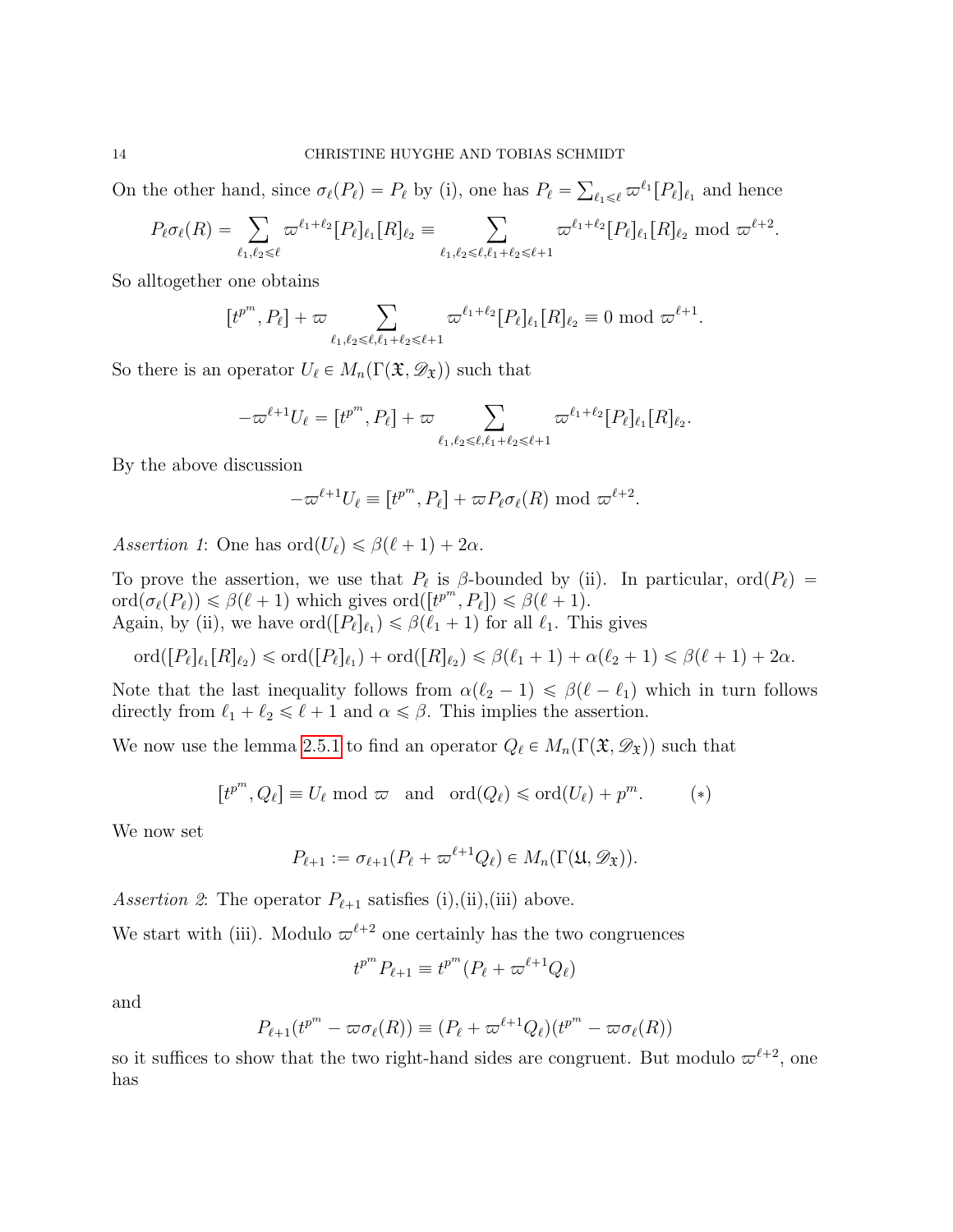$$
t^{p^m}(P_{\ell} + \varpi^{\ell+1}Q_{\ell}) = t^{p^m}P_{\ell} + \varpi^{\ell+1}t^{p^m}Q_{\ell}
$$
  
\n
$$
\equiv t^{p^m}P_{\ell} + \varpi^{\ell+1}(U_{\ell} + Q_{\ell}t^{p^m})
$$
  
\n
$$
\equiv t^{p^m}P_{\ell} + \varpi^{\ell+1}Q_{\ell}t^{p^m} - ([t^{p^m}, P_{\ell}] + \varpi P_{\ell}\sigma_{\ell}(R))
$$
  
\n
$$
= (P_{\ell} + \varpi^{\ell+1}Q_{\ell})t^{p^m} - \varpi P_{\ell}\sigma_{\ell}(R)
$$
  
\n
$$
\equiv (P_{\ell} + \varpi^{\ell+1}Q_{\ell})(t^{p^m} - \varpi \sigma_{\ell}(R))
$$

where the first congruence is the property  $(*)$  and the middle congruence is the congruence before assertion 1.

To see (ii), we just note that our hypothesis (HYP) implies  $\text{ord}(Q_\ell) \leq \beta(\ell+2)$  by assertion 1. Hence,  $\varpi^{\ell+1}Q_{\ell}$  is  $\beta$ -bounded by lemma [2.5.2.](#page-12-0) Let  $\ell' \leq \ell + 1$ . Since  $\sigma_{\ell'} \circ \sigma_{\ell+1} = \sigma_{\ell'}$  we find

$$
\mathrm{ord}(\sigma_{\ell'}(P_{\ell+1})) = \mathrm{ord}(\sigma_{\ell'}(P_{\ell} + \varpi^{\ell+1}Q_{\ell})) \le \max(\mathrm{ord}(\sigma_{\ell'}(P_{\ell})), \mathrm{ord}(\sigma_{\ell'}(\varpi^{\ell+1}Q_{\ell}))) \le \beta(\ell'+1)
$$

where we have used the inequality before lemma [2.4.2](#page-10-0) and the fact that  $P_\ell$  and  $\varpi^{\ell+1}Q_\ell$ are  $\beta$ -bounded. Let  $\ell' \geq \ell + 1$ . Since  $\sigma_{\ell'} \circ \sigma_{\ell+1} = \sigma_{\ell+1}$  we find

$$
\mathrm{ord}(\sigma_{\ell'}(P_{\ell+1})) = \mathrm{ord}(P_{\ell+1}) \le \max(\mathrm{ord}(\sigma_{\ell+1}(P_{\ell})), \mathrm{ord}(\sigma_{\ell+1}(\varpi^{\ell+1}Q_{\ell}))) \le \beta(\ell+1) \le \beta(\ell'+1).
$$

Hence,  $P_{\ell+1}$  is  $\beta$ -bounded.

It remains to see (i). The identity  $P_{\ell+1} = \sigma_{\ell+1}(P_{\ell+1})$  is trivial. In particular, we may write

$$
P_{\ell+1} = \sum_{v_p(a_{\underline{\nu}}^{\ell+1}) \leq \ell+1} a_{\underline{\nu}}^{\ell+1} \underline{\partial}^{[\underline{\nu}]}
$$

where  $a_{\underline{\nu}}^{\ell+1} \in M_n(\Gamma(\mathfrak{U}, \mathcal{O}_{\mathfrak{X}}))$  are the coefficients of  $P_{\ell+1}$ . By definition, one has

$$
a_{\underline{\nu}}^{\ell+1} = a_{\underline{\nu}}^{\ell} + \varpi^{\ell+1} \tilde{a}_{\underline{\nu}}
$$

where  $\tilde{a}_{\underline{\nu}}$  are the coefficients of  $Q_{\ell}$ . Because of  $\sigma_{\ell}(P_{\ell}) = P_{\ell}$ , one has  $a_{\underline{\nu}}^{\ell} = 0$  for all coefficients  $a^{\ell}_{\underline{\nu}}$  with  $v_p(a^{\ell}_{\underline{\nu}}) \geq \ell + 1$ . In turn, the inequality  $v_p(a^{\ell}_{\underline{\nu}}) \leq \ell$  implies  $v_p(a^{\ell+1}_{\underline{\nu}}) =$  $v_p(a_{\nu}^{\ell}) \leq \ell$  by the ultrametric inequality for  $v_p$ . This means

$$
P_{\ell+1} \bmod \varpi^{\ell+1} \equiv \sum_{v_p(a_{\underline{\nu}}^{\ell+1}) \leq \ell} a_{\underline{\nu}}^{\ell} \underline{\partial}^{[\underline{\nu}]} = \sum_{v_p(a_{\underline{\nu}}^{\ell}) \leq \ell} a_{\underline{\nu}}^{\ell} \underline{\partial}^{[\underline{\nu}]} = \sigma_{\ell}(P_{\ell}) = P_{\ell}
$$

which completes (i).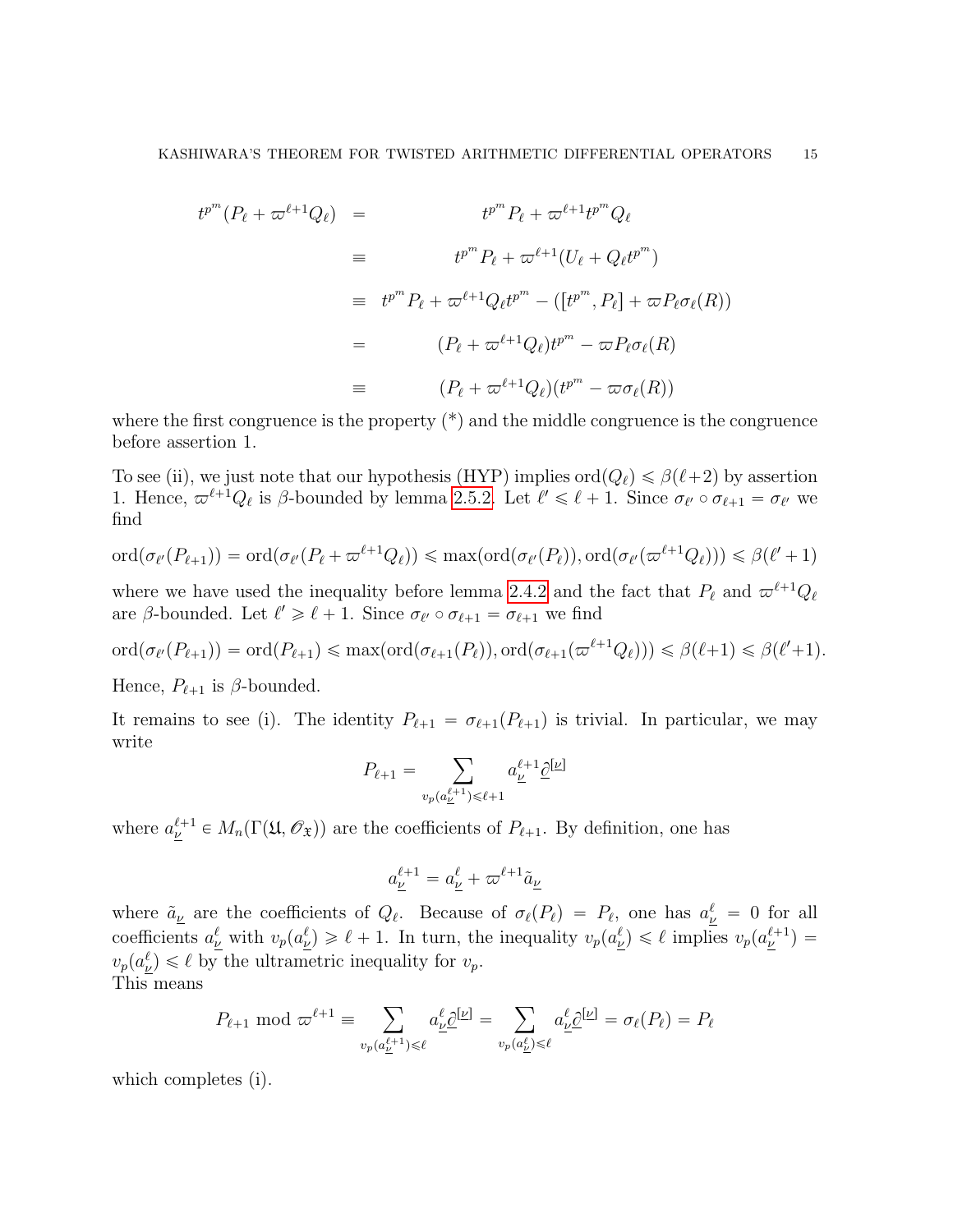So there is indeed a sequence  $(P_\ell)_\ell$  with the properties (i)-(iii) as claimed. Choose  $m' \geq m$ such that  $P_\ell \in M_n(\Gamma(\mathfrak{X}, \mathscr{D}_{\mathfrak{X}}^{(m)})$  $(\mathbf{x}^{(m)})$  for all  $\ell$  by prop. [2.4.5.](#page-11-1) We may consider its limit

$$
P = \lim_{\ell} P_{\ell} \in M_n(\Gamma(\mathfrak{X}, \widehat{\mathscr{D}}_{\mathfrak{X}}^{(m')})).
$$

Then we have inside  $M_n(\Gamma(\mathfrak{X}, \widehat{\mathscr{D}}_{\mathfrak{X}}^{(m)})$  $\hat{x}^{(m)}$ ))

- (1)  $P \equiv 1 \mod \varpi$
- (2)  $t^{p^m} P = P(t^{p^m} \varpi R).$

Thus we have proved the following lemma.

**Lemma 2.5.3.** (Berthelot's key lemma) Let  $t := x_M$  and let  $R \in M_n(\Gamma(\mathfrak{X}, \widehat{\mathscr{D}}_{\mathfrak{X}}^{(m)}))$  be a given  $n \times n$ -matrix. There exist  $m' \geqslant m$  and  $P \in M_n(\Gamma(\mathfrak{X}, \widehat{\mathscr{D}}_{\mathfrak{X}}^{(m')})$  $(\mathfrak{x}^{(m)})$ ), such that

- (1)  $P \equiv 1 \mod \varpi$
- (2)  $t^{p^m} P = P(t^{p^m} \varpi R)$  in  $M_n(\Gamma(\mathfrak{X}, \widehat{\mathscr{D}}_{\mathfrak{X}}^{(m)})$  $\mathfrak{X}^{(m)}$ )).

Note that, as a consequence of  $(1)$ , the matrix P appearing in the lemma is invertible in the  $\varpi$ -adically complete ring  $M_n(\Gamma(\mathfrak{X}, \widehat{\mathscr{D}}_{\mathfrak{X}}^{(m)})$  $\mathfrak{x}^{(m)}$ ).

<span id="page-15-0"></span>**Corollary 2.5.4.** Let M be a finitely generated  $\Gamma(\mathfrak{X}, \widehat{\mathscr{D}}_{\mathfrak{X}}^{(m)})$ -module with generators  $e_1, ..., e_n$ . Suppose that  $t^{p^m}e_i \equiv 0 \mod \varpi$  for all i. Then there is  $m' \geq m$  and a set of generators  $e'_1, ..., e'_n$  for the  $\Gamma(\mathfrak{X}, \widehat{\mathscr{D}}_{\mathfrak{X}}^{(m')}$  $\widehat{X}^{(m')}_\mathfrak{X}$ )-module  $\Gamma(\mathfrak{X}, \widehat{\mathscr{D}}^{(m')} _\mathfrak{X})$  $\big(\mathbf{x}^{(m')}\big) \otimes_{\Gamma(\mathfrak{X},\widehat{\mathscr{D}}_{\mathfrak{X}}^{(m)})} M$  with the property  $t^{p^m}e'_i = 0$ for all i.

*Proof.* Write  $\widehat{D}_{\mathfrak{X}}^{(m)} := \Gamma(\mathfrak{X}, \widehat{\mathscr{D}}_{\mathfrak{X}}^{(m)})$  and  $\underline{e}$  be the column vector  $^T(e_1, ..., e_n)$ . By assumption, there is  $R \in M_n(\widehat{D}_{\mathfrak{X}}^{(m)})$  such that

$$
^{p^m}\underline{e} = \varpi R \underline{e}.
$$

By the key lemma, there are  $m' \geq m$  and  $P \in M_n(\widehat{D}_{\mathfrak{X}}^{(m')})$  $(\mathbf{x}^{(m)})$ , such that

t

- (1)  $P \equiv 1 \mod \varpi$
- (2)  $t^{p^m} P = P(t^{p^m} \varpi R)$  in  $M_n(\widehat{D}_{\mathfrak{X}}^{(m)})$  $\mathfrak{X}^{(m')}$ ).

Let

$$
M':=\widehat{D}_{\mathfrak{X}}^{(m')}\otimes_{\widehat{D}_{\mathfrak{X}}^{(m)}}M\quad\text{and}\quad\underline{e'}:=P(1\otimes\underline{e}).
$$

Here,  $1 \otimes \underline{e}$  is the column vector  $T(1 \otimes e_1, ..., 1 \otimes e_n) \in (M')^n$ , so that

$$
e'_{i} = \sum_{j} P_{ij} \otimes e_{j} \in M' \quad \text{for } i = 1, ..., n.
$$

The  $e'_i$  are generators for the left  $\hat{D}_{\mathfrak{X}}^{(m')}$ The  $e'_i$  are generators for the left  $\hat{D}_{\mathfrak{X}}^{(m)}$ -module M'. Indeed, given  $y \in M'$  with  $y =$  $\lambda_i \otimes e_i$ , then  $y =$ <sub>p</sub>  $\lambda'_i \otimes e'_i$  with  $(\lambda'_1, ..., \lambda'_n) := (\lambda_1, ..., \lambda_n) \cdot P^{-1}$ . Moreover, (2) implies  $t^{p^m} \underline{e'} = t^{p^m} P(1 \otimes \underline{e}) = P(t^{p^m} - \overline{\omega}R)(1 \otimes \underline{e}) = P(1 \otimes (t^{p^m} \underline{e} - \overline{\omega}R \underline{e})) = 0.$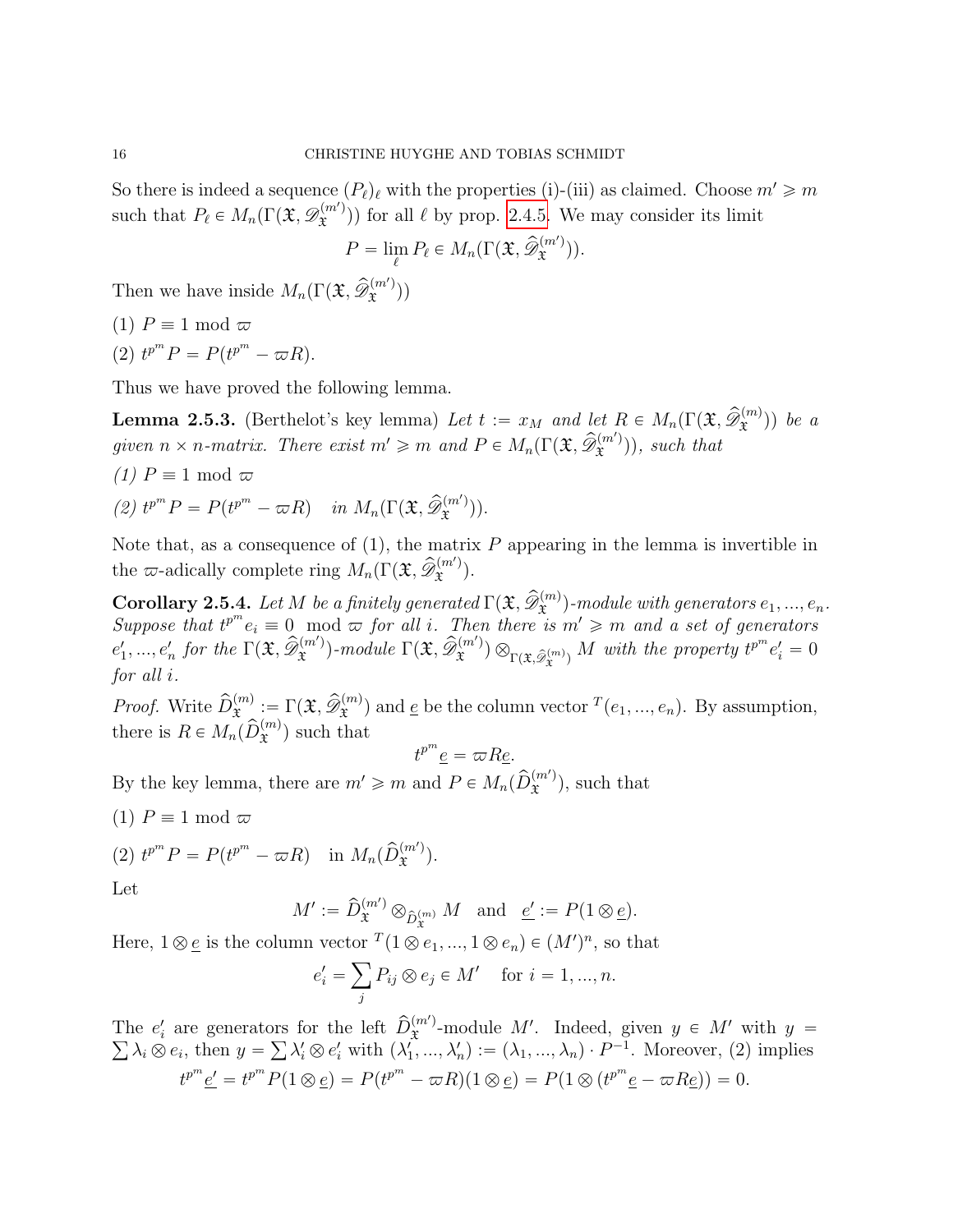$\Box$ 

## 3. The Berthelot-Kashiwara theorem

<span id="page-16-0"></span>Let

$$
i:\mathfrak{Y}\longrightarrow \mathfrak{X}
$$

be a closed immersion between smooth formal  $\mathfrak{o}$ -schemes given by an ideal sheaf  $\mathscr{I} \subseteq \mathscr{O}_{\mathfrak{X}}$ .

<span id="page-16-1"></span>3.1. Direct image and adjointness. Let  $\mathscr{D}^{\dagger}_{\mathfrak{X}\leftarrow\mathfrak{Y},\mathbb{Q}}$  be the associated transfer module, a  $(i^{-1}\mathscr{D}^{\dagger}_{\mathfrak{X},\mathbb{Q}},\mathscr{D}^{\dagger}_{\mathfrak{Y},\mathbb{Q}})$ -bimodule, cf. [\[3,](#page-31-6) 3.4]. Let  $\mathscr{N}$  be a left  $\mathscr{D}^{\dagger}_{\mathfrak{Y},\mathbb{Q}}$ -module. Its direct image along *i* is the left  $\mathscr{D}^{\dagger}_{\mathfrak{X},\mathbb{Q}}$ -module

$$
i_{+}\mathscr{N}:=i_{*}(\mathscr{D}^{\dagger}_{\mathfrak{X}\leftarrow \mathfrak{Y},\mathbb{Q}}\otimes_{\mathscr{D}^{\dagger}_{\mathfrak{Y},\mathbb{Q}}}\mathscr{N}).
$$

This yields a functor  $i_+$  from left  $\mathscr{D}^{\dagger}_{\mathfrak{Y},\mathbb{Q}}$ -modules to left  $\mathscr{D}^{\dagger}_{\mathfrak{X},\mathbb{Q}}$ -modules, cf. [\[4,](#page-31-3) 4.3.7], which preserves coherence [\[4,](#page-31-3) 4.3.8]. If  $\mathfrak{Z} \stackrel{k}{\rightarrow} \mathfrak{Y}$  is a second closed immersions of smooth formal o-schemes and if we restrict to coherent modules, then there is a natural isomorphism  $(i \circ k)_+ \simeq i_+ \circ k_+$  of functors [\[4,](#page-31-3) 3.5.2].

<span id="page-16-2"></span>**Proposition 3.1.1.** (i) The right  $\mathscr{D}^{\dagger}_{\mathfrak{Y},\mathbb{Q}}$ -module  $\mathscr{D}^{\dagger}_{\mathfrak{X}\leftarrow\mathfrak{Y},\mathbb{Q}}$  is flat.

(ii) The functor  $i_+$  is exact.

(iii) If  $S \subseteq \mathfrak{Y}$  is a closed subset and N is a left  $\mathscr{D}^{\dagger}_{\mathfrak{Y},\mathbb{Q}}$ -module supported on S, then  $i_+\mathcal{N}$ is supported on S.

Proof. (i) maybe proved be adapting the proof in the classical setting [\[10,](#page-31-9) 1.3.5] as follows. Fix a level  $m \geqslant 0$ . By definition [\[3,](#page-31-6) 3.4.1],

$$
\mathscr{D}_{\mathfrak{Y}\leftarrow \mathfrak{X}}^{(m)} = i^{-1} \big( \mathscr{D}_{\mathfrak{X}}^{(m)} \otimes_{\mathscr{O}_{\mathfrak{X}}} \omega_{\mathfrak{X}}^{-1} \big) \otimes_{i^{-1} \mathscr{O}_{\mathfrak{X}}} \omega_{\mathfrak{Y}}
$$

where  $\omega_x$  and  $\omega_y$  are the modules of differentials of highest order on  $\mathfrak X$  and  $\mathfrak Y$  respectively. Since (i) is a local question, we may from now on assume that  $\mathfrak X$  is affine equipped with local coordinates  $t_1, ..., t_d \in \mathscr{O}_{\mathfrak{X}}$ , that  $\mathscr{I} = (t_{r+1}, ..., t_d)$  for some  $0 \le r < d$  and that  $\overline{t}_1, ..., \overline{t}_r$  are local coordinates for  $\mathfrak{Y}$ . Let  $\partial_i$  be the derivation relative to  $t_i$ . We identify  $i^{-1}\omega_{\mathfrak{X}}^{-1}\otimes_{i^{-1}\mathscr{O}_{\mathfrak{X}}}\omega_{\mathfrak{Y}}$  with  $\mathscr{O}_{\mathfrak{Y}}$  via the section

$$
(\mathrm{d} t_1 \wedge \cdots \wedge \mathrm{d} t_d)^{\otimes -1} \otimes (\mathrm{d} t_1 \wedge \cdots \wedge \mathrm{d} t_r).
$$

Note that  $D' := \bigoplus_{\underline{\nu}} \partial_1^{\langle \nu_1 \rangle}$  $\langle \begin{smallmatrix} \langle \nu_1 \rangle\ 1 \end{smallmatrix} \rangle \cdots \partial_r^{\langle \nu_r \rangle} \mathscr{O}_{\mathfrak{X}} \subset \mathscr{D}_{\mathfrak{X}}^{(m)}$  $\mathcal{L}^{(m)}_{\mathfrak{X}}$  is a subring of  $\mathscr{D}_{\mathfrak{X}}^{(m)}$  $\mathcal{L}_{\mathfrak{X}}^{(m)}$ . It is clear that  $\mathscr{D}_{\mathfrak{X}}^{(m)} \simeq$  $\mathfrak{o}[\mathcal{Q}]^{(m)} \otimes_{\mathfrak{o}} D'$  as a right D'-module, where  $\mathfrak{o}[\mathcal{Q}]^{(m)}$  equals the free  $\mathfrak{o}$ -module on the basis  $\partial_{r+1}^{\langle\nu_{r+1}\rangle}$  $\langle \begin{smallmatrix} \langle \nu_{r+1} \rangle \\ r+1 \end{smallmatrix} \rangle \cdots \partial_d^{\langle \nu_d \rangle}$ . It follows that

$$
\mathscr{D}_{\mathfrak{Y}\leftarrow \mathfrak{X}}^{(m)} \simeq \mathfrak{o}[\underline{\partial}]^{(m)} \otimes_{\mathfrak{o}} (i^{-1}D' \otimes_{i^{-1}\mathscr{O}_{\mathfrak{X}}} \mathscr{O}_{\mathfrak{Y}}).
$$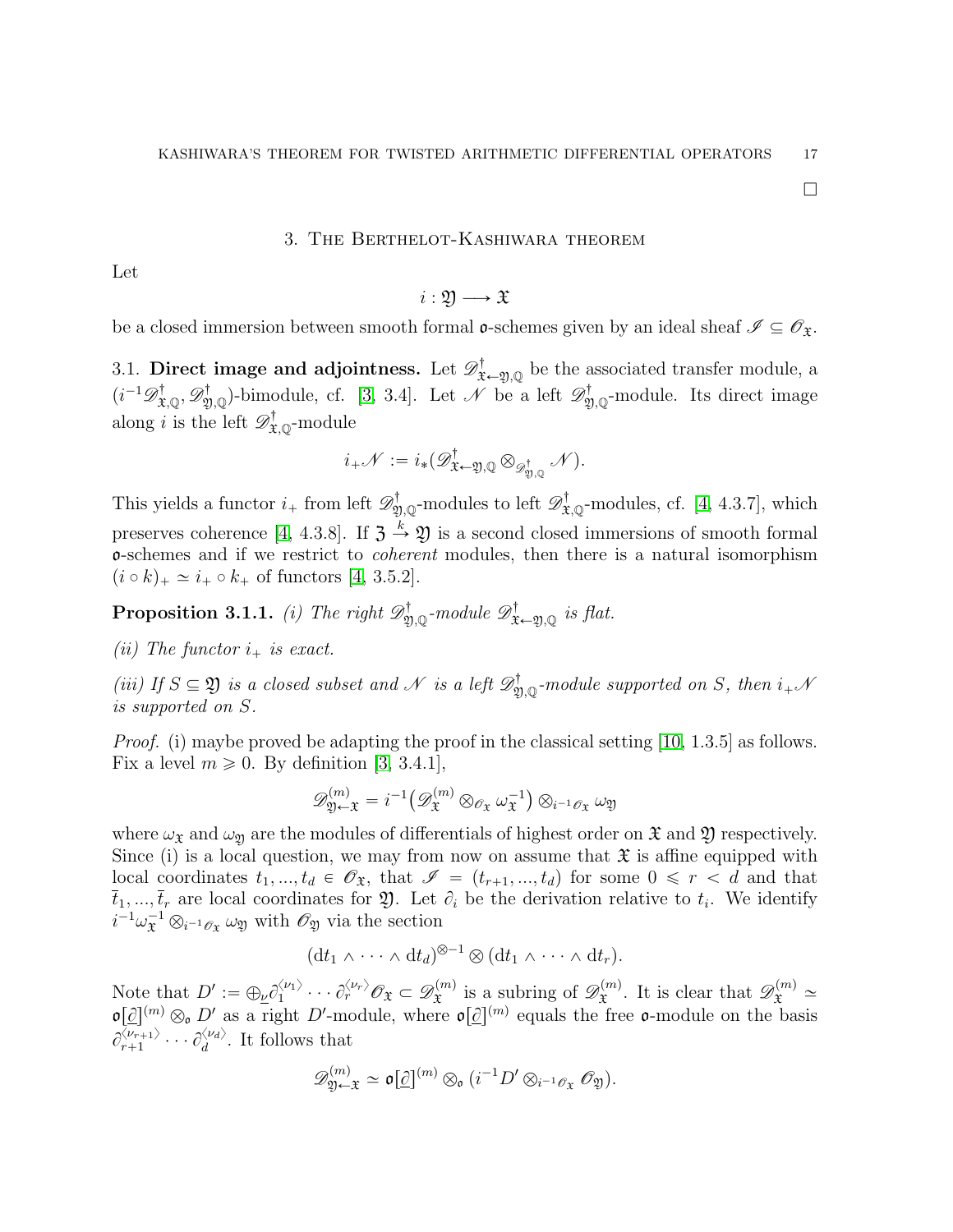It is easy to see that  $i^{-1}D'\otimes_{i^{-1}\mathscr{O}_{\mathfrak{X}}}\mathscr{O}_{\mathfrak{Y}}\simeq \mathscr{D}_{\mathfrak{Y}}^{(m)}$  as a right  $\mathscr{D}_{\mathfrak{Y}}^{(m)}$ -module. This means  $\mathscr{D}^{(m)}_{\mathfrak{X} \leftarrow \mathfrak{Y}} \simeq \mathfrak{o}[\underline{\partial}]^{(m)} \otimes_{\mathfrak{o}} \mathscr{D}^{(m)}_{\mathfrak{Y}}$ Y

as right  $\mathscr{D}_{\mathfrak{Y}}^{(m)}$ -modules. In particular,  $\mathscr{D}_{\mathfrak{X}\leftarrow \mathfrak{Y}}^{(m)}$  is free, and hence flat, as a right  $\mathscr{D}_{\mathfrak{Y}}^{(m)}$ -module. According to [\[11,](#page-31-10) 2.2.2] the sheaf of rings  $\mathscr{D}_{\mathfrak{Y}}^{(m)}$  is locally noetherian, hence [\[2,](#page-31-2) 3.2.4] implies that  $\widehat{\mathscr{D}}_{\mathfrak{X}\leftarrow\mathfrak{Y}}^{(m)}$  is flat as a right  $\widehat{\mathscr{D}}_{\mathfrak{Y}}^{(m)}$ -module. Passing to the limit and inverting p, we finally see that  $\mathscr{D}^{\dagger}_{\mathfrak{X}\leftarrow\mathfrak{Y}}$  is flat as a right  $\mathscr{D}^{\dagger}_{\mathfrak{Y},\mathbb{Q}}$ -module, as claimed. The point (ii) follows from (i). Finally (iii) follows from the fact that, for any abelian sheaf  $\mathscr K$  on  $\mathfrak Y$ , the stalk of  $i_*\mathscr K$ at  $x \in \mathfrak{X}$  equals  $\mathscr{K}_x$  if  $x \in \mathfrak{Y}$  and is zero otherwise. Hence, if  $S \subset \mathfrak{Y}$  is closed and  $\mathscr{N}$  is supported on S and  $x \in \mathfrak{Y}\backslash S$ , then

$$
(i_{+}\mathscr{N})_{x} = (\mathscr{D}^{\dagger}_{\mathfrak{X}\leftarrow\mathfrak{Y},\mathbb{Q}} \otimes_{\mathscr{D}^{\dagger}_{\mathfrak{Y},\mathbb{Q}}} \mathscr{N})_{x} = \mathscr{D}^{\dagger}_{\mathfrak{X}\leftarrow\mathfrak{Y},\mathbb{Q},x} \otimes_{\mathscr{D}^{\dagger}_{\mathfrak{Y},\mathbb{Q},x}} \mathscr{N}_{x} = 0.
$$

We define the following functor from left  $\mathscr{D}^{\dagger}_{\mathfrak{X},\mathbb{Q}}$ -modules to left  $\mathscr{D}^{\dagger}_{\mathfrak{Y},\mathbb{Q}}$ -modules:

$$
i^{\natural}\mathscr{M}:=\mathcal{H}om_{i^{-1}\mathscr{D}^{\dagger}_{\mathfrak{X},\mathbb{Q}}}(\mathscr{D}^{\dagger}_{\mathfrak{X}\leftarrow \mathfrak{Y},\mathbb{Q}},i^{-1}\mathscr{M}).
$$

<span id="page-17-0"></span>**Proposition 3.1.2.** (i) The functor  $i^{\dagger}$  is right adjoint to  $i_{+}$ . In particular,  $i^{\dagger}$  is left-exact.

(ii) If  $\mathfrak{Z} \stackrel{k}{\to} \mathfrak{Y}$  is a second closed immersion of smooth formal **o**-schemes, and if  $k^{\natural}, i^{\natural}$ preserve coherence, then there is a natural isomorphism  $(i \circ k)^{\sharp} \simeq k^{\sharp} \circ i^{\sharp}$ .

(iii) If  $S \subseteq \mathfrak{X}$  is a closed subset and  $\mathcal M$  is a coherent left  $\mathscr{D}^{\dagger}_{\mathfrak{X},\mathbb{Q}}$ -module supported on  $S$ , then  $i^{\sharp} \mathscr{M}$  is supported on  $S \cap \mathfrak{Y}$ .

*Proof.* Since i is a closed immersion,  $i_*$  has the right adjoint  $i^{-1}$ . Therefore, for any coherent left  $\mathscr{D}^\dagger_{\mathfrak{Y},\mathbb{Q}}$ -module  $\mathscr{N}$  and any coherent left  $\mathscr{D}^\dagger_{\mathfrak{X},\mathbb{Q}}$ -module  $\mathscr{M}$ , one has

$$
\mathcal{H}om_{\mathscr{D}^{\dagger}_{\mathfrak{X},\mathbb{Q}}}(i_{+}\mathscr{N},\mathscr{M})=\mathcal{H}om_{i^{-1}\mathscr{D}^{\dagger}_{\mathfrak{X},\mathbb{Q}}}(\mathscr{D}^{\dagger}_{\mathfrak{X}\leftarrow\mathfrak{Y},\mathbb{Q}}\otimes_{\mathscr{D}^{\dagger}_{\mathfrak{Y},\mathbb{Q}}}\mathscr{N},i^{-1}\mathscr{M}).
$$

One obtains (i) by combining this with the standard tensor-hom adjunction

$$
\mathcal Hom_{i^{-1}{\mathscr D}^{\dagger}_{{\mathfrak X},{\mathbb Q}}}({\mathscr D}^{\dagger}_{{\mathfrak X}\leftarrow{\mathfrak Y},{\mathbb Q}}\otimes_{{\mathscr D}^{\dagger}_{{\mathfrak Y},{\mathbb Q}}}{\mathscr N}, i^{-1}{\mathscr M})=\mathcal Hom_{{\mathscr D}^{\dagger}_{{\mathfrak Y},{\mathbb Q}}}({\mathscr N},\mathcal Hom_{i^{-1}{\mathscr D}^{\dagger}_{{\mathfrak X},{\mathbb Q}}}({\mathscr D}^{\dagger}_{{\mathfrak X}\leftarrow{\mathfrak Y},{\mathbb Q}}, i^{-1}{\mathscr M})).
$$

(ii) follows from uniqueness of adjoint functors and the fact that for coherent modules we have  $(i \circ k)_+ \simeq i_+ \circ k_+$ . For (iii), for any abelian sheaf  $\mathscr K$  on  $\mathfrak X$ , the stalk of  $i^{-1}\mathscr K$ at  $x \in \mathfrak{Y}$  equals  $\mathscr{K}_x$ . Hence, if  $S \subset \mathfrak{X}$  is a closed subset and  $\mathscr{M}$  is supported on S and  $x \in \mathfrak{Y}\backslash S$ , then  $(i^{\sharp} \mathscr{M})_x = 0$ . Indeed, this is a local statement, and we may suppose that the coherent module  $\mathscr M$  has a global finite presentation. This means that  $i^{-1}\mathscr M$  can be written as coker $(f)$  for some  $i^{-1}\mathscr{D}^{\dagger}_{\mathfrak{X},\mathbb{Q}}$ -linear morphism  $(i^{-1}\mathscr{D}^{\dagger}_{\mathfrak{X},\mathbb{Q}})^{\oplus s} \stackrel{f}{\longrightarrow} (i^{-1}\mathscr{D}^{\dagger}_{\mathfrak{X},\mathbb{Q}})^{\oplus t}$ . Take an open  $\mathfrak{U} \subseteq \mathfrak{Y}$  containing x with  $\mathfrak{U} \cap S = \emptyset$ . For any  $y \in \mathfrak{U}$ , one has  $(i^{-1}M)_y = M_y = 0$ . Hence  $f_y$  is surjective for any  $y \in \mathfrak{U}$  and so  $f|_{\mathfrak{U}}$  is surjective, i.e.  $i^{-1} \mathscr{M}|_{\mathfrak{U}} = 0$ . Taking the limit over all open neigbourhoods  $\mathfrak{V} \subset \mathfrak{U}$  of x, one finds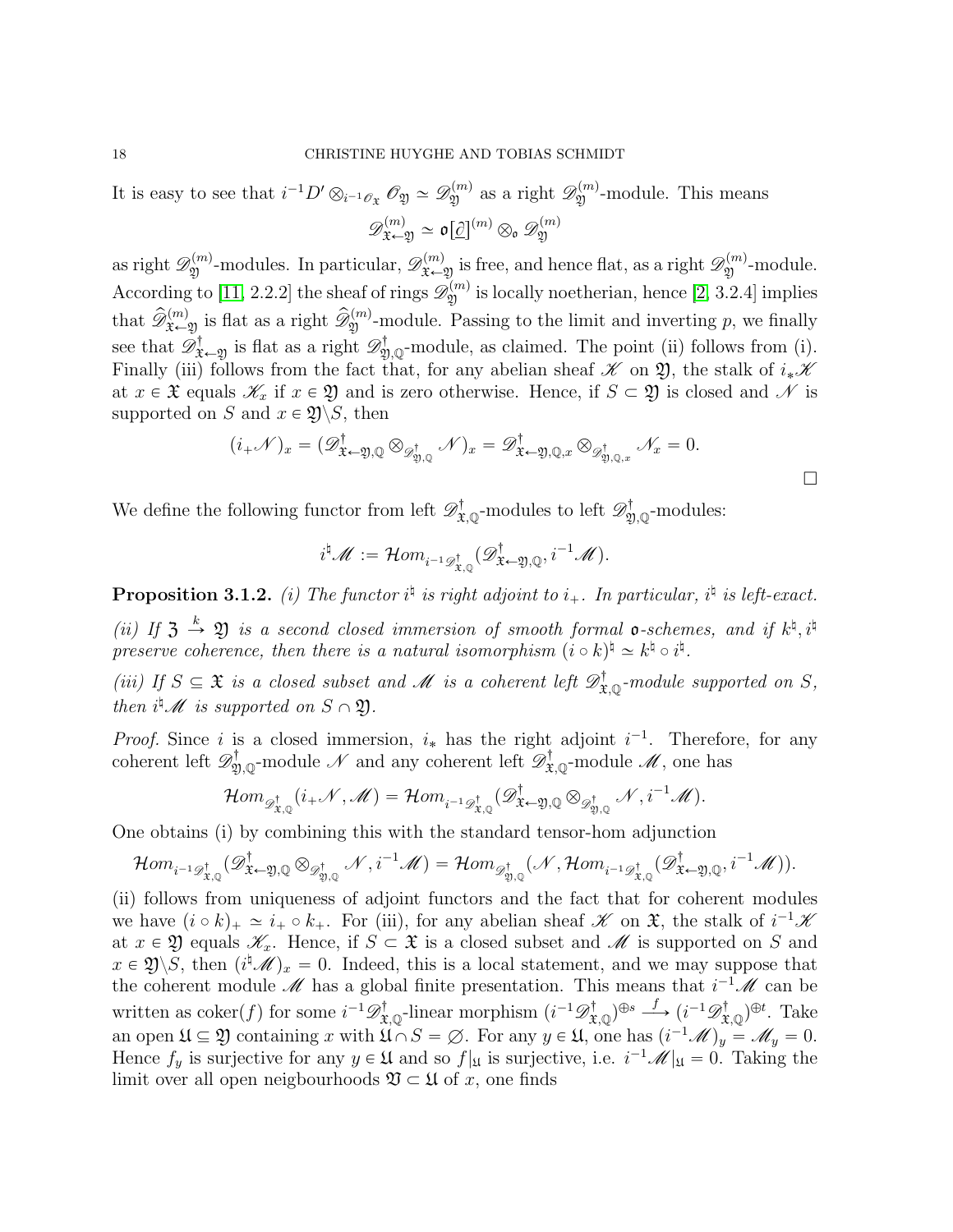$$
(i^{\dagger} \mathscr{M})_x = \lim_{x \in \mathfrak{V} \subset \mathfrak{U}} \text{Hom}_{i^{-1} \mathscr{D}^{\dagger}_{\mathfrak{X},\mathbb{Q}} | \mathfrak{Y}} (\mathscr{D}^{\dagger}_{\mathfrak{X} \leftarrow \mathfrak{Y},\mathbb{Q}} | \mathfrak{Y}, i^{-1} \mathscr{M} | \mathfrak{Y}) = 0.
$$

## <span id="page-18-0"></span>3.2. Berthelot-Kashiwara for left modules. We start with an auxiliary lemma.

<span id="page-18-1"></span>**Lemma 3.2.1.** Let N be an K-vector space and  $s \geq 1$ . Let  $N[[\underline{\partial}^{[\underline{\nu}]}]]$  be the K-subspace **Lemma 3.2.1.** Let N be an K-vector space and  $s \ge 1$ . Let  $N[[\mathcal{Q}^{[E]}]]$  be the K-subspace<br>of all formal infinite sums  $\sum_{\underline{\nu} \in \mathbb{N}^s} n_{\underline{\nu}} \underline{\partial}^{[\underline{\nu}]}$  with  $n_{\underline{\nu}} \in N$  on formal symbols  $\underline{\partial}^{[\underline{\nu}]}$ . We rega as a K-subspace of  $N[[\underline{\partial}^{[\underline{\nu}]}]]$  via  $n \mapsto n\underline{\partial}^{[0]}$ . Define for  $i = 1, ..., s$  a linear operator  $t_i$  on  $N\left[\left[\underline{\partial}^{[\underline{\nu}]} \right]\right]$  through  $t_i \cdot (n_{\underline{\nu}}\underline{\partial}^{[\underline{\nu}]}):=n_{\underline{\nu}}(\underline{\partial}^{[\underline{\nu}-e_i]})$  when  $\nu_i > 0$  and zero else. Then  $\mathbf{r}^{\prime}$ 

$$
\bigcap_{i=1,\ldots,s} \ker\left(N\big[\big[\underline{\partial}^{[\underline{\nu}]} \big]\big] \xrightarrow{t_i} N\big[\big[\underline{\partial}^{[\underline{\nu}]} \big]\big]\right) = N.
$$

Proof. It suffices the check the forward inclusion, the reverse inclusion being clear. By *Proof.* It suffices the check the forward inclusion, the reverse inclusion being clear. By induction on s it suffices to treat the case  $s = 1$ . Writing  $\sum_{\nu \in \mathbb{N}} m_{\nu} \partial^{[\nu]} := t \cdot \sum_{\nu \in \mathbb{N}} n_{\nu} \partial^{[\nu]}$ , induction on *s* it suffices to treat the case  $s = 1$ . Writing  $\sum_{\nu \in \mathbb{N}} m_{\nu} C^{\nu} = t \cdot \sum_{\nu \in \mathbb{N}} n_{\nu} C^{\nu}$ ,<br>one has  $m_{\nu} = n_{\nu+1}$ . If  $\sum_{\nu \in \mathbb{N}} n_{\nu} \partial^{[\nu]} \in \text{ker}(t)$ , then  $n_{\nu+1} = m_{\nu} = 0$  for all  $\nu$ .

Let  $\text{Coh}(\mathscr{D}^{\dagger}_{\mathfrak{Y},\mathbb{Q}})$  and  $\text{Coh}^{\mathfrak{Y}}(\mathscr{D}^{\dagger}_{\mathfrak{X},\mathbb{Q}})$  be the categories of coherent left  $\mathscr{D}^{\dagger}_{\mathfrak{Y},\mathbb{Q}}$ -modules and coherent left  $\mathscr{D}^{\dagger}_{\mathfrak{X},\mathbb{Q}}$ -modules with support in  $\mathfrak{Y}$ , respectively.

<span id="page-18-2"></span>**Proposition 3.2.2.** (i) The functor  $i_+$  restricts to a functor  $i_+$ : Coh $(\mathscr{D}^{\dagger}_{\mathfrak{Y},\mathbb{Q}}) \to \mathrm{Coh}^{\mathfrak{Y}}(\mathscr{D}^{\dagger}_{\mathfrak{X},\mathbb{Q}})$ . (ii) The unit  $\eta_{\mathcal{N}} : \mathcal{N} \stackrel{\simeq}{\longrightarrow} (i^{\natural} \circ i_{+})\mathcal{N}$  is an isomorphism for any  $\mathcal{N} \in \text{Coh}(\mathscr{D}_{\mathfrak{Y},\mathbb{Q}}^{\dagger}).$ 

(ii) The functor  $i_+ : \text{Coh}(\mathscr{D}^{\dagger}_{\mathfrak{Y},\mathbb{Q}}) \to \text{Coh}^{\mathfrak{Y}}(\mathscr{D}^{\dagger}_{\mathfrak{X},\mathbb{Q}})$  is fully faithful.

Proof. (i) is [\[4,](#page-31-3) 4.3.8], as we already stated above. Now (ii) is a local question and we may assume that  $\mathfrak X$  is affine equipped with local coordinates  $t_1, ..., t_d \in \mathscr O_{\mathfrak X}$  and that  $\mathscr{I} = (t_{r+1}, ..., t_d)$  for some  $0 \leq r < d$ . Let  $\partial_i$  be the derivation relative to  $t_i$ . We identify  $\omega_{\mathfrak{X}}$  with  $\mathscr{O}_{\mathfrak{X}}$  via the section  $dt_1 \wedge \cdots \wedge dt_d$  and similarly for  $\omega_{\mathfrak{Y}}$ . It then follows from the existence of the adjoint operator [\[3,](#page-31-6) 1.2.2] and the fact that

$$
\mathscr{D}^{\dagger}_{\mathfrak{X}\to\mathfrak{Y},\mathbb{Q}}=i^*\mathscr{D}^{\dagger}_{\mathfrak{X},\mathbb{Q}}=i^{-1}(\mathscr{D}^{\dagger}_{\mathfrak{X},\mathbb{Q}}/\mathscr{I}\mathscr{D}^{\dagger}_{\mathfrak{X},\mathbb{Q}}),
$$

that we have an isomorphism of  $(i^{-1}\mathscr{D}^{\dagger}_{\mathfrak{X},\mathbb{Q}}, \mathscr{D}^{\dagger}_{\mathfrak{Y},\mathbb{Q}})$ -bimodules

$$
\mathscr{D}^{\dagger}_{\mathfrak{X}\leftarrow \mathfrak{Y},\mathbb{Q}} \simeq i^{-1}(\mathscr{D}^{\dagger}_{\mathfrak{X},\mathbb{Q}}/\mathscr{D}^{\dagger}_{\mathfrak{X},\mathbb{Q}}\mathscr{I}).
$$

It follows that  $\varphi \mapsto \varphi(1)$  gives a natural identification

$$
i^{\natural}\mathscr{M}=\mathcal{H}om_{i^{-1}\mathscr{D}_{\mathfrak{X},\mathbb{Q}}^{\dagger}}(\mathscr{D}_{\mathfrak{X}\leftarrow\mathfrak{Y},\mathbb{Q}}^{\dagger},i^{-1}\mathscr{M})\simeq\bigcap_{i=r+1,\dots,d}\ker(i^{-1}\mathscr{M}\xrightarrow{t_{i}}i^{-1}\mathscr{M}).
$$

Suppose now that  $\mathscr{M} = i_+\mathscr{N}$ . According to [\[2,](#page-31-2) 3.4.5] and [2, 3.6.2], there is an inductive system of coherent  $\mathscr{\hat{D}}_{\mathfrak{Y}}^{(m)}$ -submodules  $\mathscr{N}^{(m)} \subset \mathscr{N}$ , such that  $\underline{\lim}_{m} \mathscr{N}^{(m)} = \mathscr{N}$ . We have

 $\Box$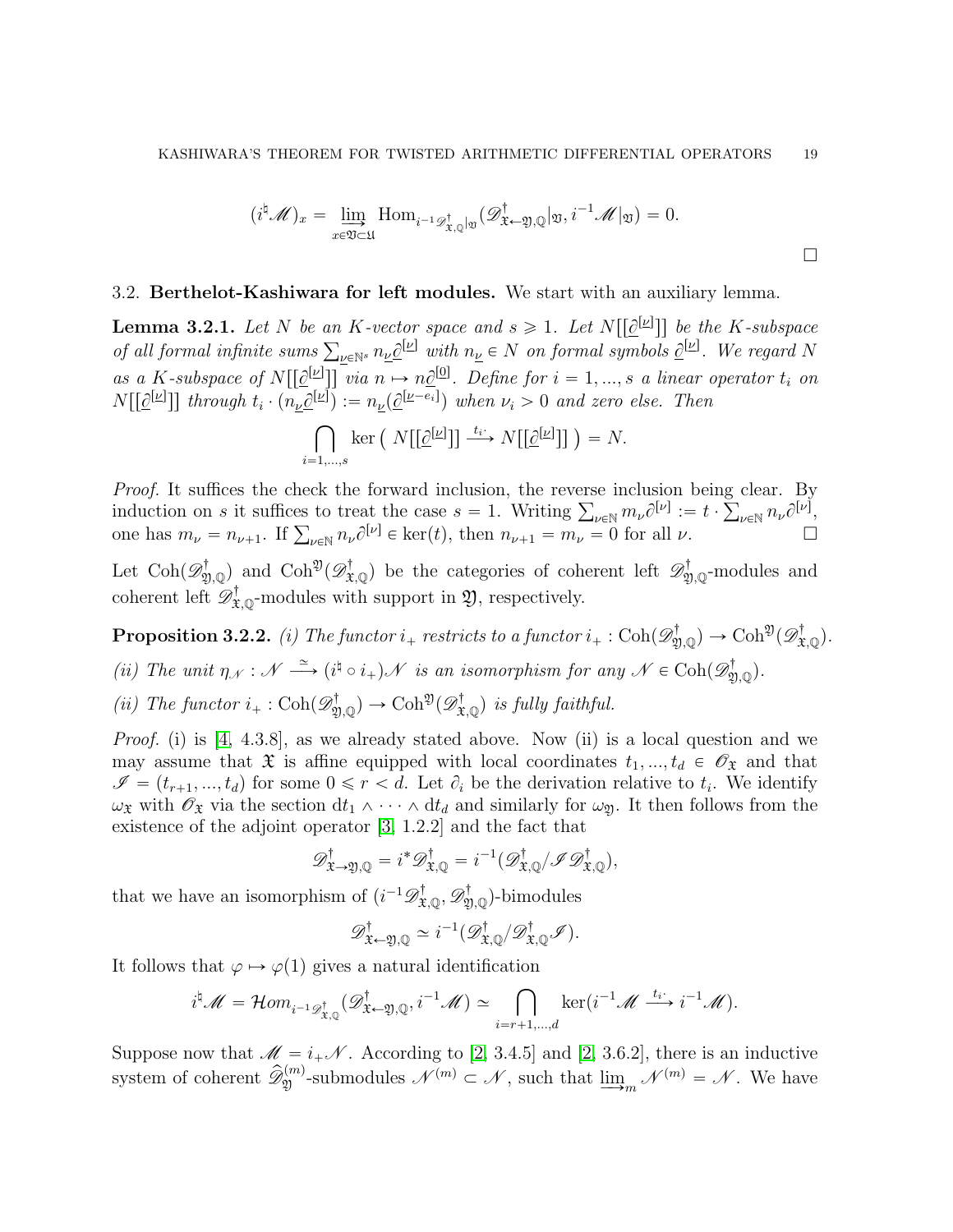seen in the proof of [3.1.1,](#page-16-2) that there is a natural isomorphism

$$
\mathscr{D}^{(m)}_{\mathfrak{X} \leftarrow \mathfrak{Y}} \simeq \mathfrak{o}[\mathcal{Q}]^{(m)} \otimes_{\mathfrak{o}} \mathscr{D}^{(m)}_{\mathfrak{Y}}
$$

as right  $\mathscr{D}_{\mathfrak{Y}}^{(m)}$ -modules for any m. If we define an (injective) transition map  $\mathfrak{o}[\mathcal{Q}]^{(m)} \to$  $\mathfrak{o}[\mathcal{Q}]^{(m+1)}$  as in [\[2,](#page-31-2) 2.2.3.1], then the isomorphism is compatible with the transition maps  $\mathscr{D}^{(m)}_{\mathfrak{X}\leftarrow \mathfrak{Y}} \rightarrow \mathscr{D}^{(m+1)}_{\mathfrak{X}}$  and  $\mathscr{D}^{(m)}_{\mathfrak{Y}} \rightarrow \mathscr{D}^{(m+1)}_{\mathfrak{Y}}$ . Hence, if  $M = \mathscr{O}(\mathscr{M})$ ,  $N = \mathscr{O}(\mathscr{N})$  and  $N^{(m)} =$  $\mathscr{O}(\mathscr{N}^{(m)})$  and if  $\mathfrak{o}[\mathscr{Q}]^{(m)}\hat{\otimes}^{\mathscr{O}}_0 N^{(m)}$  denotes the  $\varpi$ -adic completion of the  $\mathfrak{o}\text{-module } \mathfrak{o}[\mathscr{Q}]^{(m)}\otimes_{\mathfrak{o}}$  $N^{(m)}$ , then

$$
M\simeq \varinjlim_m (\mathfrak{o}[\underline{\partial}]^{(m)}\widehat{\otimes}_{\mathfrak{o}}N^{(m)})_{\mathbb{Q}}.
$$

Moreover, for  $i = r + 1, ..., d$ , the action of  $t_i \in \mathcal{O}_\mathfrak{X}$  on M is given on the right-hand side by the action on the left-hand factor  $\mathfrak{o}[\mathcal{Q}]^{(m)}$ . Since  $\mathfrak{o}[\mathcal{Q}]^{(m)}$  is a free  $\mathfrak{o}$ -module, the tensor product  $\mathfrak{o}[\underline{\partial}]^{(m)}_{\infty} \otimes_{\mathfrak{o}} N^{(m)}$  is canonically isomorphic to the  $\mathfrak{o}$ -module of all finite formal sums  $u_{\mathcal{L}} \in N^{(m)}$  with  $n_{\mathcal{L}} \in N^{(m)}$ . Its completion  $\mathfrak{o}[\mathcal{Q}](m) \hat{\otimes}_{\mathfrak{o}} N^{(m)}$  is therefore isomorphic to  $\Delta_{\underline{\nu} \in \mathbb{N}^{d-r}} n_{\underline{\nu}} \underline{v}$  with  $n_{\underline{\nu}} \in N^{\vee}$ . Its completion  $\mathfrak{v}[\underline{v}]^{\vee}$   $\otimes_{\mathfrak{o}} N^{\vee}$  is therefore isomorphic to the **o**-module given by all formal infinite sums  $\sum_{\underline{\nu} \in \mathbb{N}^{d-r}} n_{\underline{\nu}} \underline{\partial$ in the  $\infty$ -adic topology of  $N^{(m)}$ . Using the notation of [3.2.1](#page-18-1) with  $s = d - r$ , we obtain thus an injective K-linear map from  $\left( \sigma[\partial]^{(m)} \hat{\otimes}_{\mathfrak{o}} N^{(m)} \right)_{\mathbb{Q}}$  into  $N[[\partial^{[\underline{\nu}]}]]$ . It is equivariant for the action of  $t_i$  on  $N[[\mathcal{Q}^{[\underline{\nu}]}]]$  given by  $t_i \cdot (n_{\underline{\nu}}\mathcal{Q}^{[\underline{\nu}]}):=n_{\underline{\nu}}(\mathcal{Q}^{[\underline{\nu}-e_i]})$  when  $\nu_i > 0$  and zero else. Passing to the limit over  $m$  yields  $K$ -linear injection

$$
M \to N[[\underline{\partial}^{[\underline{\nu}]}]],
$$

which is equivariant for the action of  $t_i$  for all  $i = r + 1, ..., d$ . According to the lemma [3.2.1](#page-18-1) we obtain

$$
N \subseteq \bigcap_{i=r+1,\dots,d} \ker(M \xrightarrow{t_i} M) \subseteq \bigcap_{i=r+1,\dots,d} \ker(N[[\hat{\mathcal{C}}^{[\underline{\nu}]}]] \xrightarrow{t_i} N[[\hat{\mathcal{C}}^{[\underline{\nu}]}]] = N.
$$

This implies  $i^{\sharp} \mathscr{M} \simeq \mathscr{N}$ . Hence the unit of the adjunction is an isomorphism. This shows (i). The statement (i) implies immediately that  $i_{+}$  is faitful. For the fullness, let  $\gamma : i_+(\mathcal{N}) \to i_+(\mathcal{N}')$  be a morphism. A preimage is given by the morphism

$$
\eta_{\mathcal{N}'}^{-1} \circ i^{\natural} (\varepsilon_{i_{+}(\mathcal{N}')} \circ i_{+}(\eta_{\mathcal{N}'}) \circ \gamma) \circ \eta_{\mathcal{N}} : \mathcal{N} \longrightarrow \mathcal{N}'
$$

where  $\varepsilon : i_+ \circ i^{\natural} \to id$  is the counit of the adjunction, cf. the proof of [\[19,](#page-32-5) [Tag 07RB\]](https://stacks.math.columbia.edu/tag/07RB).  $\Box$ 

We now work towards the essential surjectivity of  $i_{+}: \text{Coh}(\mathscr{D}^{\dagger}_{\mathfrak{Y},\mathbb{Q}}) \to \text{Coh}^{\mathfrak{Y}}(\mathscr{D}^{\dagger}_{\mathfrak{X},\mathbb{Q}})$ . Note that if  $i_+$  is essentially surjective, then  $i^{\dagger}$  preserves coherence, by part (ii) of the preceding proposition.

<span id="page-19-0"></span>**Lemma 3.2.3.** Let  $\mathfrak{Y} \subset \mathfrak{X}$  be of codimension 1 and let  $\mathscr{M} \in \mathrm{Coh}^{\mathfrak{Y}}(\mathscr{D}^{\dagger}_{\mathfrak{X}, \mathbb{Q}})$ . The counit of the adjunction  $\varepsilon_{\mathcal{M}} : (i_{+} \circ i^{\natural}) \mathcal{M} \to \mathcal{M}$  is surjective.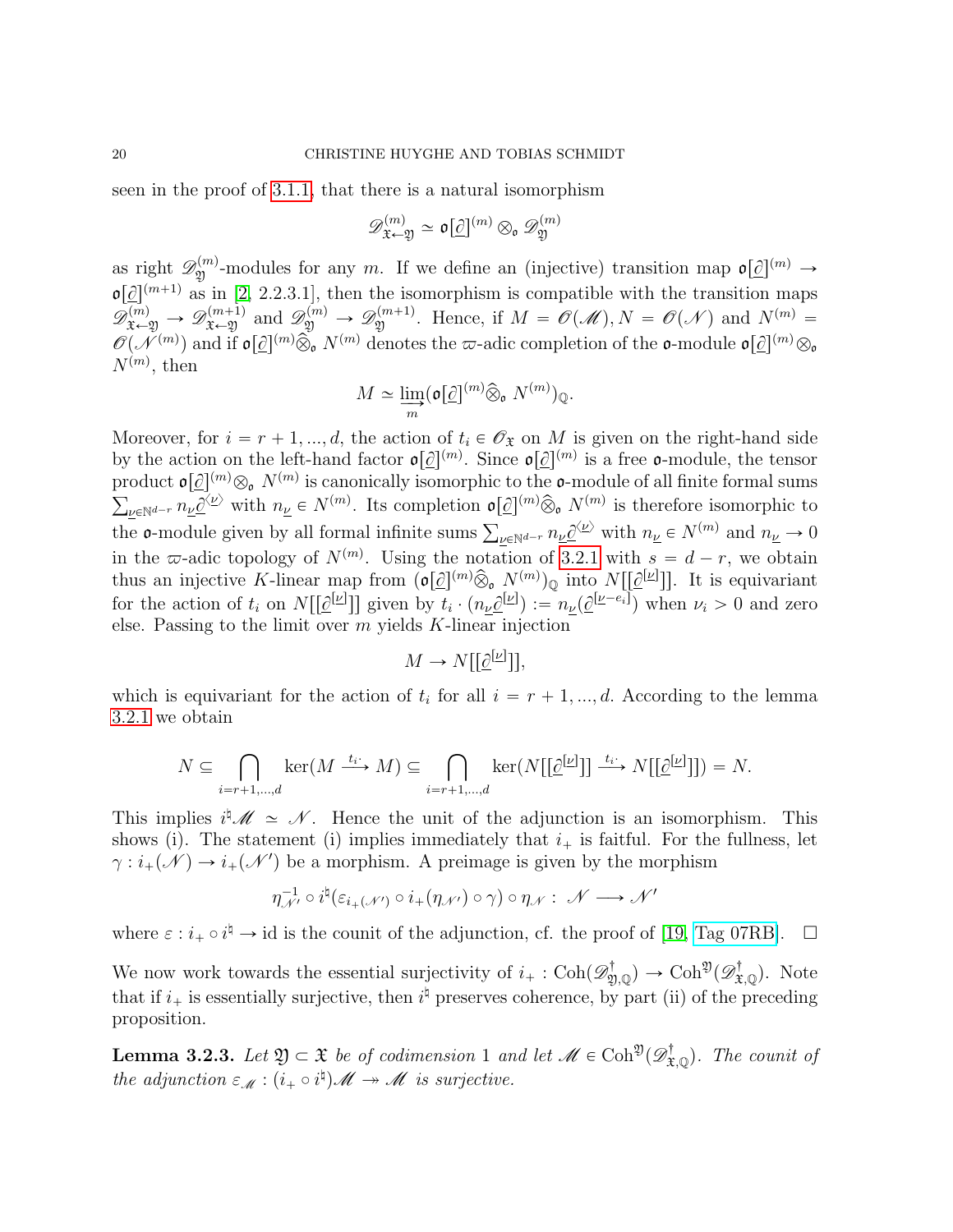*Proof.* The surjectivity of  $\varepsilon_M$  is a local problem. We may therefore assume that  $\mathfrak X$  is an open affine with local coordinates  $x_1, ..., x_M$  such that  $\mathscr I$  is generated by  $t := x_M$ . According to [\[2,](#page-31-2) 3.6], we can assume that there is  $m \geq 0$  such that

$$
\mathscr{M} \simeq \mathscr{D}^{\dagger}_{\mathfrak{X}, \mathbb{Q}} \otimes_{\widehat{\mathscr{D}}^{(m)}_{\mathfrak{X}, \mathbb{Q}}} \mathscr{M}_m
$$

with a coherent  $\widehat{\mathcal{D}}_{\mathfrak{X},\mathbb{Q}}^{(m)}$ -module  $\mathscr{M}_m$  supported on  $\mathfrak{Y}$ . Let  $\widehat{D}_{\mathfrak{X}}^{(m)} := \Gamma(\mathfrak{X}, \widehat{\mathcal{D}}_{\mathfrak{X}}^{(m)})$  and  $\widehat{D}_{\mathfrak{X},\mathbb{Q}}^{(m)} :=$  $\Gamma(\mathfrak{X}, \widehat{\mathcal{D}}_{\mathfrak{X},\mathbb{Q}}^{(m)})$ . Let  $M_m = \Gamma(\mathfrak{X},\mathscr{M}_m)$ . Let  $M_m \subset M_m$  be a finitely generated  $\widehat{D}_{\mathfrak{X}}^{(m)}$ -submodule such that  $\hat{D}_{\mathfrak{X},\mathbb{Q}}^{(m)}\mathring{M}_m = M_m$ . Let  $e_1,...,e_n \in \mathring{M}_m$  such that  $\mathring{M}_m = \sum_i \hat{D}_{\mathfrak{X}}^{(m)}e_i$ . The module  $\mathring{M}_m/\varpi \mathring{M}_m$  has support contained in 20 and hence  $t^{p^m} \bar{e}_i = 0$  for all i (increasing m if necessary), where  $\bar{e}_i = e_i \mod \bar{\omega} \hat{M}_m$ . By [2.5.4,](#page-15-0) there are generators  $e'_1, ..., e'_n$  for the  $\widehat{D}_{\mathfrak{X}}^{(m')}$  $\hat{L}_{\mathfrak{X}}^{(m')}$ -module  $\hat{D}_{\mathfrak{X}}^{(m')}$   $\otimes_{\hat{D}_{\mathfrak{X}}^{(m)}} \hat{M}_m$  with the property  $t^{p^m}e'_i = 0$  for all *i*. Now

$$
\mathscr{M} \simeq \mathscr{D}^{\dagger}_{\mathfrak{X},\mathbb{Q}} \otimes_{\widehat{\mathscr{D}}_{\mathfrak{X},\mathbb{Q}}^{(m')}} \mathscr{M}_{m'} \quad \text{ with } \quad \mathscr{M}_{m'} := \widehat{\mathscr{D}}_{\mathfrak{X},\mathbb{Q}}^{(m')} \otimes_{\widehat{\mathscr{D}}_{\mathfrak{X},\mathbb{Q}}^{(m)}} \mathscr{M}_{m}.
$$

Let  $D^{\dagger}_{\mathfrak{X},\mathbb{Q}} = \Gamma(\mathfrak{X}, \mathscr{D}^{\dagger}_{\mathfrak{X},\mathbb{Q}}), M := \Gamma(\mathfrak{X},\mathscr{M})$  and  $M_0 := \Gamma(\mathfrak{X},i^{\dagger}\mathscr{M})$ . Since  $\Gamma(\mathfrak{X},\mathscr{M}_{m'}) =$  $(M_{m})_{\mathbb{Q}}$ , it is clear that the  $e'_{i}$  are generators for the  $D^{\dagger}_{\mathfrak{X},\mathbb{Q}}$ -module M. As we have seen in the proof of [3.2.2,](#page-18-2) we have  $M_0 = \text{ker}(t) \subseteq M$ . The counit  $\varepsilon_M$  is therefore surjective, if and only if  $D^{\dagger}_{\mathfrak{X},\mathbb{Q}}M_0 = M$ . This is the case if  $e'_i \in D^{\dagger}_{\mathfrak{X},\mathbb{Q}}M_0$  for all i.

Since  $t^{p^m}e'_i = 0$  for all i, it suffices to show the following claim: given an element  $u \in M$ with  $t^j u = 0$  for some  $1 \leq j \leq p^m$ , then  $u \in D^{\dagger}_{\mathfrak{X},\mathbb{Q}}M_0$ . To prove the claim, we use a finite induction on j, the case  $j = 1$  being clear. So suppose  $j > 1$  and that the statement holds for  $j - 1$ . We have

$$
t^{j-1}(ju + t\partial u) = \partial(t^j)u + t^j\partial u = \partial(t^ju) = \partial(0) = 0
$$

and so, by induction hypothesis,  $ju + t\partial u \in D_{\mathfrak{X},\mathbb{Q}}^{\dagger}M_0$ . Similarly,  $t^{j-1}(tu) = 0$  implies  $tu \in D^{\dagger}_{\mathfrak{X},\mathbb{Q}}M_0$  and hence also  $-\partial(tu) \in D^{\dagger}_{\mathfrak{X},\mathbb{Q}}M_0$ . Alltogether,

$$
(j-1)u = ju - u = ju + (t\partial - \partial t)u = ju + t\partial u - \partial(tu) \in D_{\mathfrak{X},\mathbb{Q}}^{\dagger}M_0.
$$

and it remains to divide by  $j - 1$ . This completes the induction step and establishes the equality  $D_{\mathfrak{X},\mathbb{Q}}^{\dagger}M_0 = M$ . Hence the proposition is proved.

<span id="page-20-0"></span>**Theorem 3.2.4.** (Berthelot-Kashiwara theorem, left version) The functors  $i_+$ ,  $i^{\dagger}$  induce mutually inverse equivalences of categories

$$
\mathrm{Coh}(\mathscr{D}^{\dagger}_{\mathfrak{Y},\mathbb{Q}}) \ \xrightarrow[\quad i^{\natural}]{\quad \ i^{\natural} \ \ } \ \mathrm{Coh}^{\mathfrak{Y}}(\mathscr{D}^{\dagger}_{\mathfrak{X},\mathbb{Q}}) \ .
$$

*Proof.* We first suppose that  $\mathfrak{Y} \subset \mathfrak{X}$  be of codimension 1. It suffices to show that the counit of the adjunction  $\varepsilon_{\mathcal{M}} : (i_+ \circ i^{\natural})\mathcal{M} \to \mathcal{M}$  is an isomorphism for any  $\mathcal{M}$ . This is a local question and we may assume that  $\mathfrak X$  is affine with coordinates  $x_1, ..., x_d$  and that If is generated by  $t := x_d$ . Since  $(i_+ \circ i^{\sharp})\mathscr{M} \to \mathscr{M}$  is surjective according to [3.2.3](#page-19-0) we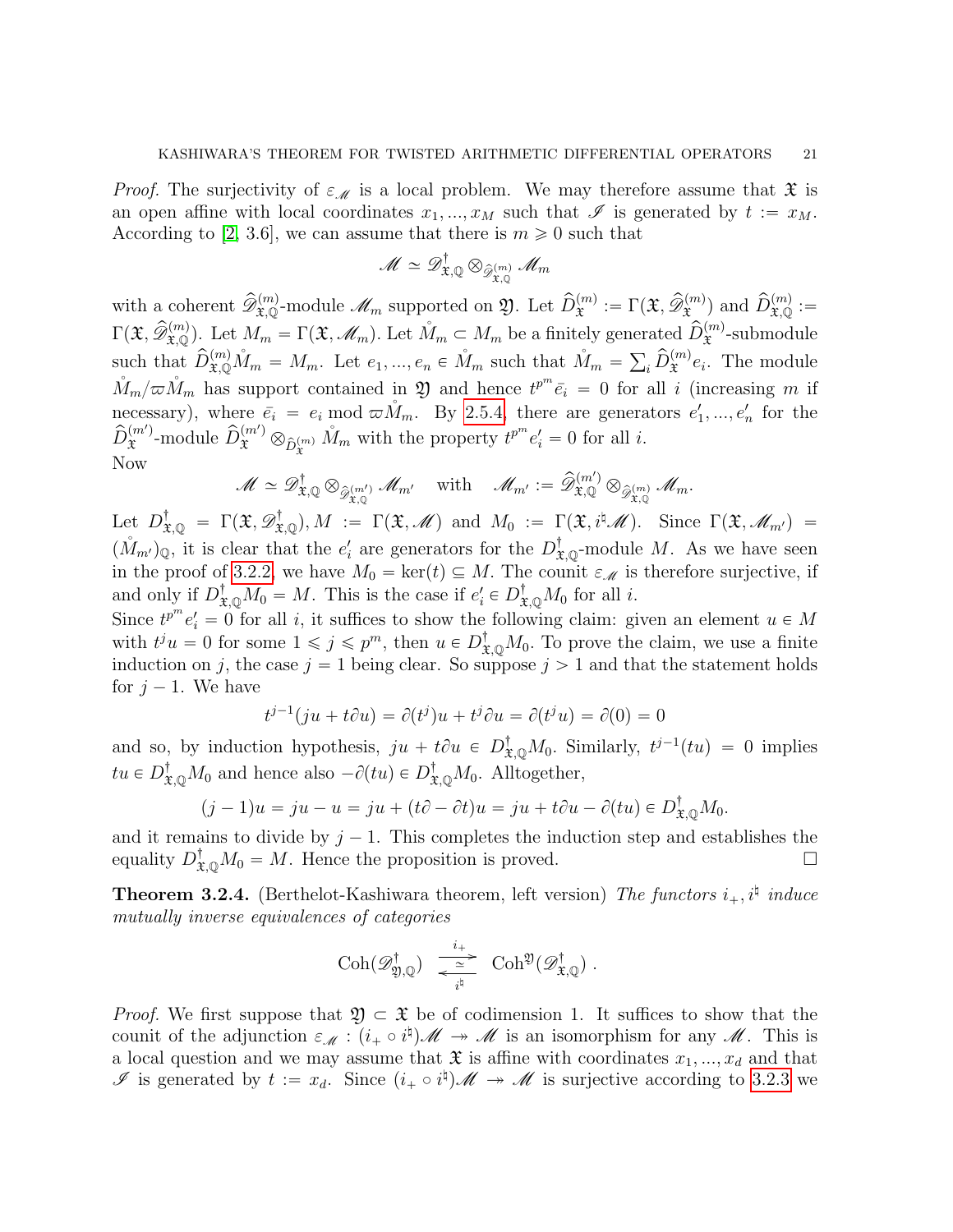may also assume that  $\mathscr{M}$  is globally generated, as  $\mathscr{D}^{\dagger}_{\mathfrak{X},\mathbb{Q}}$ -module, by finitely many sections  $e_1, ..., e_n \in i^{\natural} \mathscr{M} = \text{ker}(t) \subseteq \mathscr{M}$ . Hence there is a free  $\mathscr{D}_{\mathfrak{Y},\mathbb{Q}}^{\dagger}$ -module  $\mathscr{L}$  of rank n and a linear surjection

$$
i_+\mathscr{L}\twoheadrightarrow \mathscr{M}.
$$

Let X be the kernel of this morphism, a coherent  $\mathscr{D}^{\dagger}_{\mathfrak{X},\mathbb{Q}}$ -module with support in  $\mathfrak{Y}$ . The morphism  $i_+i^{\dagger}\mathscr{K} \to \mathscr{K}$  is surjective, again by [3.2.3.](#page-19-0) Similarly to the above,  $\mathscr{K}$  is therefore globally generated, as  $\mathscr{D}^{\dagger}_{\mathfrak{X},\mathbb{Q}}$ -module, by finitely many sections  $f_1, ..., f_m \in i^{\dagger} \mathscr{K} =$  $\ker(t) \subseteq \mathscr{K}$ . Consider the  $\mathscr{D}^{\dagger}_{\mathfrak{Y},\mathbb{Q}}$ -submodule

$$
\mathscr{V}:=\sum_j\mathscr{D}^\dagger_{\mathfrak{Y},\mathbb{Q}}f_j\subseteq i^\natural\mathscr{K}.
$$

By construction, the composite map  $i_+\mathscr{V} \to i_+i^{\dagger}\mathscr{K} \to \mathscr{K}$  is a linear surjection

$$
i_+\mathscr{V}\twoheadrightarrow \mathscr{K}.
$$

Moreover,

$$
\mathscr{V}\subseteq i^{\natural}\mathscr{K}\subseteq i^{\natural}i_{+}\mathscr{L}\simeq \mathscr{L},
$$

where the second inclusion holds by left-exactness of  $i^{\dagger}$ , cf. [3.1.2,](#page-17-0) and the final isomorphism holds by [3.2.2.](#page-18-2) Hence,  $i_+\mathscr{V} \hookrightarrow i_+\mathscr{L}$  is injective with image  $\mathscr{K}$ . All in all,

$$
i_+(\mathscr{L}/\mathscr{V}) \simeq i_+\mathscr{L}/i_+\mathscr{V} \simeq i_+\mathscr{L}/\mathscr{K} \simeq \mathscr{M}.
$$

The  $\mathscr{D}^{\dagger}_{\mathfrak{Y},\mathbb{Q}}$ -module  $\mathscr{L}/\mathscr{V}$  is finitely presented and hence coherent. So  $i_+$  is essentially surjective. Moreover,  $\mathscr{L}/\mathscr{V} \simeq (i^{\natural} \circ i_{+})(\mathscr{L}/\mathscr{V}) \simeq i^{\natural} \mathscr{M}$ . So the functor  $i^{\natural}$  takes  $\mathrm{Coh}^{\mathfrak{Y}}(\mathscr{D}^{\dagger}_{\mathfrak{X},\mathbb{Q}})$  into  $\text{Coh}(\mathscr{D}_{\mathfrak{Y},\mathbb{Q}}^{\dagger})$  and is a quasi-inverse to  $i_{+}$ . This proves the theorem in case of codimension 1.

In the general case, we again reduce to the case where  $\mathfrak X$  is affine with coordinates  $x_1, ..., x_d$ and that  $\mathscr I$  is generated by  $x_{r+1}, ..., x_d$ . Define a series of closed subschemes of  $\mathfrak X$  by  $\mathfrak{Y}_k := V(x_{r+1}, ..., x_{d-k-1})$  for  $k = 1, ..., d-r$ , i.e.

$$
\mathfrak{Y} = \mathfrak{Y}_1 \subset \mathfrak{Y}_2 \subset \cdot \cdot \cdot \mathfrak{Y}_{d-r-1} \subset \mathfrak{Y}_{d-r} \subset \mathfrak{X}
$$

and  $i_k : \mathfrak{Y}_k \subset \mathfrak{Y}_{k+1}$  is a closed immersion between smooth formal schemes of codimension 1. We use a finite induction on k. We call  $(S_k)$  the following statement :

 $(i_k)_+ \circ \cdots (i_1)_+$  induces an equivalence of categories between  $\text{Coh}(\mathscr{D}^\dagger_{\mathfrak{Y},\mathbb{Q}})$  and  $\text{Coh}^{\mathfrak{Y}}(\mathscr{D}^\dagger_{\mathfrak{Y}_k,\mathbb{Q}})$ with quasi-inverse  $(i_1)^{\natural} \circ \cdot \cdot (i_k)^{\natural}$ .

By the codimension 1 case, the functor  $(i_{k+1})$  is an equivalence of categories between  $\text{Coh}(\mathscr{D}^{\dagger}_{\mathfrak{Y}_k,\mathbb{Q}})$  and  $\text{Coh}^{\mathfrak{Y}_k}(\mathscr{D}^{\dagger}_{\mathfrak{Y}_{k+1},\mathbb{Q}})$  with quasi-inverse  $(i_{k+1})^{\natural}$ . In particular,  $(S_1)$  is true. Suppose that  $(S_k)$  is true. According to [3.1.1\(](#page-16-2)iii) and [3.1.2\(](#page-17-0)iii), the functor  $(i_{k+1})$  restricts to an equivalence between objects supported on  $\mathfrak{Y},$  i.e. to an equivalence  $\mathrm{Coh}^{\mathfrak{Y}}(\mathscr{D}^{\dagger}_{\mathfrak{Y}_k,\mathbb{Q}})$  and  $\text{Coh}^{\mathfrak{Y}}(\mathscr{D}^{\dagger}_{\mathfrak{Y}_{k+1},\mathbb{Q}})$  with quasi-inverse  $(i_{k+1})^{\natural}$ . This establishes  $(S_{k+1})$ . The statement  $(S_{d-r})$ then establishes the theorem, since  $i_+ = (i_{d-r})_+ \circ \cdots (i_1)_+$  and  $i^{\dagger} = (i_1)^{\dagger} \circ \cdots (i_{d-r})^{\dagger}$ . To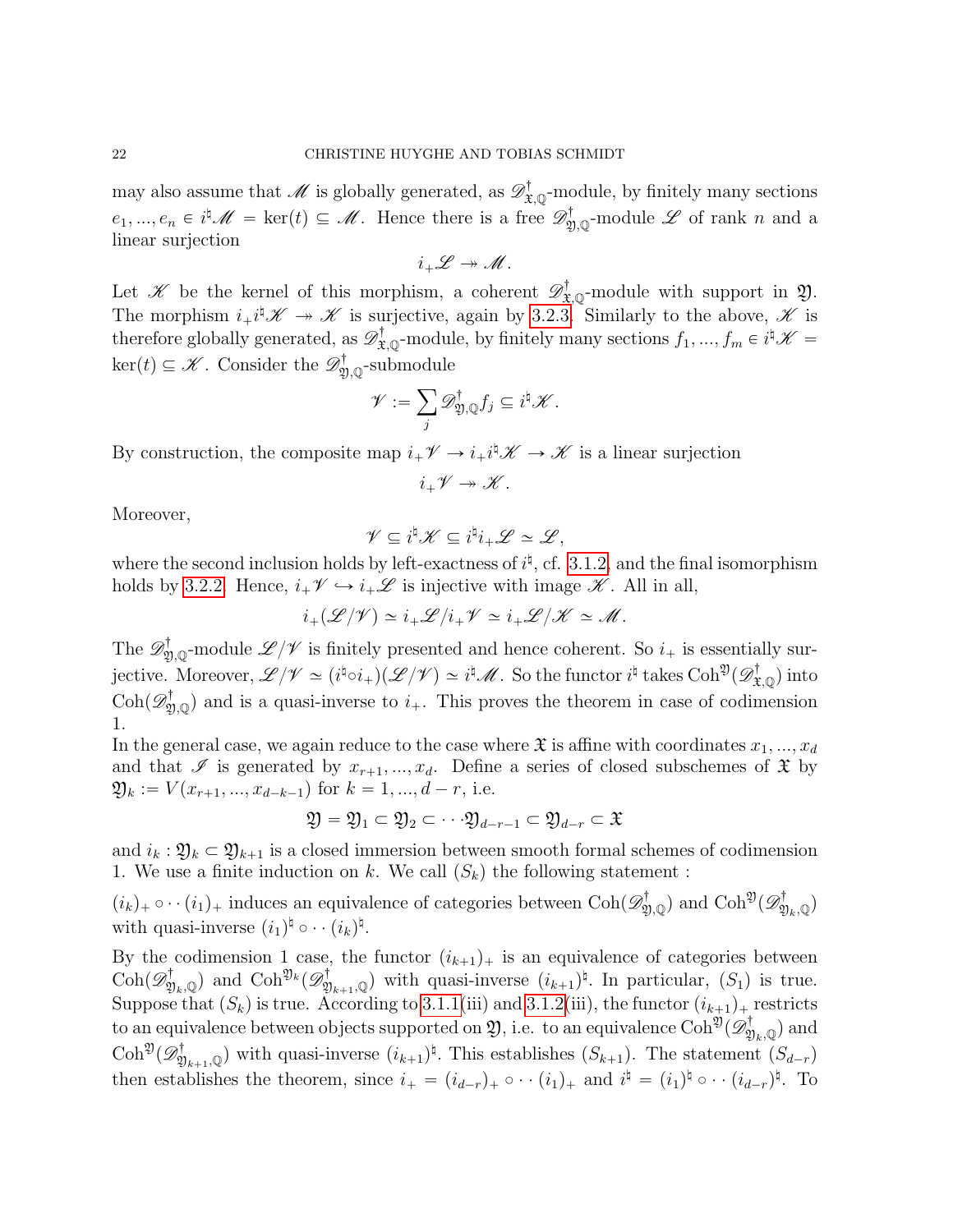see the latter equality, note that all functors  $i_+$ ,  $(i_{d-r})_+$ , ...,  $(i_1)_+$  are essentially surjective. According to part (ii) of [3.2.2,](#page-18-2) all functors  $i^{\dagger}$ ,  $(i_1)^{\dagger}$ , ...,  $(i_{d-r})^{\dagger}$  therefore preserve coherent modules. But then  $i^{\sharp} = (i_1)^{\sharp} \circ \cdots (i_{d-r})^{\sharp}$  by part (ii) of [3.1.2,](#page-17-0) as claimed.

<span id="page-22-0"></span>3.3. Side-changing. We deduce the right version by using the side-changing functors  $\omega_{\mathfrak{X}} \otimes_{\mathscr{O}_{\mathfrak{X}}} (-)$  and  $\mathcal{H}om_{\mathscr{O}_{\mathfrak{X}}}(\omega_{\mathfrak{X}}, -)$ , cf. [2.2.](#page-4-0) We consider the  $(\mathscr{D}^{\dagger}_{\mathfrak{Y},\mathbb{Q}}, i^{-1}\mathscr{D}^{\dagger}_{\mathfrak{X},\mathbb{Q}})$ -bimodule  $\mathscr{D}^{\dagger}_{\mathfrak{X}\rightarrow\mathfrak{Y},\mathbb{Q}}:=i^*\mathscr{D}^{\dagger}_{\mathfrak{X},\mathbb{Q}}.$ 

Denote by  $i_{r,+}$  the functor from right  $\mathscr{D}^{\dagger}_{\mathfrak{Y},\mathbb{Q}}$ -modules to right  $\mathscr{D}^{\dagger}_{\mathfrak{X},\mathbb{Q}}$ -modules given by

$$
i_{r,+}(\mathscr{N}):=\mathscr{N}\otimes_{\mathscr{D}^{\dagger}_{\mathfrak{Y},\mathbb{Q}}}\mathscr{D}^{\dagger}_{\mathfrak{X}\to \mathfrak{Y},\mathbb{Q}}
$$

as well as the functor from right  $\mathscr{D}^{\dagger}_{\mathfrak{X},\mathbb{Q}}$ -modules to right  $\mathscr{D}^{\dagger}_{\mathfrak{Y},\mathbb{Q}}$ -modules given by

$$
i_r^\natural(\mathscr{M}):=\mathcal{H}om_{i^{-1}\mathscr{D}^{\dagger}_{\mathfrak{X},\mathbb{Q}}}(\mathscr{D}^{\dagger}_{\mathfrak{X}\to\mathfrak{Y},\mathbb{Q}},i^{-1}\mathscr{M}).
$$

<span id="page-22-1"></span>**Lemma 3.3.1.** (i) The left  $\mathscr{D}^{\dagger}_{\mathfrak{Y},\mathbb{Q}}$ -module  $\mathscr{D}^{\dagger}_{\mathfrak{X}\rightarrow\mathfrak{Y},\mathbb{Q}}$  is flat. (ii) One has a natural isomorphism  $i_{r,+}(\mathcal{N}) \simeq \omega_{\mathfrak{X}} \otimes_{\mathscr{O}_{\mathfrak{X}}} i_+(\mathcal{H}om_{\mathscr{O}_{\mathfrak{Y}}}(\omega_{\mathfrak{Y}},\mathcal{N})).$ (iii) One has a natural isomorphism  $i_r^{\natural}(\mathcal{M}) \simeq \omega_{\mathfrak{Y}} \otimes_{\mathcal{O}_{\mathfrak{Y}}} i^{\natural}(\mathcal{H}om_{\mathcal{O}_{\mathfrak{X}}}(\omega_{\mathfrak{X}},\mathcal{M})).$ 

*Proof.* Given the definition of the transfer module [\[3,](#page-31-6) 3.4.1]

$$
\mathscr{D}^{\dagger}_{\mathfrak{X}\leftarrow\mathfrak{Y},\mathbb{Q}}=i^{-1}\big(\mathscr{D}^{\dagger}_{\mathfrak{X},\mathbb{Q}}\otimes_{\mathscr{O}_{\mathfrak{X}}}\omega_{\mathfrak{X}}^{-1}\big)\otimes_{i^{-1}\mathscr{O}_{\mathfrak{X}}}\omega_{\mathfrak{Y}},
$$

part (ii) follows formally exactly as in the classical case [\[10,](#page-31-9) Lemma 1.3.4]. Since  $i_+$ is exact by [3.1.1,](#page-16-2) so is  $i_{r,+}$ , and then (ii) implies the flatness of the left  $\mathscr{D}^{\dagger}_{\mathfrak{Y},\mathbb{Q}}$ -module  $\mathscr{D}^{\dagger}_{\mathfrak{X}\to\mathfrak{Y},\mathbb{Q}}$  (one may also give a direct argument along the lines of the proof of part (i) of [3.1.1\)](#page-16-2). This shows (i). Finally, as in the proof of part (i) of [3.1.2,](#page-17-0) one verifies that  $\mathcal{H}om_{i^{-1}\mathscr{D}^{\dagger}_{\mathfrak{X},\mathbb{Q}}}(\mathscr{D}^{\dagger}_{\mathfrak{X}\rightarrow\mathfrak{Y},\mathbb{Q}},i^{-1}(-))$  is right adjoint to  $(-)\otimes_{\mathscr{D}^{\dagger}_{\mathfrak{Y},\mathbb{Q}}}\mathscr{D}^{\dagger}_{\mathfrak{X}\rightarrow\mathfrak{Y},\mathbb{Q}}$  and so (iii) follows from unicity of adjoint functors.

Let  $\text{Coh}^r(\mathscr{D}^{\dagger}_{\mathfrak{Y},\mathbb{Q}})$  and  $\text{Coh}^{r,\mathfrak{Y}}(\mathscr{D}^{\dagger}_{\mathfrak{X},\mathbb{Q}})$  be the categories of coherent right  $\mathscr{D}^{\dagger}_{\mathfrak{Y},\mathbb{Q}}$ -modules and coherent right  $\mathscr{D}^{\dagger}_{\mathfrak{X},\mathbb{Q}}$ -modules with support in  $\mathfrak{Y}$ , respectively.

<span id="page-22-2"></span>**Theorem 3.3.2.** (Berthelot-Kashiwara theorem, right version) The functors  $i_{r,+}$ ,  $i_r^{\natural}$  induce mutually inverse equivalences of categories

$$
\mathrm{Coh}^r(\mathscr{D}^{\dagger}_{\mathfrak{Y},\mathbb{Q}}) \ \xrightarrow[\frac{i_r,+}{i_r^{\natural}}] \ \mathrm{Coh}^{r,\mathfrak{Y}}(\mathscr{D}^{\dagger}_{\mathfrak{X},\mathbb{Q}}) \ .
$$

*Proof.* Taking into account [2.2.1,](#page-4-2) this is a consequence of [3.2.4](#page-20-0) and [3.3.1.](#page-22-1)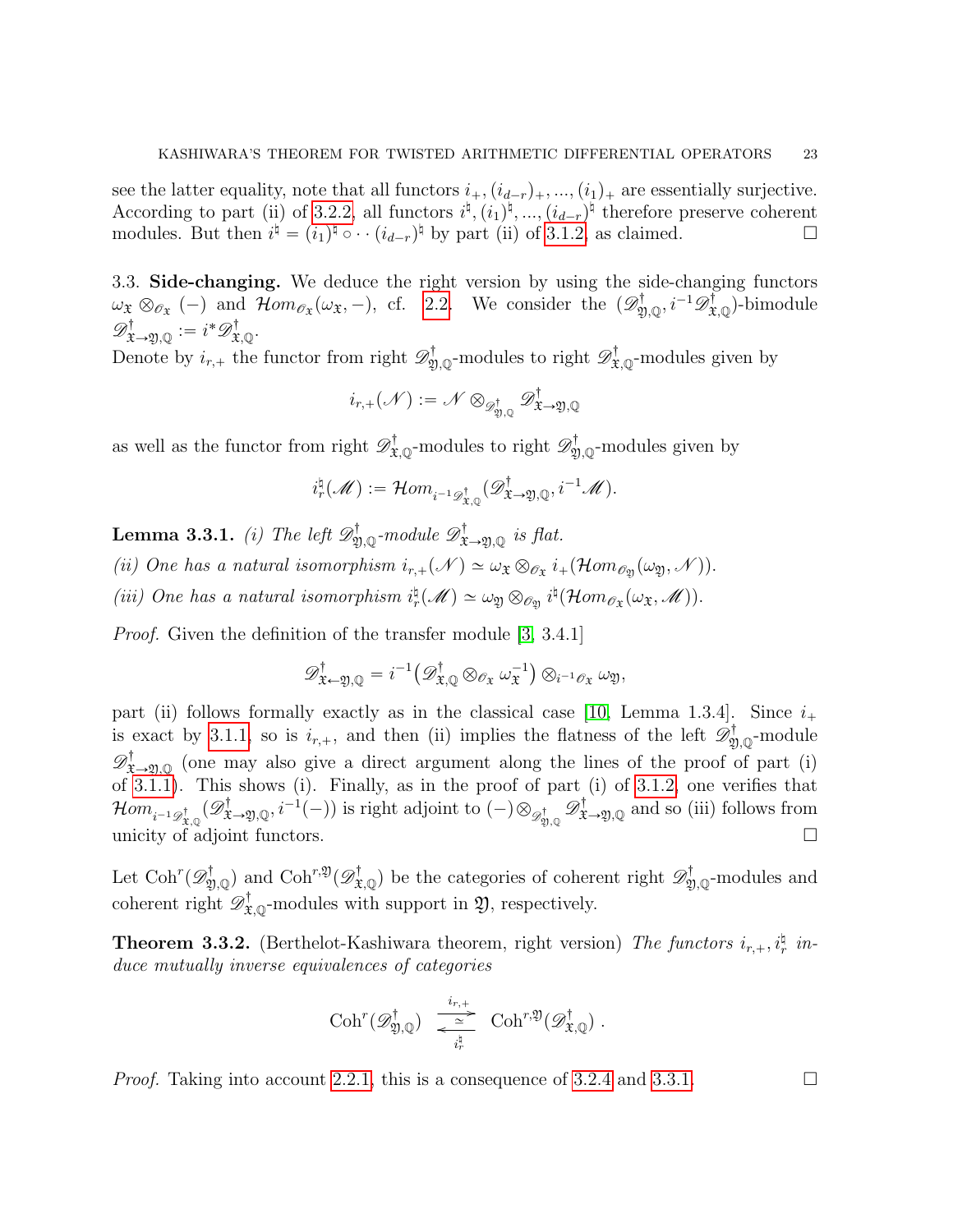#### 4. The Berthelot-Kashiwara theorem in the twisted case

<span id="page-23-1"></span>4.1. Twisted sheaves. The following definition, adapted to arithmetic differential op-erators, is taken from [\[1\]](#page-31-1). Note that, given an  $\mathscr{O}_{\mathfrak{X},\mathbb{Q}}$ -ring  $(\mathscr{A},\iota_{\mathscr{A}})$ , and an open subset  $\mathfrak{U} \subset \mathfrak{X}$ , the sheaf  $\mathscr A$  and the morphism  $\iota_{\mathscr A}$  may be restricted to  $\mathfrak U$  and yield the  $\mathscr O_{\mathfrak{U},\mathbb Q}$ -ring  $(\mathscr{A}|_{\mathfrak{U}}, \iota_{\mathscr{A}}|_{\mathfrak{U}})$ . We say that two  $\mathscr{O}_{\mathfrak{X},\mathbb{Q}}$ -rings  $(\mathscr{A}, \iota_{\mathscr{A}})$  and  $(\mathscr{A}', \iota_{\mathscr{A}'})$  are locally isomorphic, if there is a (Zariski) open covering of  $\mathfrak X$  by open subsets  $\mathfrak U$  together with isomorphisms  $\mathscr{A}|_{\mathfrak{U}}, \iota_{\mathscr{A}}|_{\mathfrak{U}} \simeq (\mathscr{A}'|_{\mathfrak{U}}, \iota_{\mathscr{A}'}|_{\mathfrak{U}})$  (in the category of  $\mathscr{O}_{\mathfrak{U},\mathbb{Q}}$ -rings, cf. [2.1.1\)](#page-4-3) for all  $\mathfrak{U}$ .

**Definition 4.1.1.** A twisted sheaf of arithmetic differential operators on  $\mathfrak{X}$  is an  $\mathcal{O}_{\mathfrak{X},\mathbb{Q}}$ -ring  $\mathscr{A}$ , which is locally isomorphic to the  $\mathscr{O}_{\mathfrak{X},\mathbb{Q}}$ -ring  $\mathscr{D}^{\dagger}_{\mathfrak{X},\mathbb{Q}}$ .

Let in the following  $\mathscr A$  be a twisted sheaf of arithmetic differential operators on  $\mathfrak X$ .

<span id="page-23-5"></span>**Lemma 4.1.2.** Let  $\mathcal{A}^{opp}$  be the opposite ring, i.e. the order of multiplication is reversed. Then  $\mathscr{A}^{opp}$  is an  $\mathscr{O}_{\mathfrak{X},\mathbb{Q}}$ -ring.

*Proof.* Being a local statement, we can assume that  $\mathfrak X$  has étale coordinates. The existence of the adjoint operator says that  $(\mathscr{D}^{\dagger}_{\mathfrak{X},\mathbb{Q}})^{opp}$  is isomorphic to  $\mathscr{D}^{\dagger}_{\mathfrak{X},\mathbb{Q}}$  [\[3,](#page-31-6) 1.2.2/3]. Since this holds even as  $\mathscr{O}_{\mathfrak{X},\mathbb{Q}}$ -rings, the lemma follows.

**Definition 4.1.3.** Let  $\mathscr{J} \subseteq \mathscr{O}_{\mathfrak{X},\mathbb{Q}}$  be an ideal. The *normalizer* of the ideal  $\mathscr{J} \mathscr{A}$  is the subset of  $\mathscr A$  equal to

$$
\mathcal{N}_{\mathscr{A}}(\mathscr{J}\mathscr{A}) := \{ P \in \mathscr{A} | P \mathscr{J} \subseteq \mathscr{J}\mathscr{A} \}.
$$

<span id="page-23-2"></span>Lemma 4.1.4. One has the following basic properties:

(i)  $\mathcal{N}_{\mathscr{A}}(\mathscr{J}\mathscr{A})$  is a sub- $\mathcal{O}_{\mathfrak{X},\mathbb{Q}}$ -ring of  $\mathscr{A}$ . (ii)  $\mathscr{J} \mathscr{A} \subseteq \mathscr{N}_{\mathscr{A}}(\mathscr{J} \mathscr{A})$  is a two-sided ideal. (iii) The quotient  $\mathcal{N}_{\mathcal{A}}(\mathcal{J} \mathcal{A})/\mathcal{J} \mathcal{A}$  is an  $\mathcal{O}_{\mathfrak{X},\mathbb{Q}}/\mathcal{J}$ -ring. (iv)  $\mathscr{A}/\mathscr{J} \mathscr{A}$  is a  $(\mathscr{N}_{\mathscr{A}}(\mathscr{J} \mathscr{A}))$   $\mathscr{J} \mathscr{A}, \mathscr{A}$  )-bimodule.

Proof. The proof of (i)-(iii) is identical to the proof of [2.3.4.](#page-7-0) The point (iv) is easy to  $check.$ 

Now let  $i : \mathfrak{Y} \longrightarrow \mathfrak{X}$  be a smooth closed formal subscheme defined by some coherent ideal  $\mathscr{I} \subseteq \mathscr{O}_{\mathfrak{X}}$ . According to [4.1.4](#page-23-2) the sheaf on  $\mathfrak{Y}$ 

$$
\mathscr{A}_{\mathfrak{Y}}:=i^{-1}\big(\mathscr{N}_{\mathscr{A}}(\mathscr{I}_{\mathbb{Q}}\mathscr{A})/\mathscr{I}_{\mathbb{Q}}\mathscr{A}\big)
$$

is an  $\mathscr{O}_{\mathfrak{Y},\mathbb{Q}}$ -ring.

<span id="page-23-3"></span>**Lemma 4.1.5.** If  $\mathscr{A} = \mathscr{D}^{\dagger}_{\mathfrak{X},\mathbb{Q}}$ , then  $\mathscr{A}_{\mathfrak{Y}} = \mathscr{D}^{\dagger}_{\mathfrak{Y},\mathbb{Q}}$ .

*Proof.* This is [2.3.5.](#page-7-1)

<span id="page-23-4"></span>**Corollary 4.1.6.**  $\mathscr{A}_{\mathfrak{Y}}$  is a twisted sheaf of arithmetic differential operators on  $\mathfrak{Y}$ .

Before we proceed, we recall an elementary lemma.

<span id="page-23-0"></span>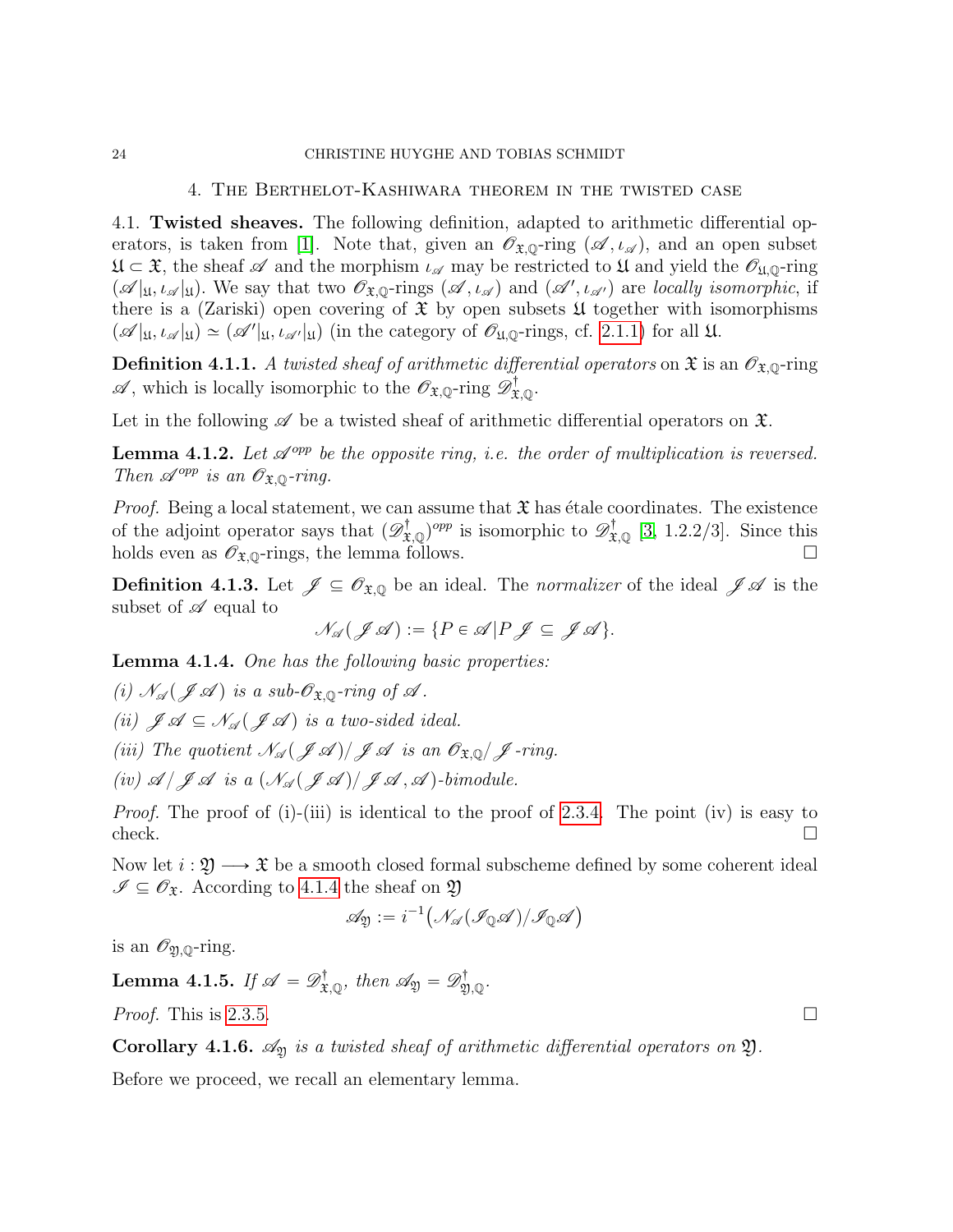<span id="page-24-1"></span>**Lemma 4.1.7.** Let X be a topological space and  $\mathcal{F}_1, \mathcal{F}_2 \subseteq \mathcal{G}$  abelian sheaves. If  $\mathcal{F}_{1,x} = \mathcal{F}_{2,x}$ inside the stalk  $\mathcal{G}_x$  for all  $x \in X$ , then  $\mathcal{F}_1 = \mathcal{F}_2$ .

*Proof.* By symmetry, it suffices to see  $\mathcal{F}_1 \subseteq \mathcal{F}_2$ . The stalk of the sheaf  $(\mathcal{F}_1 + \mathcal{F}_2)/\mathcal{F}_2$ vanishes at every  $x \in X$ , so that  $(\mathcal{F}_1 + \mathcal{F}_2)/\mathcal{F}_2 = 0$ , i.e.  $\mathcal{F}_1 \subseteq \mathcal{F}_2$ .

**Proposition 4.1.8.** Let  $\mathfrak{Z} \stackrel{k}{\rightarrow} \mathfrak{Y} \stackrel{i}{\rightarrow} \mathfrak{X}$  be closed immersions of smooth formal **o**-schemes. There is a canonical isomorphism  $(\mathcal{A}_{\mathfrak{Y}})_3 \simeq \mathcal{A}_3$  as  $\mathcal{O}_{3,\mathbb{Q}}$ -rings.

*Proof.* Let  $\mathscr{J} \subseteq \mathscr{O}_{\mathfrak{X}}$  be the ideal defining the closed immersion  $i \circ k : \mathfrak{Z} \to \mathfrak{X}$ . In particular,  $\mathscr{I} \subseteq \mathscr{J}$ . Let  $\overline{\mathscr{J}}$  be the image of  $i^{-1}(\mathscr{J}/\mathscr{I})$  in  $\mathscr{O}_{\mathfrak{Y},\mathbb{Q}}$ . By construction, the rings  $(\mathscr{A}_{\mathfrak{Y}})_{\mathfrak{Z}}$ and  $\mathscr{A}_{\mathfrak{Y}}$  are contained in  $k^*(\mathscr{A}_{\mathfrak{Y}})$  and  $i^*(\mathscr{A})$  respectively. Hence there is an injective ring homomorphism

$$
\varphi : (\mathscr{A}_{\mathfrak{Y}})_3 \longrightarrow (i \circ k)^* (\mathscr{A})
$$

compatible with the  $\mathscr{O}_3$ -structures. It suffices to see im $(\varphi) = \mathscr{A}_3$ . This is a local question, by [4.1.7,](#page-24-1) and so we may assume  $\mathscr{A} \simeq \mathscr{D}^{\dagger}_{\mathfrak{X},\mathbb{Q}}$ . Then  $\mathscr{A}_{\mathfrak{Y}} \simeq \mathscr{D}^{\dagger}_{\mathfrak{Y},\mathbb{Q}}$  and  $\mathscr{A}_{\mathfrak{Z}} \simeq \mathscr{D}^{\dagger}_{\mathfrak{Z},\mathbb{Q}}$  by [4.1.5](#page-23-3) and  $\varphi$  becomes the canonical injective morphism

$$
k^{-1}(\mathscr{N}_{\mathscr{D}^{\dagger}_{\mathfrak{Y},\mathbb{Q}}}(\overline{\mathscr{J}}\mathscr{D}^{\dagger}_{\mathfrak{Y},\mathbb{Q}})/\overline{\mathscr{J}}\mathscr{D}^{\dagger}_{\mathfrak{Y},\mathbb{Q}}) \to (i \circ k)^{*}(\mathscr{D}^{\dagger}_{\mathfrak{X},\mathbb{Q}}).
$$

Its image equals  $\mathscr{D}_{3,\mathbb{Q}}^{\dagger}$ , according to [2.3.5.](#page-7-1)

In the following we take the canonical isomorphism  $(\mathscr{A}_{\mathfrak{Y}})_3 \simeq \mathscr{A}_3$  as an identification.

### <span id="page-24-0"></span>4.2. Direct image and the main theorem. Let

$$
i:\mathfrak{Y}\longrightarrow \mathfrak{X}
$$

be a closed immersion between smooth formal  $\mathfrak{o}$ -schemes defined by some ideal  $\mathscr{I} \subset$  $\mathscr{O}_{\mathfrak{X}}$ . Let  $\mathscr{A}$  be a twisted sheaf of arithmetic differential operators on  $\mathfrak{X}$ . We have the  $(\mathcal{N}_{\mathscr{A}}(\mathscr{I} \mathscr{A})/\mathscr{I} \mathscr{A}, \mathscr{A})$ -bimodule  $\mathscr{A}/\mathscr{I} \mathscr{A},$  cf. [4.1.4.](#page-23-2)

**Definition 4.2.1.** The transfer bimodule along i is the  $(\mathscr{A}_{\mathfrak{Y}}, i^{-1}\mathscr{A})$ -bimodule

$$
\mathscr{A}_{\mathfrak{Y}\rightarrow \mathfrak{X}}:=i^*(\mathscr{A})=i^{-1}(\mathscr{A}/\mathscr{I}\mathscr{A}).
$$

<span id="page-24-2"></span>**Proposition 4.2.2.** Let  $\mathfrak{Z} \stackrel{k}{\rightarrow} \mathfrak{Y} \stackrel{i}{\rightarrow} \mathfrak{X}$  be closed immersions of smooth formal **o**-schemes. There is a natural isomorphism as  $(\mathscr{A}_{3}, (i \circ k)^{-1} \mathscr{A})$ -bimodules

$$
\mathscr{A}_{\mathfrak{Z}\to \mathfrak{Y}} \otimes_{k^{-1}\mathscr{A}_{\mathfrak{Y}}} k^{-1}\mathscr{A}_{\mathfrak{Y}\to \mathfrak{X}} \simeq \mathscr{A}_{\mathfrak{Z}\to \mathfrak{X}}.
$$

Proof. One has

$$
\mathscr{A}_{3\to 2} \otimes_{k^{-1}\mathscr{A}_\mathfrak{Y}} k^{-1} \mathscr{A}_{\mathfrak{Y}\to \mathfrak{X}} \simeq (\mathscr{O}_3 \otimes_{k^{-1}\mathscr{O}_\mathfrak{Y}} k^{-1} \mathscr{A}_\mathfrak{Y}) \otimes_{k^{-1}\mathscr{A}_\mathfrak{Y}} k^{-1} (\mathscr{O}_\mathfrak{Y} \otimes_{i^{-1}\mathscr{O}_{\mathfrak{X}}} i^{-1} \mathscr{A})
$$
  
\simeq (\mathscr{O}\_3 \otimes\_{k^{-1}\mathscr{O}\_\mathfrak{Y}} k^{-1} \mathscr{A}\_\mathfrak{Y}) \otimes\_{k^{-1}\mathscr{A}\_\mathfrak{Y}} (k^{-1} \mathscr{O}\_\mathfrak{Y} \otimes\_{(i \circ k)^{-1}\mathscr{O}\_{\mathfrak{X}}} (i \circ k)^{-1} \mathscr{A})  
\simeq \mathscr{O}\_3 \otimes\_{(i \circ k)^{-1}\mathscr{O}\_{\mathfrak{X}}} (i \circ k)^{-1} \mathscr{A} = \mathscr{A}\_{3\to \mathfrak{X}}.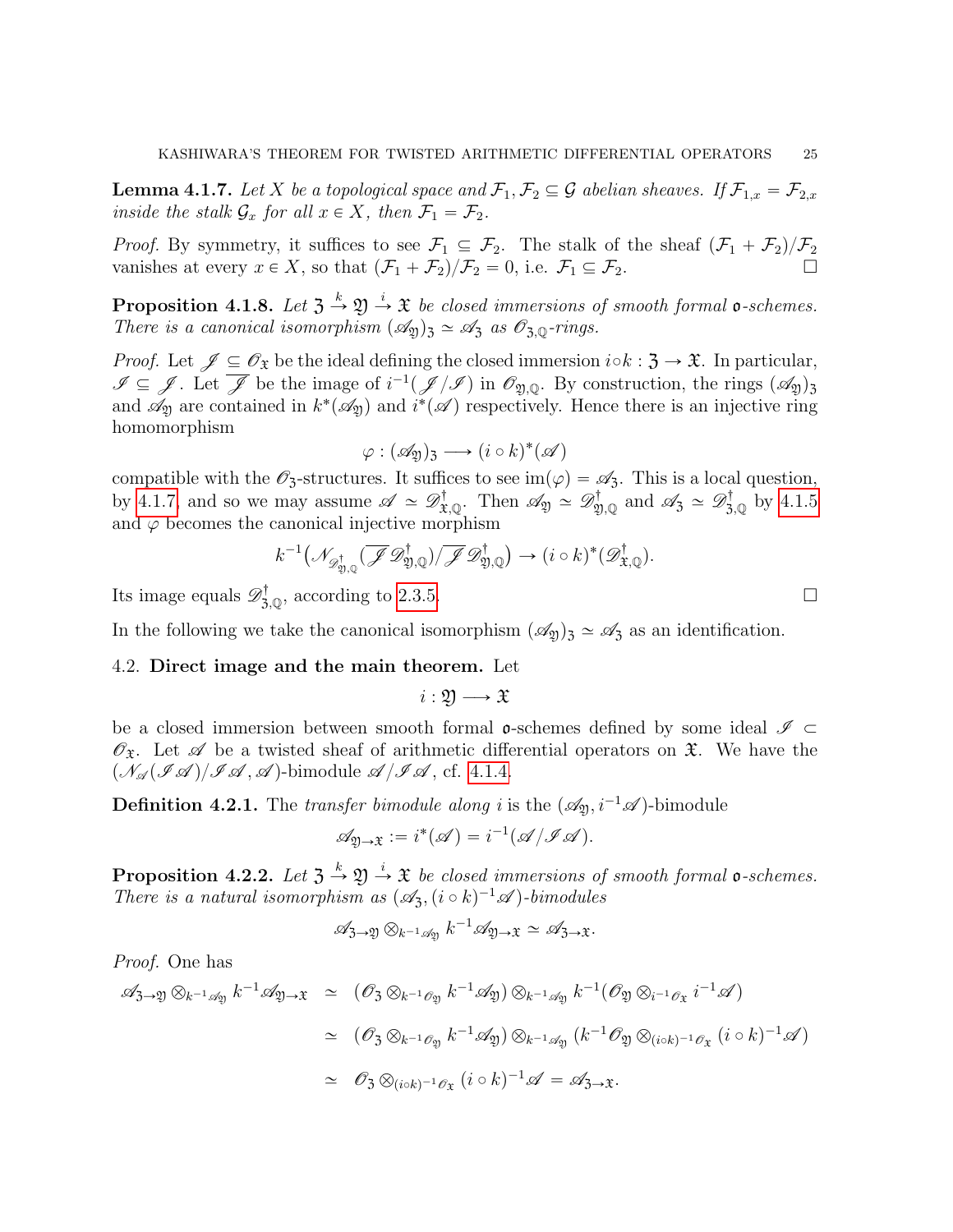In the middle isomorphism we have use the compatibility of inverse images with tensor products, e.g.  $[10, C.1.11(i)]$ .

**Definition 4.2.3.** Let  $\mathcal{M}$  be a right  $\mathcal{A}_{\mathfrak{Y}}$ -module. Its *direct image along i* is the right  $\mathscr{A}\text{-module}$ 

$$
i_{\mathscr{A},+}{\mathscr{M}}:=i_{*}({\mathscr{M}}\otimes_{{\mathscr{A}}_{\mathfrak{Y}}}{\mathscr{A}}_{{\mathfrak{Y}}\to {\mathfrak{X}}}).
$$

It is clear that this yields a functor  $i_{\mathscr{A},+}$  from right  $\mathscr{A}_p$ -modules to right  $\mathscr{A}$ -modules.

<span id="page-25-0"></span>**Lemma 4.2.4.** (i) The left  $\mathcal{A}_{\mathfrak{Y}}$ -module  $\mathcal{A}_{\mathfrak{Y}\rightarrow\mathfrak{X}}$  is flat.

(ii) The functor  $i_{\mathscr{A},+}$  is exact.

*Proof.* Part (i) is a local question and so we may assume  $\mathscr{A} = \mathscr{D}_{\mathfrak{X}}^{\dagger}$  $\mathcal{A}^\dagger_{\mathfrak{X}}$  and  $\mathscr{A}_{\mathfrak{Y}\rightarrow \mathfrak{X}} = \mathscr{D}^\dagger_{\mathfrak{Y}}$ i™<br>ฎ)→X· The claim follows then from part (i) of [3.3.1.](#page-22-1) Since  $i_*$  is exact, (i) implies (ii).

<span id="page-25-1"></span>**Proposition 4.2.5.** Let  $\mathfrak{Z} \stackrel{k}{\rightarrow} \mathfrak{Y} \stackrel{i}{\rightarrow} \mathfrak{X}$  be closed immersions of smooth formal **o**-schemes. There is a natural isomorphism  $(i \circ k)_{\mathscr{A},+} = i_{\mathscr{A},+} \circ k_{\mathscr{A},+}$  as functors from right  $\mathscr{A}_3$ -modules to right  $\mathscr A$ -modules.

Proof. Using the [4.2.2](#page-24-2) one finds

$$
(i \circ k)_{\mathscr{A},+}(\mathscr{M}) \simeq (i \circ k)_*(\mathscr{M} \otimes_{\mathscr{A}_3} \mathscr{A}_{3\to \mathfrak{X}})
$$
  
\n
$$
\simeq i_*(k_*(\mathscr{M} \otimes_{\mathscr{A}_3} (\mathscr{A}_{3\to 2}) \otimes_{k^{-1}\mathscr{A}_{2}} k^{-1}\mathscr{A}_{2\to \mathfrak{X}})))
$$
  
\n
$$
\simeq i_*(k_*(\mathscr{M} \otimes_{\mathscr{A}_3} \mathscr{A}_{3\to 2}) \otimes_{\mathscr{A}_2} \mathscr{A}_{2\to \mathfrak{X}})
$$
  
\n
$$
\simeq i_{\mathscr{A},+}(k_{\mathscr{A},+}(\mathscr{M})).
$$

In the third isomorphism, we have used the projection formula  $[10, C.1.11(iii)]$ . For this, note that  $k_! = k_*$  and that  $\mathscr{A}_{\mathfrak{Y}\to\mathfrak{X}}$  is flat as left  $\mathscr{A}_{\mathfrak{Y}}$ -module [4.2.4.](#page-25-0)

We define the following functor from right  $\mathscr A$ -modules to right  $\mathscr A_{\mathfrak Y}$ -modules:

$$
i_{\mathscr{A}}^{\natural}\mathscr{M}:=\mathcal{H}om_{i^{-1}\mathscr{A}}(\mathscr{A}_{\mathfrak{Y}\rightarrow\mathfrak{X}},i^{-1}\mathscr{M}).
$$

<span id="page-25-2"></span>**Proposition 4.2.6.** The functor  $i_{\mathscr{A},+}$  has a right adjoint, given by the functor  $i_{\mathscr{A}}^{\natural}$ q<br>≪∙

*Proof.* This is a sort of right version of the argument given in part (i) of [3.1.2.](#page-17-0) Since i is a closed immersion,  $i_*$  has the right adjoint  $i^{-1}$ . Therefore, for any right  $\mathscr{A}_{\mathfrak{Y}}$ -module  $\mathscr{N}$ and any right  $\mathscr A$ -module  $\mathscr M$ , one has

$$
\mathcal{H}om_{\mathscr{A}}(i_{\mathscr{A},+}{\mathscr{N}},{\mathscr{M}})=\mathcal{H}om_{i^{-1}{\mathscr{A}}}({\mathscr{N}}\otimes_{{\mathscr{A}}_\mathfrak{Y}} {\mathscr{A}}_{\mathfrak{Y}\rightarrow\mathfrak{X}},i^{-1}{\mathscr{M}}).
$$

One obtains (i) by combining this with the standard tensor-hom adjunction

$$
\mathcal{H}om_{i^{-1}\mathscr{A}}(\mathscr{N}\otimes_{\mathscr{A}_{\mathfrak{Y}}}\mathscr{A}_{\mathfrak{Y}\rightarrow\mathfrak{X}},i^{-1}\mathscr{M})=\mathcal{H}om_{\mathscr{A}_{\mathfrak{Y}}}(\mathscr{N},\mathcal{H}om_{i^{-1}\mathscr{A}}(\mathscr{A}_{\mathfrak{Y}\rightarrow\mathfrak{X}},i^{-1}\mathscr{M})).
$$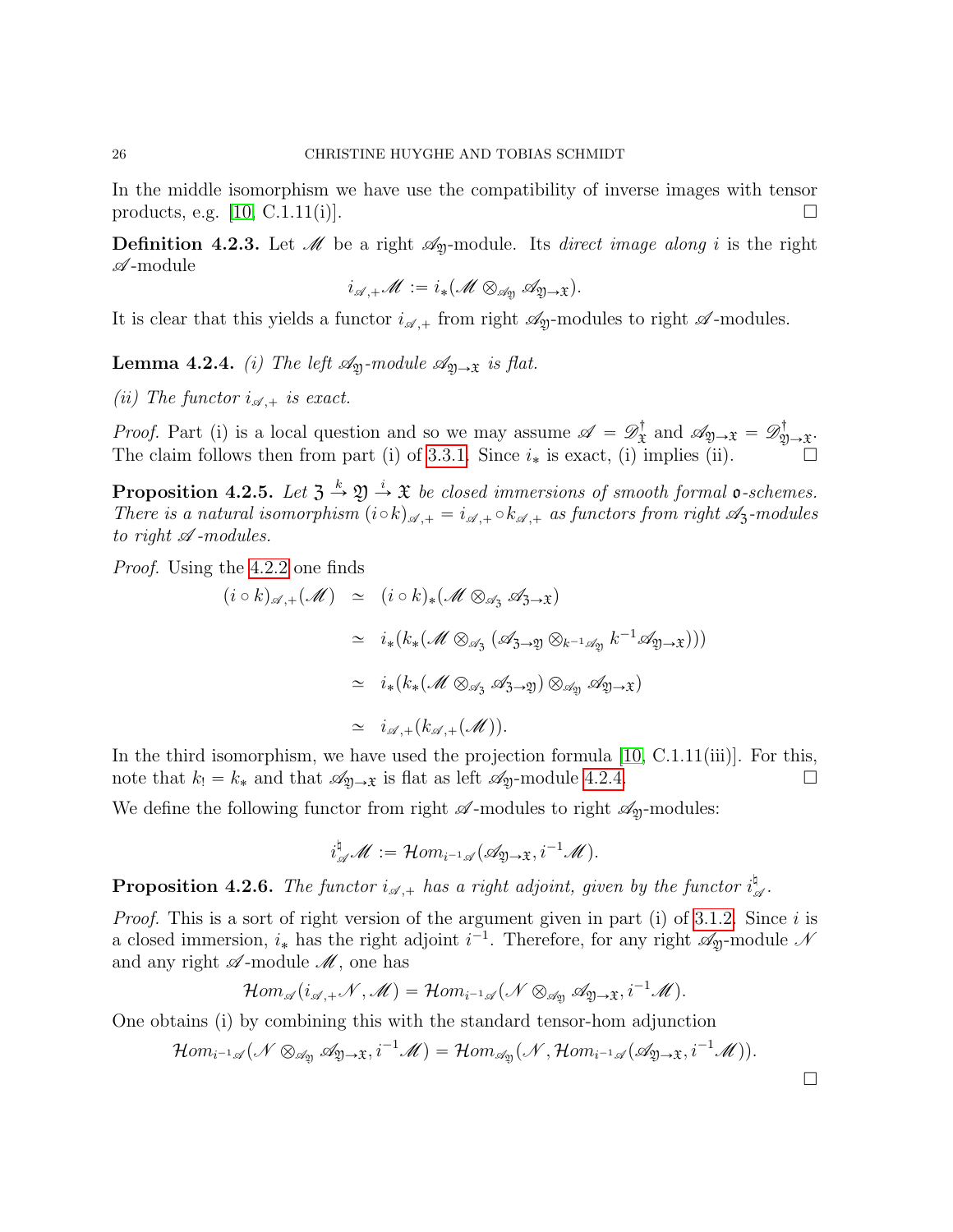**Corollary 4.2.7.** Let  $\mathfrak{Z} \stackrel{k}{\rightarrow} \mathfrak{Y} \stackrel{i}{\rightarrow} \mathfrak{X}$  be closed immersions of smooth formal **o**-schemes. Then  $(i \circ k)_{\mathscr{A}}^{\natural} = k_{\mathscr{A}}^{\natural}$  $\frac{\natural}{\mathscr{A}}\circ i^\natural_\mathscr{A}$  $\mathbb{R}_{\mathscr{A}}$  as functors from right  $\mathscr{A}$ -modules to right  $\mathscr{A}_{3}$ -modules.

*Proof.* This follows from and [4.2.5](#page-25-1) and [4.2.6](#page-25-2) by uniqueness of adjoint functors.  $\Box$ 

We come to the main result of this paper. Let  $Coh^{r}(\mathscr{A}_{\mathfrak{Y}})$  and  $Coh^{r,\mathfrak{Y}}(\mathscr{A})$  be the categories of coherent right  $\mathscr{A}_{\mathfrak{Y}}$ -modules and coherent right  $\mathscr{A}$ -modules with support in  $\mathfrak{Y},$ respectively.

<span id="page-26-2"></span>**Theorem 4.2.8.** (Berthelot-Kashiwara for twisted sheaves) The functors  $i_{\mathscr{A},+}, i_{\mathscr{A}}^{\natural}$  induces mutually inverse equivalences of categories

$$
\mathrm{Coh}^r(\mathscr{A}_{\mathfrak{Y}}) \xrightarrow[\frac{i_{\mathscr{A},+}}{i_{\mathscr{A}}^{\natural}}] \mathrm{Coh}^{r,\mathfrak{Y}}(\mathscr{A}) .
$$

*Proof.* Let N be a coherent right  $\mathcal{A}_y$ -module and N be a coherent right  $\mathcal{A}$ -module supported on  $\mathfrak{Y}$ . It suffices to see that the counit  $i_{\mathscr{A},+} \circ i_{\mathscr{A}}^{\natural}$  $\mathcal{M}(\mathcal{M}) \to \mathcal{M}$  and the unit  $\mathscr{N} \to i_s^\natural$  $\mathcal{A}_{\mathscr{A}} \circ i_{\mathscr{A},+}(\mathscr{N})$  of the adjunction are isomorphisms. These are local problems and we may therefore suppose that  $\mathscr{A} = \mathscr{D}^{\dagger}_{\mathfrak{X},\mathbb{Q}}$ . Then  $\mathscr{A}_{\mathfrak{Y}\to\mathfrak{X}} = \mathscr{D}^{\dagger}_{\mathfrak{Y}\to\mathfrak{X},\mathbb{Q}}$  and the pair  $(i_{\mathscr{A},+},i_{\mathscr{A}}^{\dagger})$ becomes the adjoint pair  $(i_{r+}, i_r^{\sharp})$  studied in [3.3.](#page-22-0) Hence [3.3.2](#page-22-2) implies the assertions.  $\Box$ 

## 5. Applications to crystalline distribution algebras

<span id="page-26-0"></span>Let G be a connected split reductive group scheme over  $\mathfrak{o}$ .

<span id="page-26-1"></span>5.1. The crystalline distribution algebra. We briefly review the construction of the crystalline distribution algebra of  $G$ , as introduced in [\[13\]](#page-32-4). Let  $I$  be the kernel of the morphism **o**-algebras  $\varepsilon_G$ :  $\mathfrak{o}[G] \to \mathfrak{o}$  which represents  $1 \in G$ . Then  $I/I^2$  is a free  $\mathfrak{o} =$  $\mathfrak{o}[G]/I$ -module of finite rank. Let  $t_1, \ldots, t_N \in I$  whose classes modulo  $I^2$  form a base of I/I<sup>2</sup>. Let  $m \geq 0$  be an integer. The m-PD-envelope of I is denoted by  $P_{(m)}(G)$ . This algebra is a free o-module with basis

$$
\underline{t}^{\{\underline{k}\}} = t_1^{\{k_1\}} \cdots t_N^{\{k_N\}},
$$

where  $q_i!t_i^{\{k_i\}} = t_i^{k_i}$  with  $i = p^mq_i + r$  et  $r < p^m$  [\[2,](#page-31-2) 1.5]. The algebra  $P_{(m)}(G)$  has a descending filtration by the ideals  $I^{\{n\}} =$  $\leq$  $|k| \geq n$   $\mathfrak{o} \cdot \underline{t}^{\{k\}}$ . The quotients  $P_{(m)}^n(G) :=$  $P_{(m)}(G)/I^{\{n+1\}}$  are generated, as **c**-module, by the elements  $\underline{t}^{\{k\}}$  where  $|\underline{k}| \leq n$  and there  $P_{(m)}(G)/I^{n+1}$  are generated, as **c**-module, by the elements  $\underline{t}^{n}$  where  $|\underline{k}| \leq n$  and there is an isomorphism  $P_{(m)}^n(G) \simeq \bigoplus_{|\underline{k}| \leq n} \mathfrak{o}^{\underline{t}}_{\underline{k}}$  as **c**-modules. There are canonical surjections  $pr^{n+1,n} : P^{n+1}_{(m)}$  $p_{(m)}^{n+1}(G) \twoheadrightarrow P_{(m)}^n(G).$ 

We note

$$
\mathrm{Lie}(G):=\mathrm{Hom}_{\mathfrak{o}}(I/I^2,\mathfrak{o}).
$$

The Lie-algebra Lie(G) is a free **o**-module with basis  $\xi_1, \ldots, \xi_N$  dual to  $t_1, \ldots, t_N$ . For  $m' \geq$  $m$ , the universal property of divided power algebras of level  $m$  gives homomorphisms of filtered algebras  $\psi_{m,m'} : P_{(m')}(G) \to P_{(m)}(G)$  which induce on quotients homomorphisms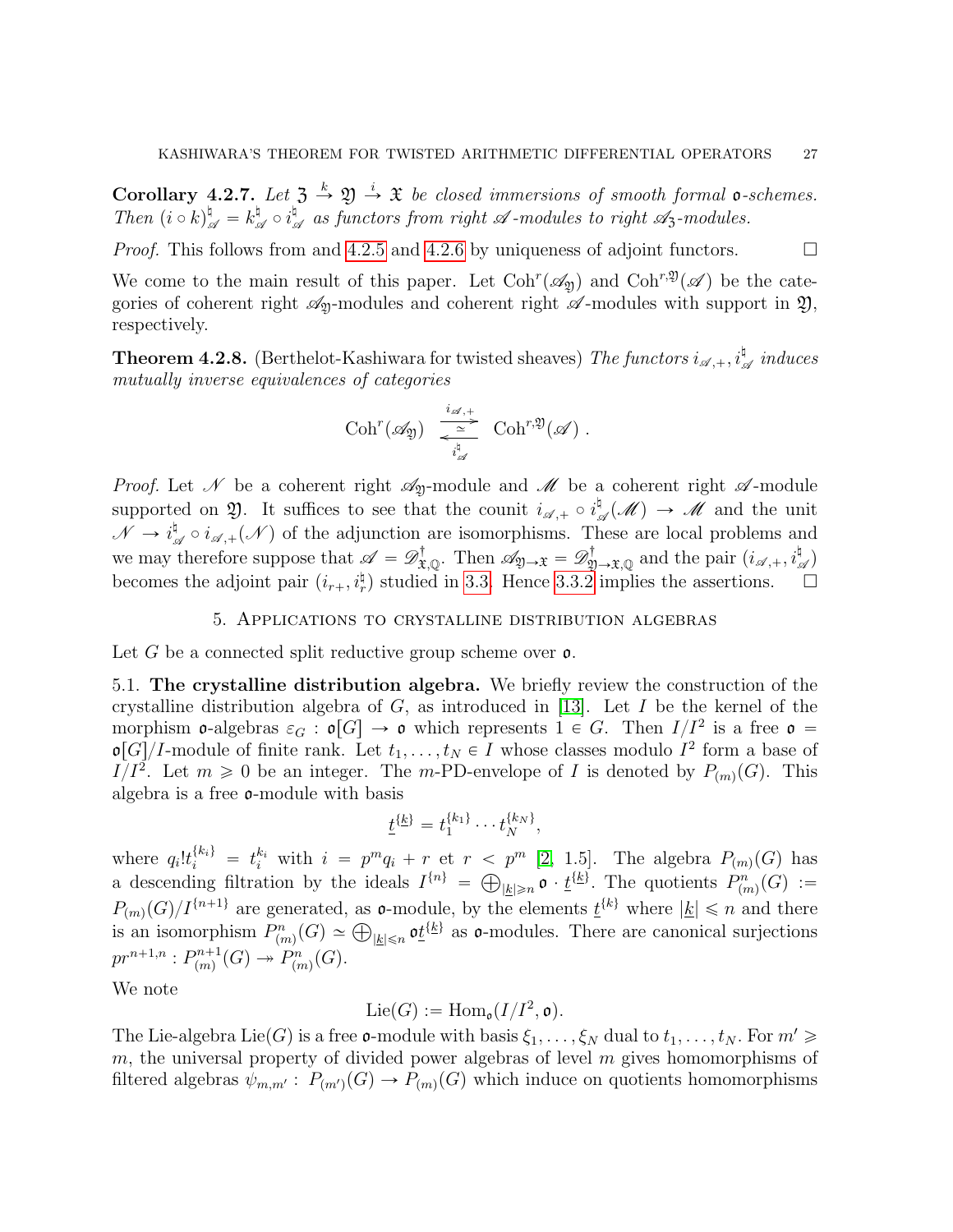of algebras  $\psi_{m,m'}^n: P_{(m')}^n(G) \to P_{(m)}^n(G)$ . The module of distributions of level m and order n is  $D_n^{(m)}(G) := \text{Hom}_{\mathfrak{o}}(P_{(m)}^n(G), \mathfrak{o})$  The algebra of distributions of level m is defined to be

$$
D^{(m)}(G) := \varinjlim_{n} D_{n}^{(m)}(G)
$$

where the limit is taken with respect to the maps  $\text{Hom}_{\mathfrak{g}}(pr^{n+1,n}, \mathfrak{o}).$ 

For  $m' \geq m$ , the algebra homomorphisms  $\psi_{m,m'}^n$  give dually linear maps  $\Phi_{m,m'}^n : D_n^{(m)}(G) \to D_m^{(m)}(G)$  $D_n^{(m)}(G)$  and finally a morphism of filtered algebras  $\Phi_{m,m'} : D^{(m)}(G) \to D^{(m')}(G)$ . The direct limit  $Dist(G) = \lim_{m \to \infty} D^{(m)}(G)$  equals the classical distribution algebra of the group scheme G [\[8,](#page-31-11) II.§4.6.1]. Instead of passing to this limit, we let G be the completion of G along its special fibre. We write  $G_i = \text{Spec } \mathfrak{o}[G]/\pi^{i+1}$ . The morphism  $G_{i+1} \hookrightarrow G_i$  induces  $D^{(m)}(G_{i+1}) \to D^{(m)}(G_i)$ . We put

$$
\widehat{D}^{(m)}(\mathcal{G}) := \varprojlim_{i} D^{(m)}(G_i).
$$

If  $m' \geq m$ , one has the morphisms  $\hat{\Phi}_{m,m'} : \hat{D}^{(m)}(\mathcal{G}) \to \hat{D}^{(m')}(\mathcal{G})$  and one can define the crystalline distribution algebra of G as

$$
D^{\dagger}(\mathcal{G})_{\mathbb{Q}} := \varinjlim_{m} \widehat{D}^{(m)}(\mathcal{G}) \otimes \mathbb{Q}.
$$

<span id="page-27-0"></span>5.2. Twisted sheaves on the flag variety. We let  $B \subset G$  be a Borel subgroup scheme containing a maximal split torus T, with unipotent radical N. Let  $X := G/B$  be the flag scheme and let  $\tilde{X} := G/N$ . The right translation action of T on  $\tilde{X}$  makes the projection

$$
\xi:\tilde{X}\longrightarrow X
$$

a T-torsor over X.

We exhibit a certain class of twisted sheaves of arithmetic differential operators on the p-adic completion  $\mathfrak X$  of X. This construction goes back to the fundamental work of Beilinson-Bernstein [\[1\]](#page-31-1) and Borho-Brylinski [\[5\]](#page-31-5). It was adapted to the setting of arithmetic differential operators by Sarrazola-Alzate [\[18\]](#page-32-3).[1](#page-27-1)

Let  $\mathcal T$  and  $\tilde{\mathfrak X}$  be the completion of T and  $\tilde X$  respectively. Then  $\mathcal T$  acts from the right on  $\tilde{X}$ . We also write  $\xi$  for the projection morphism  $\tilde{\mathfrak{X}} \to \mathfrak{X}$  arising from  $\xi$  by completion. We put

$$
\tilde{\mathscr{D}}^\dagger_{\mathfrak{X}, \mathbb{Q}} := (\xi_*(\mathscr{D}^\dagger_{\tilde{\mathfrak{X}}, \mathbb{Q}}))^\mathcal{T}.
$$

The right  $\mathcal{T}$ -action on  $\tilde{\mathfrak{X}}$  leads to a central embedding  $D^{\dagger}(\mathcal{T})_{\mathbb{Q}} \to \tilde{\mathscr{D}}_{\mathfrak{X},\mathbb{Q}}^{\dagger}$ .

Now we fix a character of the crystalline distribution algebra  $D^{\dagger}(\mathcal{T})_{\mathbb{Q}}$  of  $\mathcal{T}$ , i.e. a homomorphism

<span id="page-27-1"></span><sup>&</sup>lt;sup>1</sup>Note that [\[18\]](#page-32-3) assumes  $\mathfrak{o} = \mathbb{Z}_p$ , however, a large part of the results and constructions are valid in full generality.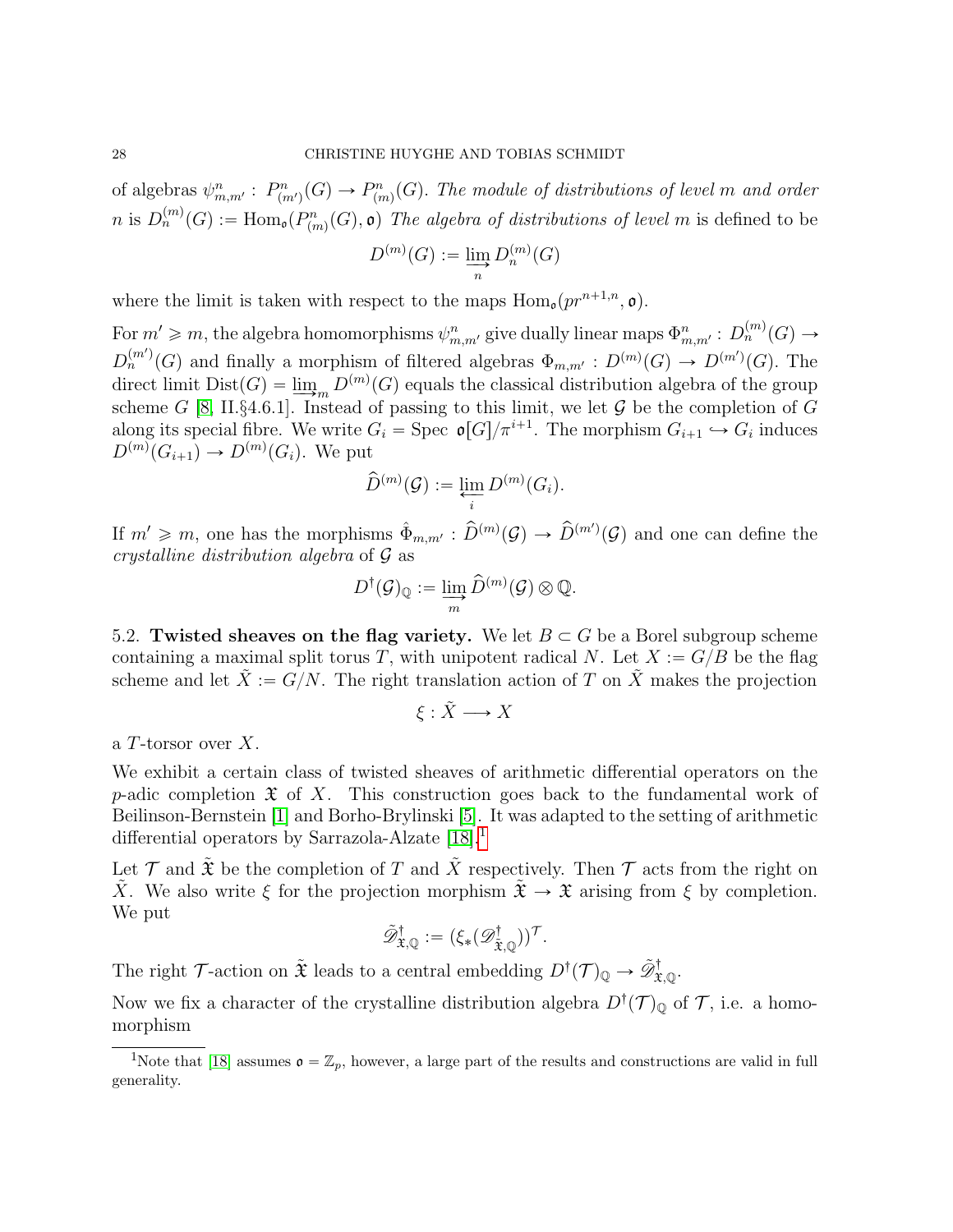$$
\lambda: D^{\dagger}(\mathcal{T})_{\mathbb{Q}} \longrightarrow K.
$$

Note that, by restriction,  $\lambda$  may be viewed as a weight, i.e. a linear form of the Cartan subalgebra

$$
\mathfrak{t} := Lie(T) \otimes \mathbb{Q} \subset \mathfrak{g} = Lie(G) \otimes \mathbb{Q},
$$

but not every weight extends to a character of  $D^{\dagger}(\mathcal{T})_{\mathbb{Q}}$ . If  $\lambda \in X(T)$ , i.e.  $\lambda$  lifts to an algebraic character of  $T$ , then we denote the corresponding  $\mathcal{G}$ -equivariant line bundle on  $\mathfrak X$  (with p inverted) by  $\mathscr O_{\mathfrak X,\mathbb Q,\lambda}$ . Finally, we denote the trivial character (which restricts to zero on  $Lie(T)$  by  $\lambda = 0$ .

We define

$$
\mathscr{D}^{\dagger}_{\mathfrak{X},\mathbb{Q},\lambda} := \tilde{\mathscr{D}}^{\dagger}_{\mathfrak{X},\mathbb{Q}} \otimes_{D^{\dagger}(\mathcal{T})_{\mathbb{Q}},\lambda} K,
$$

compare [\[18,](#page-32-3) Def. 5.0.1]. Since  $(\mathscr{D}^{\dagger}_{\mathcal{T},\mathbb{Q}})^{\mathcal{T}} = D^{\dagger}(\mathcal{T})_{\mathbb{Q}}$  according to [\[13,](#page-32-4) Thm. 4.4.9.2], the ring  $\tilde{\mathscr{D}}_{\mathfrak{X},\mathbb{Q}}^{\dagger}$  is locally, on an open subset trivializing the torsor, isomorphic to  $\mathscr{D}_{\mathfrak{X},\mathbb{Q}}^{\dagger} \otimes_K$  $D^{\dagger}(\mathcal{T})_{\mathbb{Q}}$ . It follows that  $\mathscr{D}^{\dagger}_{\mathfrak{X},\mathbb{Q},\lambda}$  is indeed locally isomorphic to  $\mathscr{D}^{\dagger}_{\mathfrak{X},\mathbb{Q}},$  i.e.  $\mathscr{D}^{\dagger}_{\mathfrak{X},\mathbb{Q},\lambda}$  is a twisted sheaf of arithmetic differential operators on  $\mathfrak X$  depending on the character  $\lambda$ . If  $\lambda \in X(T)$ , then there is a natural left action of  $\mathscr{D}^{\dagger}_{\mathfrak{X},\mathbb{Q},\lambda}$  on  $\mathscr{O}_{\mathfrak{X},\mathbb{Q},\lambda}$ . For  $\lambda = 0$  one recovers  $\mathscr{D}^{\dagger}_{\mathfrak{X},\mathbb{Q},0}=\mathscr{D}^{\dagger}_{\mathfrak{X},\mathbb{Q}}.$ 

We need to determine the opposite ring of  $\mathscr{D}^{\dagger}_{\mathfrak{X},\mathbb{Q},\lambda}$  in terms of the weight  $\lambda$ . To do this, for any ring A, we denote by  $A^{opp}$  its opposite ring, i.e. the same underlying abelian group, but where the order of multiplication reversed. For any  $\mathbb{Z}_p$ -algebra A, we denote by A its *p*-adic completion and let  $\hat{A}_{\mathbb{Q}} := \hat{A} \otimes \mathbb{Q}$ .

**Lemma 5.2.1.** There are ring isomorphisms  $(\hat{A})^{opp} \simeq \widehat{A^{opp}}$  and  $(A^{opp})_{\mathbb{Q}} = (A_{\mathbb{Q}})^{opp}$ .

*Proof.* The canonical ring homomorphism  $A \to (\widehat{A^{opp}})^{opp}$  extends to a bijection  $\hat{A} \simeq$  $\widetilde{(A^{opp})^{opp}}$ . Passing to opposite rings gives the first claim. The argument in the second case is similar.

Let  $\rho = \frac{1}{2}$ 2  $_{\Phi^+}$   $\alpha$  be half the sum over the positive roots of  $(G, T)$  with respect to B.

<span id="page-28-0"></span>**Proposition 5.2.2.** There is a ring isomorphism  $(\mathscr{D}^{\dagger}_{\mathfrak{X},\mathbb{Q},\lambda})^{opp} \simeq \mathscr{D}^{\dagger}_{\mathfrak{X},\mathbb{Q},2\rho-\lambda}$ .

*Proof.* By construction, one has  $\mathscr{D}^{\dagger}_{\mathfrak{X},\mathbb{Q},\lambda} = \underline{\lim}_{m\geq 0} \widehat{\mathscr{D}}^{(m)}_{\mathfrak{X},\mathbb{Q},\lambda}$  with twisted sheaves  $\mathscr{D}^{(m)}_{X,\lambda}$ , their p-adic completions  $\widehat{\mathcal{D}}_{\mathfrak{X},\lambda}^{(m)}$  and their corresponding Q-algebras  $\widehat{\mathcal{D}}_{\mathfrak{X},\mathbb{Q},\lambda}^{(m)}$ . By the preceding lemma, it suffices to fix m and to show isomorphisms  $(\mathscr{D}_{X,\lambda}^{(m)})^{opp} \simeq \mathscr{D}_{X,2}^{(m)}$  $\chi^{(m)}_{X,2\rho-\lambda}$  compatible with variation in m. Let  $\mathscr{A}_X^{(m)} := \mathscr{O}_X \otimes_{\mathfrak{o}} D^{(m)}(G)$ . According to [\[18,](#page-32-3) 3.5.13], there is a surjective morphism of  $\mathscr{O}_X$ -rings

$$
\Phi_{X,\lambda}^{(m)} : \mathscr{A}_X^{(m)} \to \mathscr{D}_{X,\lambda}^{(m)}
$$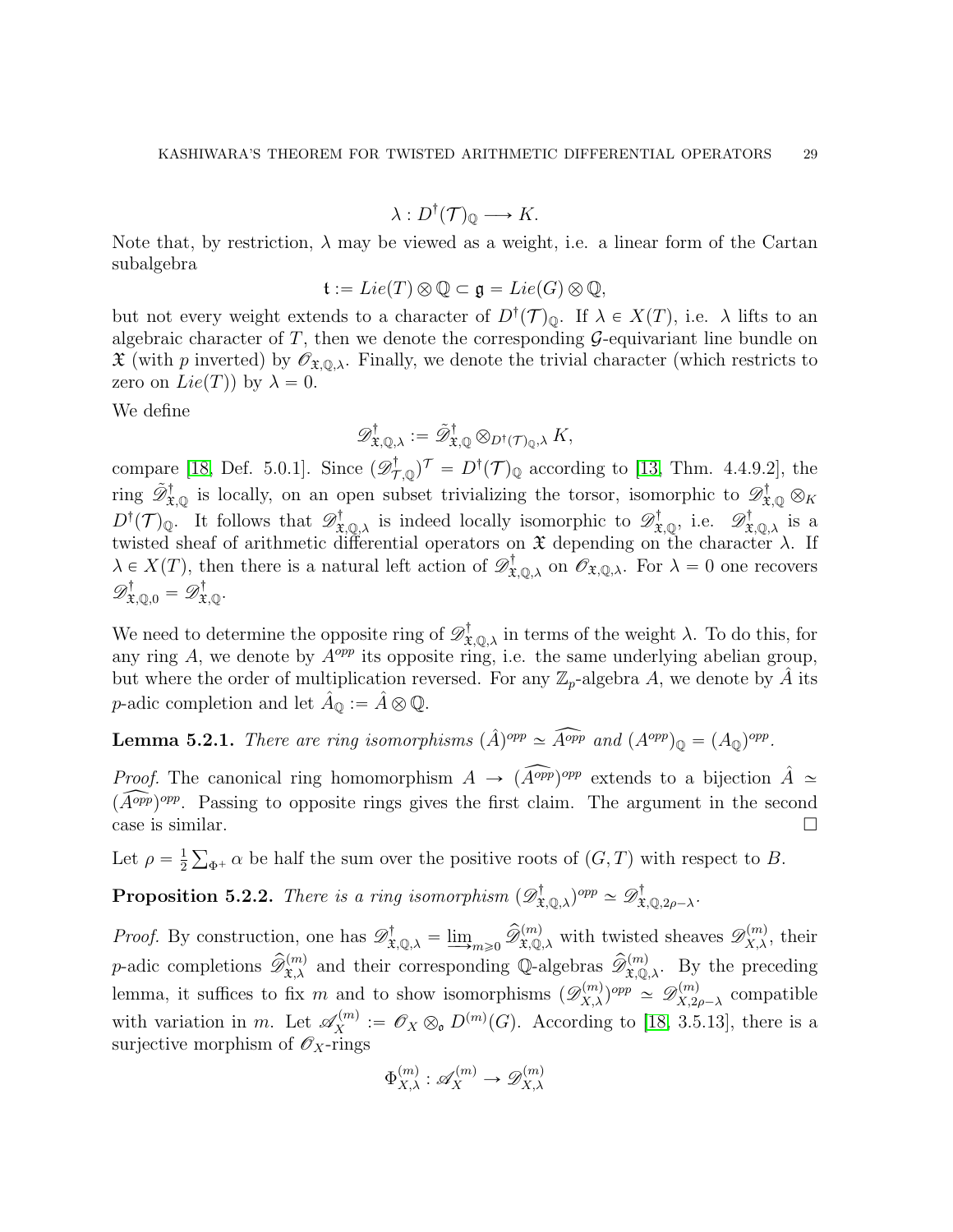which gives, upon inversion of p and restriction to the generic fibre  $\iota : X_{\mathbb{Q}} \hookrightarrow X$ , the classical morphism  $\Phi_{X_0,\lambda} : \mathscr{O}_{X_0} \otimes_K U(\mathfrak{g}) \to D_{X_0,\lambda}$ . Following [\[15,](#page-32-1) 4.15.1], we denote by  $\varphi$ the anti-isomorphism of the  $\mathscr{O}_{X_0}$ -ring  $\mathscr{O}_{X_0} \otimes_K U(\mathfrak{g})$  induced by  $x \mapsto -x$  on  $\mathfrak{g}$ . It restricts to an anti-isomorphism of  $\mathscr{A}_{X}^{(m)}$ , which we also denote by  $\varphi$ . Let  $\mathscr{J}^{(m)} := \text{ker } \Phi_{X,\lambda}^{(m)}$  and  $\mathscr{J}_{\lambda} := \ker \Phi_{X_{\mathbb{Q}},\lambda}$ . Then  $\mathscr{J}_{\lambda}^{(m)} = \mathscr{A}_{X}^{(m)} \cap \iota_* \mathscr{J}_{\lambda}$ . Following [\[1\]](#page-31-1), we denote by  $\mathfrak{b}^{\circ}$  the kernel of the canonical morphism  $\alpha$ :  $\mathscr{O}_{X_0} \otimes_K \mathfrak{g} \to D_{X_0}$  and by  $\lambda^{\circ}$  the morphism  $\mathfrak{b}^{\circ} \to \mathscr{O}_{X_0}$ induced by  $\lambda$  (using that  $\mathfrak{b}^{\circ}/[\mathfrak{b}^{\circ}, \mathfrak{b}^{\circ}] \simeq \mathscr{O}_{X_{\mathbb{Q}}} \otimes_K \mathfrak{t}$ ). The two-sided ideal  $\mathscr{J}$  then equals the right-ideal generated by ker  $\lambda^{\circ}$ . By [\[15,](#page-32-1) 4.15.1] the anti-isomorphism  $\varphi$  maps ker  $\lambda^{\circ}$  to  $\ker(2\rho-\lambda)^\circ$  (note that Kashiwara writes  $\tilde{\mathfrak{g}}$  for  $\mathfrak{b}^\circ$ , cf. [\[15,](#page-32-1) 4.3]). It follows  $\varphi(\mathscr{J}_\lambda) = \mathscr{J}_{2\rho-\lambda}$ and this implies  $\varphi(\mathscr{J}_{\lambda}^{(m)}) = \mathscr{J}_{2\rho-\lambda}^{(m)}$ . This gives an isomorphism  $(\mathscr{D}_{X,\lambda}^{(m)})^{opp} \simeq \mathscr{D}_{X,2\rho}^{(m)}$  $^{(m)}_{X,2\rho-\lambda}.$ Compatibility with  $m$  may be checked after inverting  $p$  and restricting to the generic fibre  $X_{\mathbb{Q}}$ . But then, by construction, the isomorphism coincides with the classical isomorphism  $D_{X_{\mathbb{Q}},\lambda} \simeq D_{X_{\mathbb{Q}},2\rho-\lambda}$  [\[15,](#page-32-1) 4.15.1].

Let in the following

$$
i:\mathfrak{Y}\longrightarrow \mathfrak{X}
$$

be a smooth closed formal subscheme defined by some coherent ideal  $\mathscr{I} \subseteq \mathscr{O}_{\mathfrak{X}}$ . According to [4.1.6](#page-23-4) and [4.1.2](#page-23-5) the sheaf

$$
\mathscr{D}^\dagger_{\mathfrak{Y},\mathbb{Q},\lambda}:=i^{-1}\big(\mathscr{N}_{\mathscr{D}^\dagger_{\mathfrak{X},\mathbb{Q},2\rho-\lambda}}(\mathscr{I}\mathscr{D}^\dagger_{\mathfrak{X},\mathbb{Q},2\rho-\lambda})/\mathscr{I}\mathscr{D}^\dagger_{\mathfrak{X},\mathbb{Q},2\rho-\lambda}\big)^{opp}
$$

is a twisted sheaf of arithmetic differential operators on  $\mathfrak{Y}$ . If  $\lambda \in X(T)$ , we let

$$
\mathscr{O}_{\mathfrak{Y},\mathbb{Q},\lambda}:=i^*\mathscr{O}_{\mathfrak{X},\mathbb{Q},\lambda}=i^{-1}(\mathscr{O}_{\mathfrak{X},\mathbb{Q},\lambda}/\mathscr{I}\mathscr{O}_{\mathfrak{X},\mathbb{Q},\lambda}).
$$

It is a line bundle on Y.

<span id="page-29-0"></span>Proposition 5.2.3. Let  $\lambda \in X(T)$ .

(i) The line bundle  $\mathscr{O}_{\mathfrak{Y},\mathbb{Q},\lambda}$  is naturally a left  $\mathscr{D}^{\dagger}_{\mathfrak{Y},\mathbb{Q},\lambda}$ -module.

(ii) Assume that the special fibre and the rigid-analytic generic fibre of  $\mathfrak Y$  are connected. Then  $\mathscr{O}_{\mathfrak{Y},\mathbb{Q},\lambda}$  is a simple left  $\mathscr{D}^{\dagger}_{\mathfrak{Y},\mathbb{Q},\lambda}$ -module.

*Proof.* We recall that  $\mathscr{D}^{\dagger}_{\mathfrak{X},\mathbb{Q},\lambda}$  naturally acts from the left on  $\mathscr{O}_{\mathfrak{X},\lambda,\mathbb{Q}}$ . Let  $f \in \mathscr{O}_{\mathfrak{X},\lambda,\mathbb{Q}}$  and  $P \in$  $\mathscr{D}^{\dagger}_{\mathfrak{X},\mathbb{Q},2\rho-\lambda}$  be local sections. Identifying the  $\mathscr{O}_{\mathfrak{X},\mathbb{Q}}$ -ring  $\mathscr{D}^{\dagger}_{\mathfrak{X},\mathbb{Q},2\rho-\lambda}$  with  $(\mathscr{D}^{\dagger}_{\mathfrak{X},\mathbb{Q},\lambda})^{opp}$ , there is a well-defined local section  $P(f) \in \mathscr{O}_{\mathfrak{X},\mathbb{Q},\lambda}$ . Whether or not the subset  $\mathscr{N}_{\mathscr{D}^{\dagger}_{\mathfrak{X},\mathbb{Q},2\rho-\lambda}}(\mathscr{I}\mathscr{D}^{\dagger}_{\mathfrak{X},\mathbb{Q},2\rho-\lambda})$ stabilizes the submodule  $\mathscr{I}\mathscr{O}_{\mathfrak{X},\mathbb{Q},\lambda} \subset \mathscr{O}_{\mathfrak{X},\mathbb{Q},\lambda}$  is a local question. We may hence fix a local  $\mathscr{O}_{\mathfrak{X},\mathbb{Q}}$ -linear isomorphism between  $\mathscr{O}_{\mathfrak{X},\mathbb{Q},\lambda}$  and  $\mathscr{O}_{\mathfrak{X},\mathbb{Q}}$ . If then  $P \in \mathscr{N}_{\mathscr{D}^{\dagger}_{\mathfrak{X},\mathbb{Q},2\rho-\lambda}}(\mathscr{I}\mathscr{D}^{\dagger}_{\mathfrak{X},\mathbb{Q},2\rho-\lambda})$ and  $f \in \mathscr{I}_{\mathbb{Q}}$ , then there is  $Q \in \mathscr{D}^{\dagger}_{\mathfrak{X},\mathbb{Q},2\rho-\lambda}$  and  $h \in \mathscr{I}_{\mathbb{Q}}$  such that  $Pf = hQ$ . It follows

$$
P(f) = Pf(1) = hQ(1) \in h\mathscr{O}_{\mathfrak{X},\mathbb{Q}} \subseteq \mathscr{I}_{\mathbb{Q}}.
$$

In this way, the right module structure of  $\mathscr{O}_{\mathfrak{X},\mathbb{Q},\lambda}$  over  $\mathscr{D}^{\dagger}_{\mathfrak{X},\mathbb{Q},2\rho-\lambda} = (\mathscr{D}^{\dagger}_{\mathfrak{X},\mathbb{Q},\lambda})^{opp}$  makes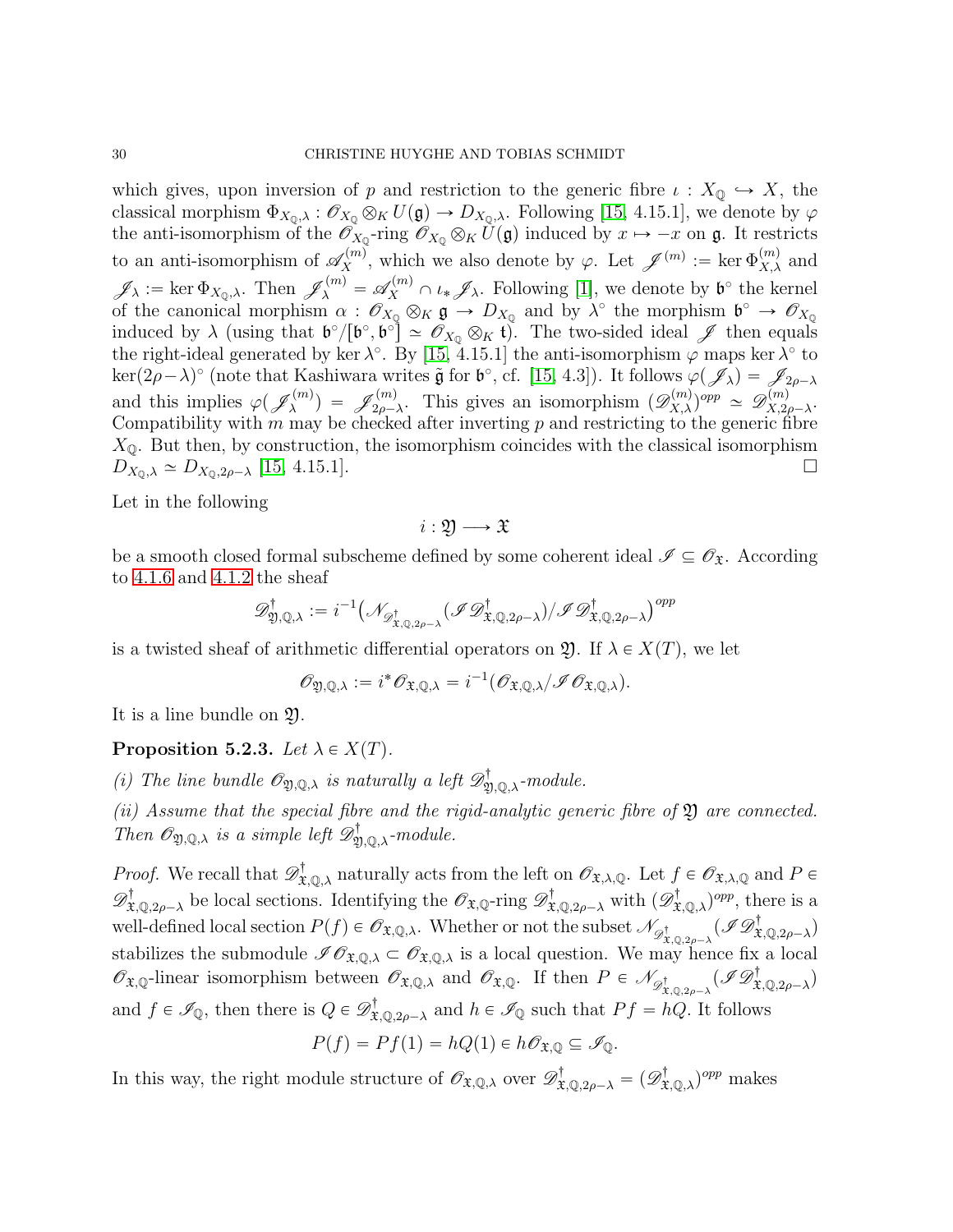$\mathscr{O}_{\mathfrak{X},\mathbb{Q},\lambda}/\mathscr{I}_{\mathbb{Q}}\mathscr{O}_{\mathfrak{X},\mathbb{Q},\lambda}$  a right module over the ring

$$
\mathscr{N}_{\mathscr{D}^{\dagger}_{\mathfrak{X},\mathbb{Q},2\rho-\lambda}}(\mathscr{I}\mathscr{D}^{\dagger}_{\mathfrak{X},\mathbb{Q},2\rho-\lambda})/\mathscr{I}\mathscr{D}^{\dagger}_{\mathfrak{X},\mathbb{Q},2\rho-\lambda}.
$$

This implies that  $\mathscr{O}_{\mathfrak{Y},\mathbb{Q},\lambda} = i^{-1} (\mathscr{O}_{\mathfrak{X},\mathbb{Q},\lambda}/\mathscr{I}_{\mathbb{Q}} \mathscr{O}_{\mathfrak{X},\mathbb{Q},\lambda})$  is a left module over  $\mathscr{D}^{\dagger}_{\mathfrak{Y},\mathbb{Q},\lambda}$ , as claimed. For (ii) we assume that the special fibre  $\mathfrak{Y}_s$  and the rigid-analytic generic fibre  $\mathfrak{Y}_K$  of  $\mathfrak{Y}$ are connected. Let  $\mathscr{J} \subseteq \mathscr{O}_{\mathfrak{Y},\mathbb{Q},\lambda}$  be a  $\mathscr{D}_{\mathfrak{Y},\mathbb{Q},\lambda}^{\dagger}$ -stable submodule. Then  $\mathscr{J}$  is a coherent  $\mathscr{O}_{\mathfrak{Y},\mathbb{Q}}$ -module. We claim that the intersection  $Supp(\mathscr{J}) \cap Supp(\mathscr{O}_{\mathfrak{Y},\mathbb{Q},\lambda}/\mathscr{J})$  is empty. Indeed, let us assume for a contradiction that

$$
y \in Supp(\mathscr{J}) \cap Supp(\mathscr{O}_{\mathfrak{Y},\mathbb{Q},\lambda}/\mathscr{J}).
$$

Choose an open affine rig-connected  $\mathfrak{U} \subset \mathfrak{Y}$  containing the point y. Making  $\mathfrak{U}$  smaller if necessary, we may undo the twist and assume that the restrictions of  $\mathscr{O}_{\mathfrak{Y},\mathbb{Q},\lambda}$  and  $\mathscr{D}^\dagger_{\mathfrak{Y},\mathbb{Q},\lambda}$  to Uf are isomorphic to  $\mathscr{O}_{\mathfrak{U},\mathbb{Q}}$  and  $\mathscr{D}^{\dagger}_{\mathfrak{U},\mathbb{Q}}$  respectively. But then the sheaf  $\mathscr{J}|_{\mathfrak{U}}$  is corresponds to a nonzero and proper  $\mathscr{D}^{\dagger}_{\mathfrak{U},\mathbb{Q}}$ -submodule of  $\mathscr{O}_{\mathfrak{U},\mathbb{Q}}$ . This is in contradiction to the fact that  $\mathscr{O}_{\mathfrak{U},\mathbb{Q}}$  is a simple  $\mathscr{D}^{\dagger}_{\mathfrak{U},\mathbb{Q}}$ -module, cf. [\[12,](#page-31-12) Prop. 2.3.6]. So  $Supp(\mathscr{J}) \cap Supp(\mathscr{O}_{\mathfrak{Y},\mathbb{Q},\lambda}/\mathscr{J})$  is empty. Since  $Supp(\mathscr{J})$  and  $Supp(\mathscr{O}_{\mathfrak{D},\mathbb{Q},\lambda}/\mathscr{J})$  are closed subsets of  $\mathfrak{Y}_s$  and their union equals  $\mathfrak{Y}_s$ , the connectedness of  $\mathfrak{Y}_s$  implies then that one of them is empty, thus either  $\mathscr{J} = 0$  or  $\mathscr{J} = \mathscr{O}_{\mathfrak{Y},\mathbb{Q},\lambda}$ . So  $\mathscr{O}_{\mathfrak{Y},\mathbb{Q},\lambda}$  is a simple left  $\mathscr{D}_{\mathfrak{Y},\mathbb{Q},\lambda}^{\dagger}$ -module, as claimed.

<span id="page-30-0"></span>5.3. Geometric construction of simple modules. We keep the notation. In particular,  $\lambda: D^{\dagger}(\mathcal{T})_{\mathbb{Q}} \to K$  is a character giving rise to the twisted sheaf  $\mathscr{D}^{\dagger}_{\mathfrak{X},\mathbb{Q},\lambda}$  on the flag variety  $\mathfrak{X}$ . Let  $i: \mathfrak{Y} \to \mathfrak{X}$  be a smooth closed formal subscheme with twisted sheaf  $\mathscr{D}^\dagger_{\mathfrak{Y}, \mathbb{Q}, \lambda}$ . Let  $\theta$  :  $Z(\mathfrak{g}) \to K$  be a character of the center  $Z(\mathfrak{g})$  of  $U(\mathfrak{g})$ , which corresponds to the weight of t induced by  $\lambda$  under the classical Harish-Chandra homomorphism. We let

$$
D^{\dagger}(\mathcal{G})_{\mathbb{Q}, \theta}:=D^{\dagger}(\mathcal{G})_{\mathbb{Q}} \otimes_{Z(\mathfrak{g}), \theta} K
$$

be the corresponding central reduction. We recall the localization theorem for left  $D^{\dagger}(\mathcal{G})_{\mathbb{Q},\theta}$ modules. Recall that  $\rho = \frac{1}{2}$  $rac{1}{2}\sum_{\Phi^+}\alpha.$ 

**Theorem 5.3.1.** (a) Suppose that  $\lambda + \rho$  is dominant and regular (as a weight of t). The global section functor induces an equivalence of categories between coherent left  $\mathscr{D}^\dagger_{\mathfrak{X},\mathbb{Q},\lambda}$ modules and coherent left  $H^0(\mathfrak{X}, \mathscr{D}^{\dagger}_{\mathfrak{X},\mathbb{Q},\lambda})$ -modules.

(b) The G-action on  $\mathfrak X$  induces an algebra isomorphism

$$
D^{\dagger}(\mathcal{G})_{\mathbb{Q},\theta} \stackrel{\simeq}{\longrightarrow} H^0(\mathfrak{X}, \mathscr{D}^{\dagger}_{\mathfrak{X},\mathbb{Q},\lambda}).
$$

*Proof.* If  $\lambda$  lifts to an algebraic character of T, then this summarizes the main results of [\[14\]](#page-32-2) and [\[17\]](#page-32-6). The case of a general character is the main result of [\[18\]](#page-32-3).  $\Box$ 

We come to the main application of our results.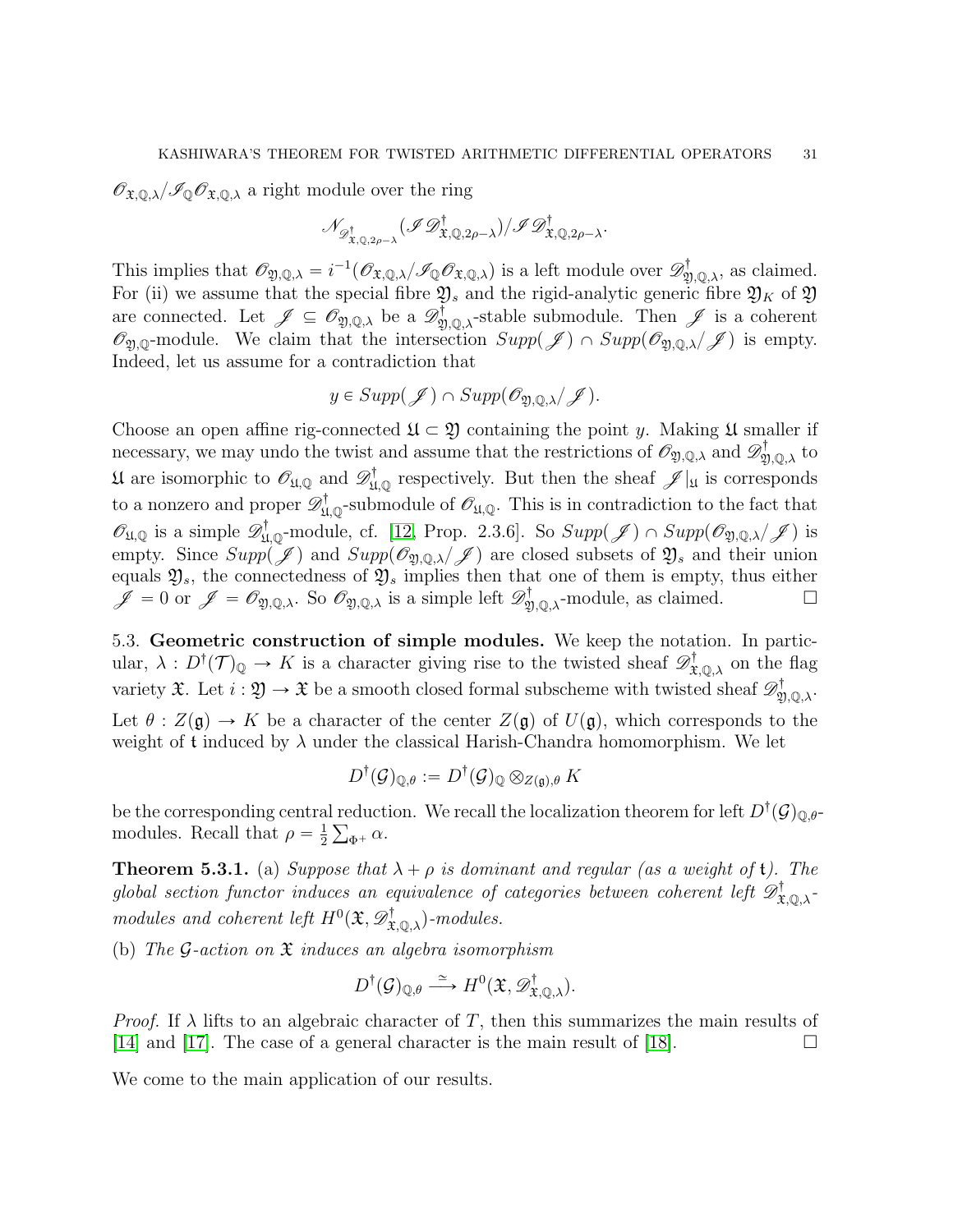**Theorem 5.3.2.** (i) There is an equivalence of categories

$$
i_{+,\lambda}: \mathrm{Coh}(\mathscr{D}^{\dagger}_{\mathfrak{Y},\mathbb{Q},\lambda}) \xrightarrow{\simeq} \mathrm{Coh}^{\mathfrak{Y}}(\mathscr{D}^{\dagger}_{\mathfrak{X},\mathbb{Q},\lambda})
$$

preserving simple objects on both sides. If  $\lambda \in X(T)$ , let  $\mathcal{B}_{\mathfrak{M}(\mathfrak{X},\lambda)} := i_{+,\lambda} \mathcal{O}_{\mathfrak{N},\mathbb{Q},\lambda}$ .

(ii) Let  $\lambda + \rho$  be dominant and regular and let  $\mathfrak V$  have connected special and generic fibre. If  $\lambda \in X(T)$ , then  $H^0(\mathfrak{X}, \mathcal{B}_{\mathfrak{Y}|\mathfrak{X},\lambda})$  is a simple  $D^{\dagger}(\mathcal{G})_{\mathbb{Q},\theta}$ -module.

(iii) Let  $\lambda + \rho$  be dominant and regular and let  $\lambda \in X(T)$ . Let  $\mathfrak{Y}, \mathfrak{Y}'$  be two smooth closed formal subschemes of  $\mathfrak X$  with connected special and generic fibre. If  $H^0(\mathfrak X,\mathcal B_{\mathfrak Y|\mathfrak X,\lambda})\simeq$  $H^0(\mathfrak{X}, \mathcal{B}_{\mathfrak{Y}'|\mathfrak{X},\lambda})$  as  $D^{\dagger}(\mathcal{G})_{\mathbb{Q},\theta}$ -modules, then  $\mathfrak{Y}_s = \mathfrak{Y}'_s$ .

Proof. The point (i) follows from [5.2.2](#page-28-0) and the Berthelot-Kashiwara theorem for right modules over  $(\mathscr{D}^{\dagger}_{\mathfrak{X},\mathbb{Q},\lambda})^{opp} = \mathscr{D}^{\dagger}_{\mathfrak{X},\mathbb{Q},2\rho-\lambda}$ , cf. [4.2.8.](#page-26-2) The points (ii) and (iii) follow from [5.2.3](#page-29-0) together with the localisation theorem.

Remark: In the setting of (iii), an isomorphism  $H^0(\mathfrak{X}, \mathcal{B}_{\mathfrak{Y}|\mathfrak{X},\lambda}) \simeq H^0(\mathfrak{X}, \mathcal{B}_{\mathfrak{Y}'|\mathfrak{X},\lambda})$  does not in general imply an equality of  $\mathfrak Y$  and  $\mathfrak Y'$  as closed formal subschemes of  $\mathfrak X$ , even in the case  $\lambda = 0$ .

### <span id="page-31-0"></span>**REFERENCES**

- <span id="page-31-1"></span>[1] A. Beĭlinson and J. Bernstein. Localisation de g-modules. C. R. Acad. Sci. Paris Sér. I Math., 292(1):15–18, 1981.
- <span id="page-31-2"></span>[2] P. Berthelot. D-modules arithmétiques I. Opérateurs différentiels de niveau fini. Ann. Sci. E.N.S, 29:185–272, 1996.
- <span id="page-31-6"></span>[3] Pierre Berthelot. D-modules arithmétiques. II. Descente par Frobenius. Mém. Soc. Math. Fr. (N.S.),  $(81):$ vi $+136, 2000$ .
- <span id="page-31-3"></span>[4] Pierre Berthelot. Introduction à la théorie arithmétique des  $\mathcal{D}\text{-modules.}$  Astérisque, (279):1–80, 2002. Cohomologies *p*-adiques et applications arithmétiques, II.
- <span id="page-31-5"></span>[5] Walter Borho and Jean-Luc Brylinski. Differential operators on homogeneous spaces. II. Relative enveloping algebras. Bull. Soc. Math. France, 117(2):167–210, 1989.
- <span id="page-31-8"></span>[6] Siegfried Bosch, Werner Lütkebohmert, and Michel Raynaud. Formal and rigid geometry. III. The relative maximum principle. Math. Ann., 302(1):1–29, 1995.
- <span id="page-31-4"></span>[7] Daniel Caro. Systèmes inductifs cohérents de  $\mathcal{D}$ -modules arithmétiques logarithmiques, stabilité par op´erations cohomologiques. Doc. Math., 21:1515–1606, 2016.
- <span id="page-31-11"></span>[8] M. Demazure and P. Gabriel. Groupes algébriques. Tome I: Géométrie algébrique, généralités, *groupes commutatifs.* Masson & Cie, Éditeur, Paris, 1970. Avec un appendice Corps de classes local par Michiel Hazewinkel.
- <span id="page-31-7"></span>[9] A. Grothendieck. Eléments de géométrie algébrique. IV. Étude locale des schémas et des morphismes de schémas IV. Inst. Hautes Études Sci. Publ. Math.,  $(32):361, 1967$ .
- <span id="page-31-9"></span>[10] Ryoshi Hotta, Kiyoshi Takeuchi, and Toshiyuki Tanisaki. D-modules, perverse sheaves, and representation theory, volume 236 of Progress in Mathematics. Birkhäuser Boston Inc., Boston, MA, 2008. Translated from the 1995 Japanese edition by Takeuchi.
- <span id="page-31-10"></span>[11] C. Huyghe, D. Patel, T. Schmidt, and M. Strauch.  $\mathcal{D}^{\dagger}$ -affinity of formal models of flag varieties. Preprint 2016. http://arxiv.org/abs/1501.05837.
- <span id="page-31-12"></span>[12] C. Huyghe and T. Schmidt. Intermediate extensions and crystalline distribution algebras. Preprint 2021. Available at: https://perso.univ-rennes1.fr/tobias.schmidt/intermediate210211.pdf.